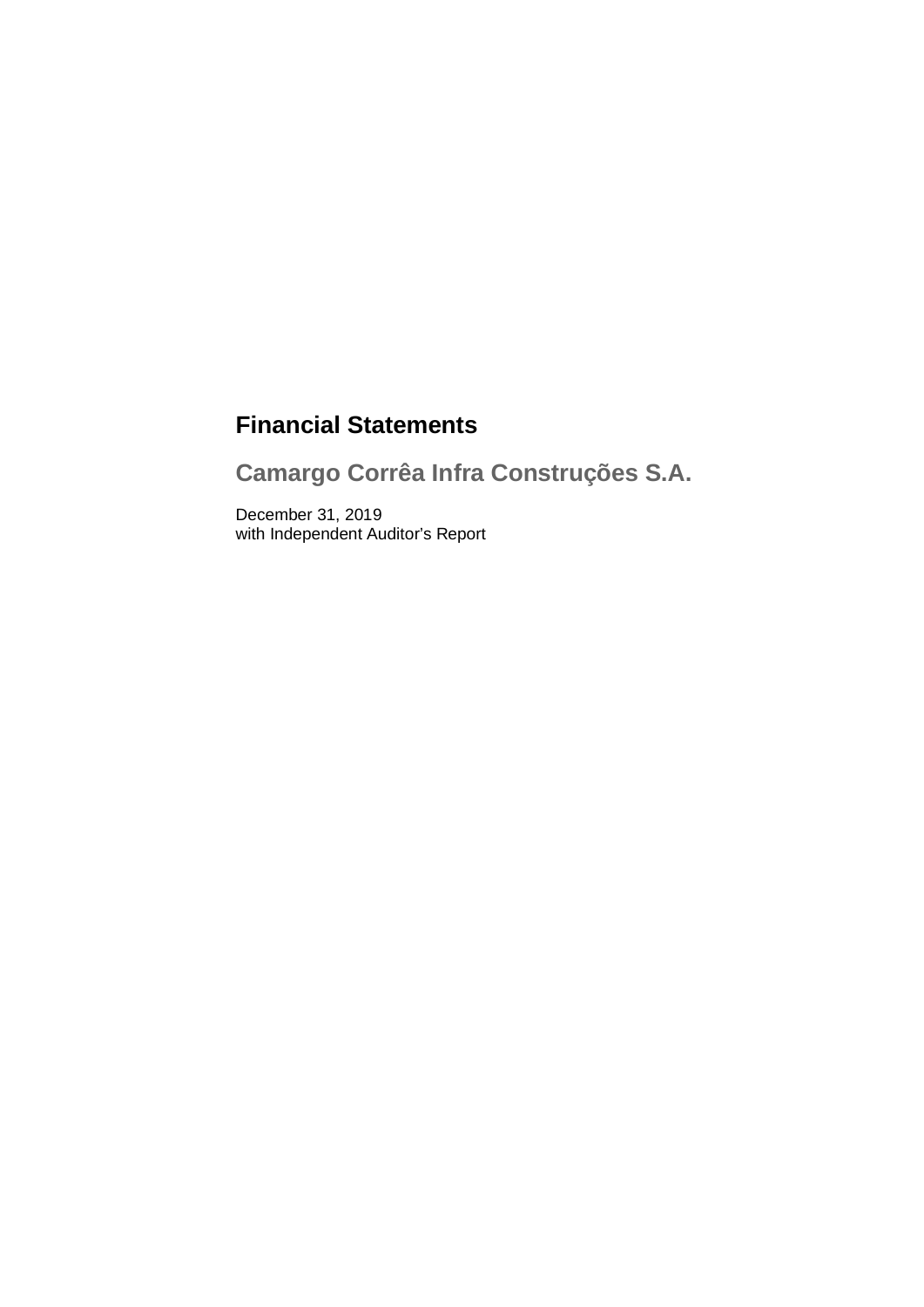**Financial statements** 

December 31, 2019

Contents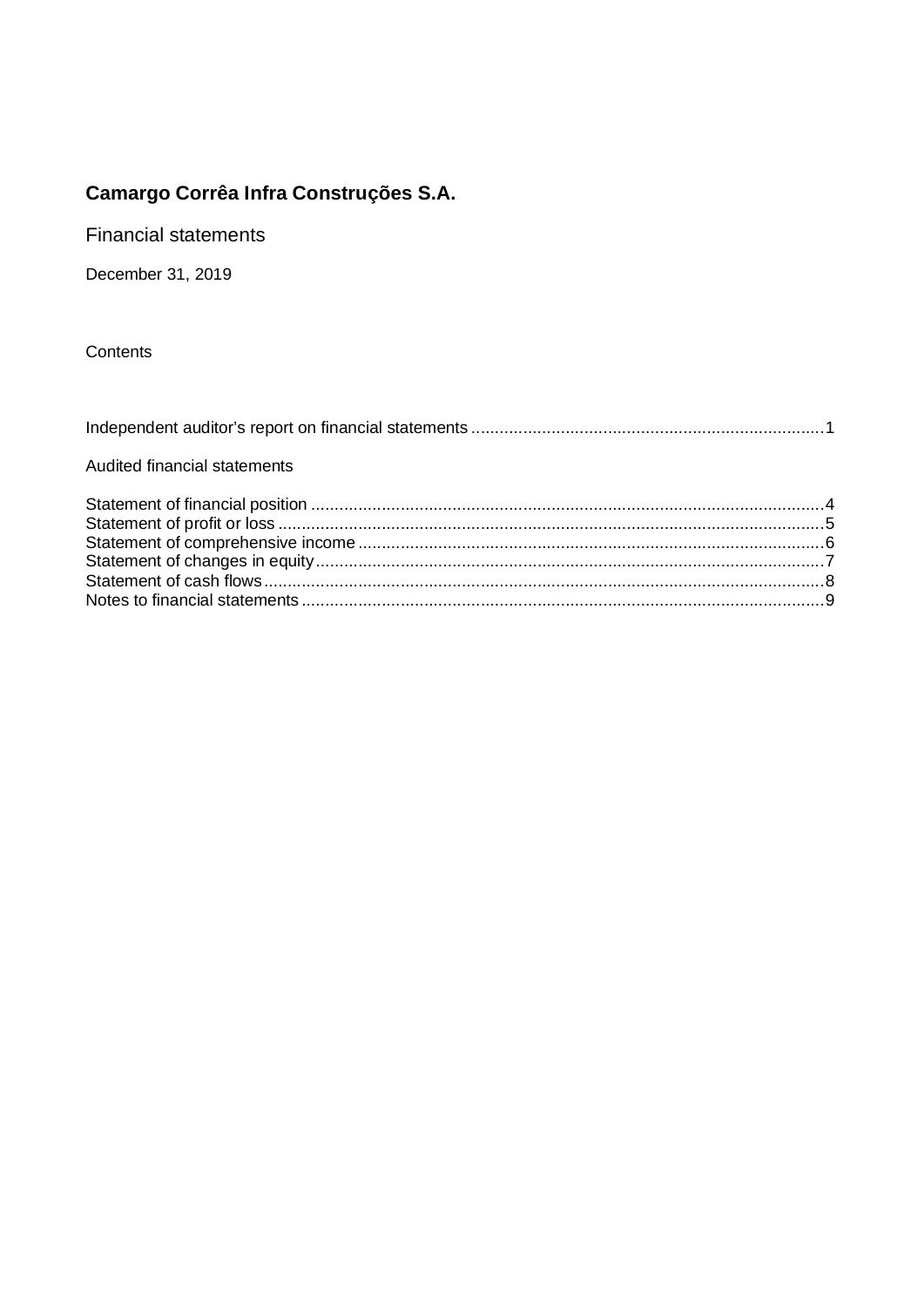

**São Paulo Corporate Towers** Av. Presidente Juscelino Kubitschek, 1.909 Vila Nova Conceição 04543-011 - São Paulo – SP - Brasil

Tel: +55 11 2573-3000 ey.com.br

## **Independent auditor's report on financial statements**

The Shareholders, Board of Directors and Officers **Camargo Corrêa Infra Construções S.A.** São Paulo – SP

### **Opinion**

We have audited the financial statements of Camargo Corrêa Infra Construções S.A. (the "Company"), which comprise the statement of financial position as at December 31, 2019, and the statements of profit or loss, of comprehensive income, of changes in equity and of cash flows for the year then ended, and notes to the financial statements, including a summary of significant accounting policies.

In our opinion, the accompanying financial statements present fairly, in all material respects, the financial position of Camargo Corrêa Infra Construções S.A. as at December 31, 2019, and its financial performance and cash flows for the year then ended in accordance with the accounting practices described in Note 2.

### **Basis for opinion**

We conducted our audit in accordance with Brazilian and International Standards on Auditing. Our responsibilities under those standards are further described in the Auditor's responsibilities for the audit of the financial statements section of our report. We are independent of the Company and its subsidiaries in accordance with the relevant ethical principles set forth in the Code of Professional Ethics for Accountants, the professional standards issued by Brazil's National Association of State Boards of Accountancy (CFC) and we have fulfilled our other ethical responsibilities in accordance with these requirements. We believe that the audit evidence we have obtained is sufficient and appropriate to provide a basis for our opinion.

### **Emphasis of matter**

Without qualifying our opinion, we draw attention to Note 10.b to the financial statements, which states Camargo Corrêa Infra Construções S.A. holds an indirect interest of 55% in Consórcio CCC Ituango (the "Consortium"), located in Medellín, in Colombia, which is engaged in the construction of the Ituango Hydroelectric Project. The contractual term of this project has ended without completion of such construction work due to the incidents that took place between April and May 2018. The Consortium has been negotiating with the counterparty and has entered into annual contractual amendments (the last one effective until June 2020 with extension permitted) to mitigate the effects of this claim, and continuing the services to complete the construction work will depend on the approval of new amendments to the agreement by the counterparty. Our opinion is not qualified in respect of this matter.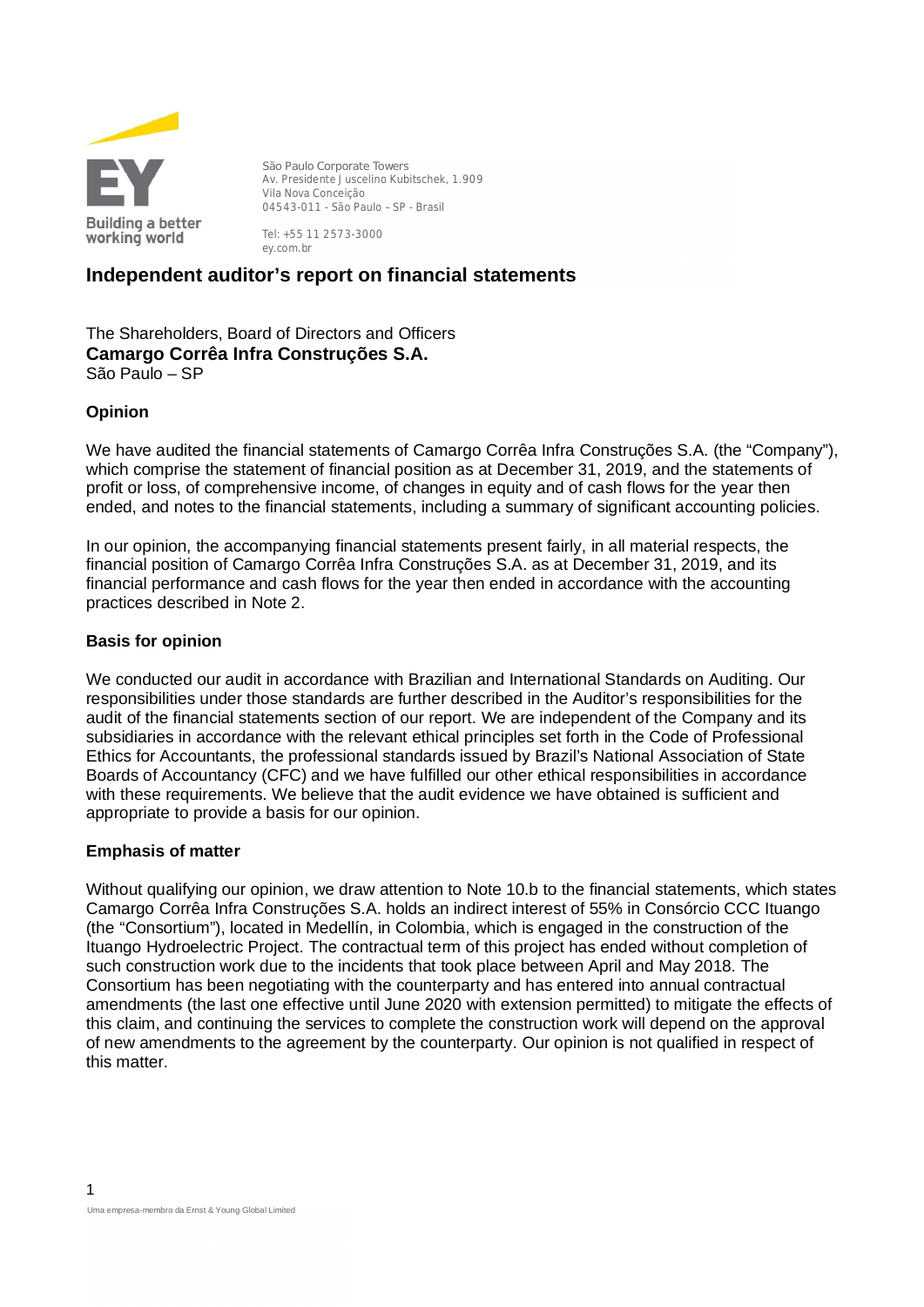

### **Responsibilities of management and those charged with governance for the financial statements**

Management is responsible for the preparation and fair presentation of the financial statements in accordance with the accounting practices adopted in Brazil, and for such internal control as management determines is necessary to enable the preparation of financial statements that are free from material misstatement, whether due to fraud or error.

In preparing the financial statements, management is responsible for assessing the Company's ability to continue as a going concern, disclosing, as applicable, matters related to going concern and using the going concern basis of accounting unless management either intends to liquidate the Company or to cease operations, or has no realistic alternative but to do so.

Those charged with governance are responsible for overseeing the Company's financial reporting process.

### **Auditor's responsibilities for the audit of the financial statements**

Our objectives are to obtain reasonable assurance about whether the financial statements as a whole are free from material misstatement, whether due to fraud or error, and to issue an auditor's report that includes our opinion. Reasonable assurance is a high level of assurance, but is not a guarantee that an audit conducted in accordance with Brazilian and International Standards on Auditing will always detect a material misstatement when it exists. Misstatements can arise from fraud or error and are considered material if, individually or in the aggregate, they could reasonably be expected to influence the economic decisions of users taken on the basis of these financial statements.

As part of an audit in accordance with Brazilian and International Standards on Auditing, we exercise professional judgment and maintain professional skepticism throughout the audit. We also:

- · Identified and assessed the risks of material misstatement of the financial statements, whether due to fraud or error, designed and performed audit procedures responsive to those risks, and obtained audit evidence that is sufficient and appropriate to provide a basis for our opinion. The risk of not detecting a material misstatement resulting from fraud is higher than the risk of not detecting one resulting from error, as fraud may involve collusion, forgery, intentional omissions, misrepresentations, or the override of internal control.
- · Obtained an understanding of internal control relevant to the audit in order to design audit procedures that are appropriate in the circumstances, but not for the purpose of expressing an opinion on the effectiveness of the Company's internal control.
- · Evaluated the appropriateness of accounting policies used and the reasonableness of accounting estimates and related disclosures made by management.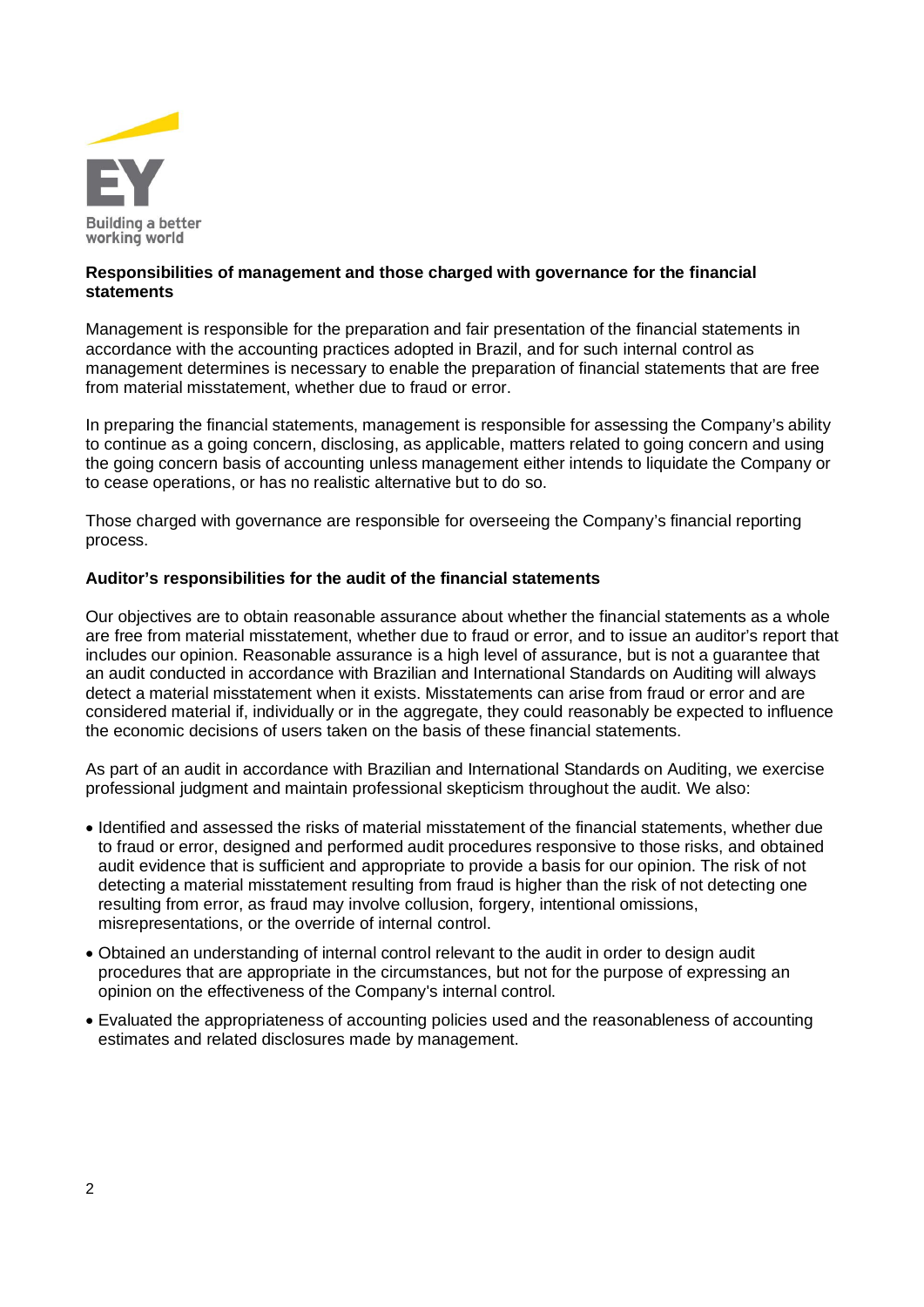

- · Concluded on the appropriateness of management's use of the going concern basis of accounting and, based on the audit evidence obtained, whether a material uncertainty exists related to events or conditions that may cast significant doubt on the Company's ability to continue as a going concern. If we conclude that a material uncertainty exists, we are required to draw attention in our auditor's report to the related disclosures in the financial statements or, if such disclosures are inadequate, to modify our opinion. Our conclusions are based on the audit evidence obtained up to the date of our auditor's report. However, future events or conditions may cause the Company to cease to continue as a going concern.
- · Evaluated the overall presentation, structure and content of the financial statements, including the disclosures, and whether the financial statements represent the underlying transactions and events in a manner that achieves fair presentation.

We communicate with those charged with governance regarding, among other matters, the planned scope and timing of the audit and significant audit findings, including any significant deficiencies in internal control that we identify during our audit.

São Paulo, May 27, 2020.

ERNST & YOUNG Auditores Independentes S.S. CRC-2SP034519/O-6

Cezar Augusto Ansoain de Freitas Accountant CRC-1SP234620/O-4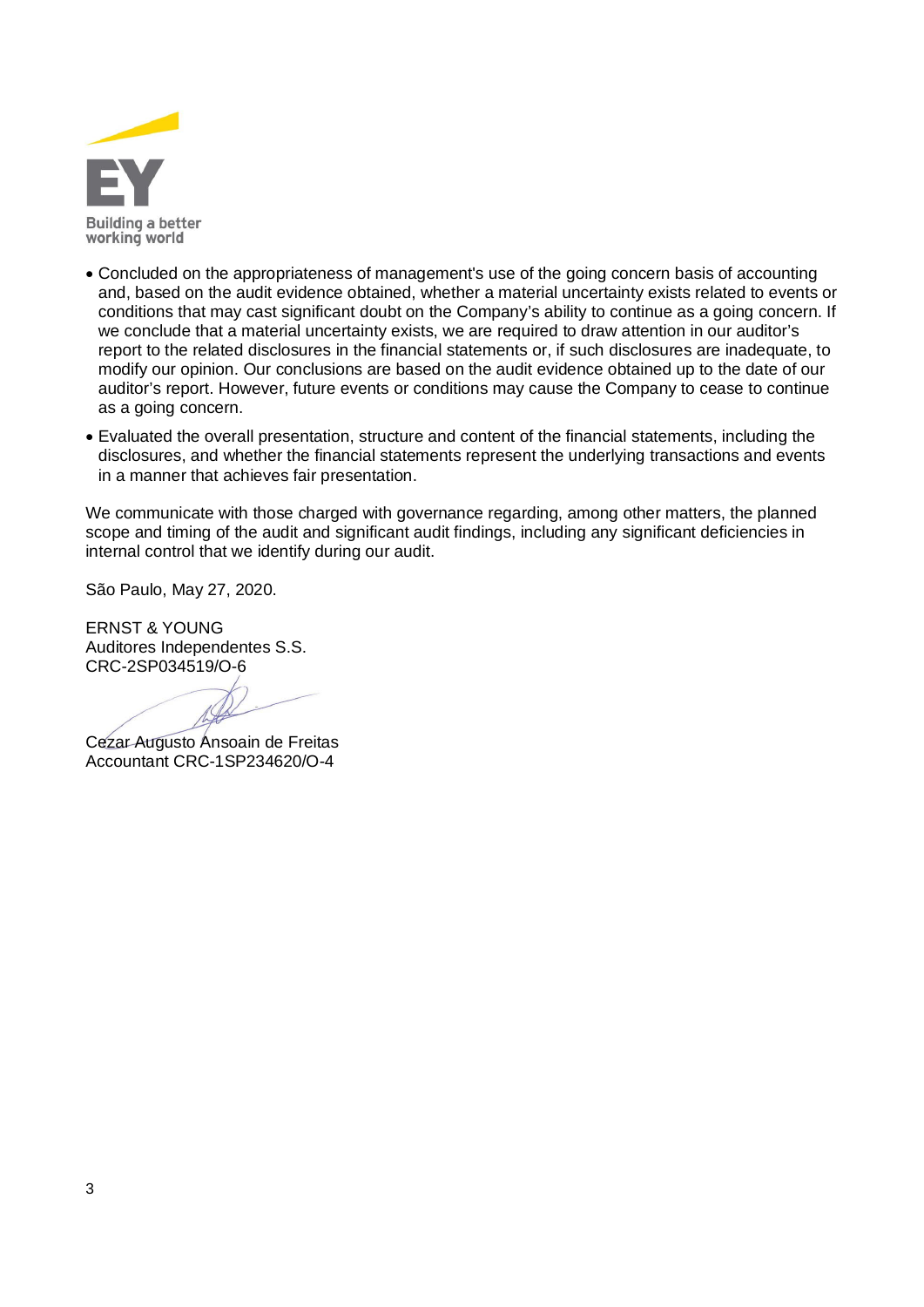Statement of financial position December 31, 2019 and 2018 (In thousands of R\$, COP and US\$)

|                                                  | <b>Note</b>            | 2019      | 2019           | 2019      | 2018      |
|--------------------------------------------------|------------------------|-----------|----------------|-----------|-----------|
|                                                  |                        | US\$      | COP            | R\$       | R\$       |
| Assets                                           |                        |           |                |           |           |
| <b>Current assets</b>                            |                        |           |                |           |           |
| Cash and cash equivalents                        | 4                      | 23,491    | 77,042,311     | 94,685    | 7,506     |
| Trade accounts receivable                        | 5                      | 45.690    | 149.847.030    | 184.162   | 33,498    |
| Transactions with related parties                | $\overline{7}$         | 18,813    | 61,701,383     | 75,831    | 3,169     |
| Inventories                                      | 6                      | 6,146     | 20,157,852     | 24,774    | 2,172     |
| Assets available for sale                        | 8                      | 442       | 1,449,146      | 1,781     | 4,333     |
| Other receivables                                | 9                      | 9,051     | 29,685,110     | 36,483    | 10,498    |
| Total current assets                             |                        | 103,633   | 339,882,832    | 417,716   | 61,176    |
| Noncurrent assets                                |                        |           |                |           |           |
| Deferred income and social contribution taxes    |                        |           |                |           | 429       |
| Transactions with related parties                | 14,b<br>$\overline{7}$ | 1,528     | 5,011,391      | 6,159     | 65,617    |
| Other receivables                                | 9                      | 565       | 1,854,353      | 2,279     | 489       |
|                                                  |                        | 2,093     | 6,865,744      | 8,438     | 66,535    |
|                                                  |                        |           |                |           |           |
| Right of use                                     | 3.16                   | 1.636     | 5,366,151      | 6.595     |           |
| Investment                                       | 10                     | 21,979    | 72,083,808     | 88,591    |           |
| Property, plant and equipment                    | 11                     | 77,182    | 253,131,814    | 311,099   | 184,891   |
| Intangible assets                                |                        | 5         | 15,460         | 19        | 42        |
| Total noncurrent assets                          |                        | 102,895   | 337,462,977    | 414,742   | 251,468   |
|                                                  |                        |           |                |           |           |
| Total assets                                     |                        | 206,528   | 677,345,809    | 832,458   | 312,644   |
| Liabilities and equity                           |                        |           |                |           |           |
| <b>Current liabilities</b>                       |                        |           |                |           |           |
| Trade accounts payable                           |                        | 9,864     | 32,349,878     | 39,758    | 16,644    |
| Lease liabilities                                | 3,16                   | 1,575     | 5,165,989      | 6,349     |           |
| Loans and financing                              | 13                     | 4,840     | 15,873,881     | 19,509    | 6.196     |
| Transactions with related parties                | $\overline{7}$         | 1         | 2,441          | 3         | 2,981     |
| Payroll, vacation and charges payable            | 12                     | 12,222    | 40,082,994     | 49,262    | 7,889     |
| Taxes payable                                    |                        | 2.684     | 8,801,465      | 10.817    | 3,627     |
| Advances from customers                          | 15                     | 39,725    | 130,283,157    | 160,118   | 261       |
| Other obligations                                |                        | 475       | 1,563,059      | 1,921     | 1,901     |
| <b>Total current liabilities</b>                 |                        | 71,386    | 234,122,864    | 287,737   | 39.499    |
|                                                  |                        |           |                |           |           |
| Noncurrent liabilities                           |                        |           |                |           |           |
| Loans and financing                              | 13                     | 10,501    | 34,441,009     | 42,328    | 13,884    |
| Lease liabilities                                | 3.16                   | 28        | 90,317         | 111       |           |
| Deferred income and social contribution taxes    | 14,b                   | 2,358     | 7,734,744      | 9,506     |           |
| Transactions with related parties                | 7                      | 10,156    | 33,307,567     | 40,935    | 35,128    |
| Provision for labor, tax and civil contingencies | 16                     | 300       | 985,354        | 1,211     | 97        |
| Total noncurrent liabilities                     |                        | 23,343    | 76,558,991     | 94,091    | 49,109    |
| Equity                                           |                        |           |                |           |           |
| Capital                                          | 17                     | 130,328   | 427,432,872    | 525,315   | 259.710   |
| Capital reserve                                  |                        | 1,735     | 5,691,619      | 6,995     |           |
| <b>Accumulated losses</b>                        |                        | (20, 264) | (66, 460, 537) | (81, 680) | (39, 674) |
| Total equity                                     |                        | 111,799   | 366,663,954    | 450,630   | 220,036   |
| Future capital contributions                     | 17                     | ä,        |                |           | 4.000     |
| Total equity                                     |                        | 111,799   | 366,663,954    | 450,630   | 224,036   |
|                                                  |                        |           |                |           |           |
|                                                  |                        |           |                |           |           |
| Total liabilities and equity                     |                        | 206,528   | 677,345,809    | 832,458   | 312.644   |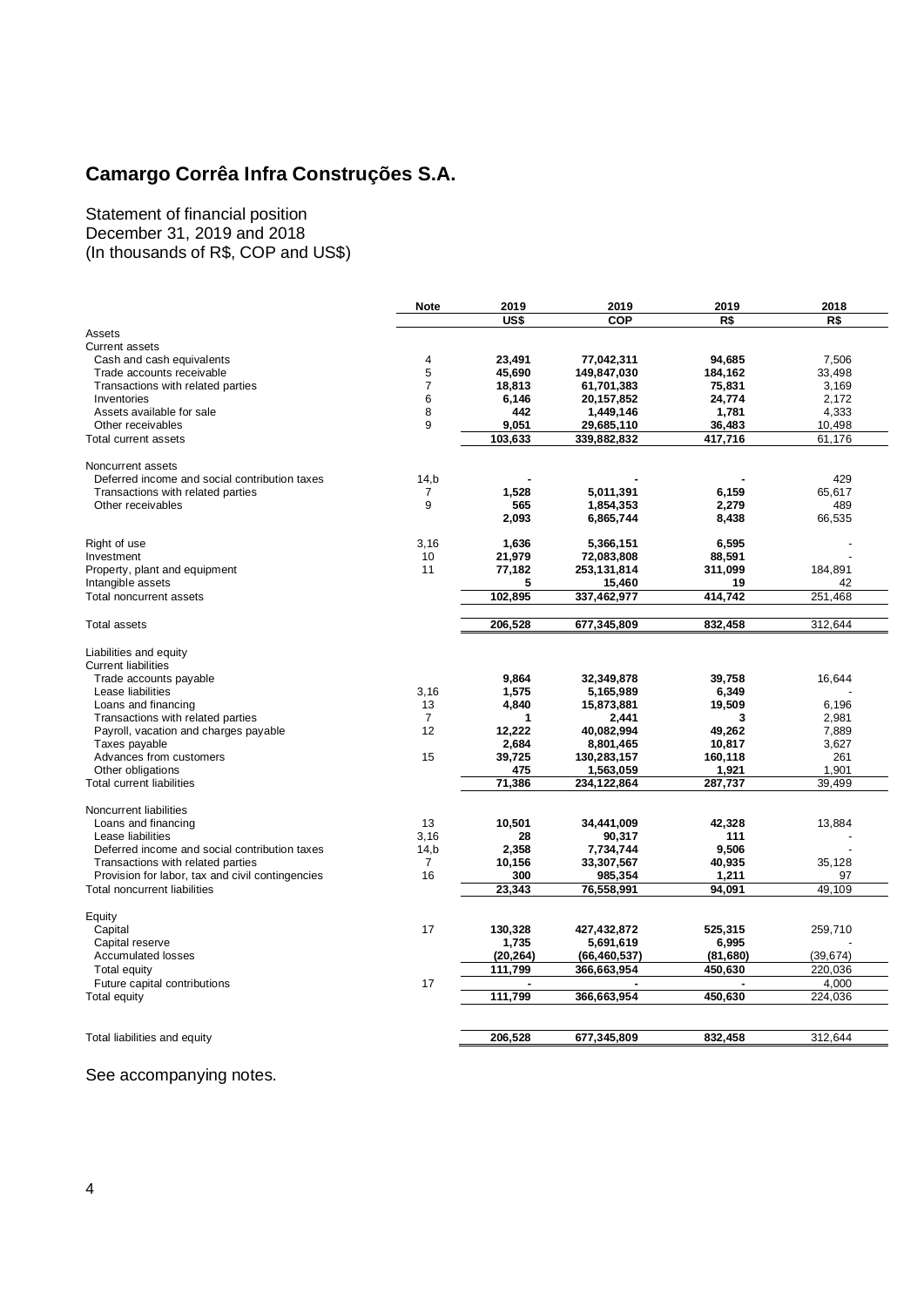### Statement of profit or loss

Years ended December 31, 2019 and 2018

(In thousands of R\$, COP and US\$, except for loss per share)

|                                                                                                             | <b>Note</b>    | 2019                       | 2019                                       | 2019                          | 2018                    |
|-------------------------------------------------------------------------------------------------------------|----------------|----------------------------|--------------------------------------------|-------------------------------|-------------------------|
|                                                                                                             |                | US\$                       | <b>COP</b>                                 | R\$                           | R\$                     |
| Service revenue                                                                                             | 18             | 58,904                     | 193,186,330                                | 237,426                       | 115,033                 |
| Costs of services                                                                                           | 19             | (59, 544)                  | (195, 282, 343)                            | (240,002)                     | (140, 500)              |
| Gross loss                                                                                                  |                | (640)                      | (2,096,013)                                | (2,576)                       | (25, 467)               |
| Operating expenses<br>General and administrative expenses<br>Other operating expenses, net<br>Equity pickup | 19<br>19       | (12, 295)<br>(981)<br>(23) | (40, 322, 213)<br>(3,216,436)<br>(74, 044) | (49, 556)<br>(3,953)<br>(91)  | (44, 836)<br>(7, 853)   |
| Loss before finance income (costs)                                                                          |                | (13,939)                   | (45,708,706)                               | (56, 176)                     | (78, 156)               |
| Finance income<br>Finance costs<br>Foreign exchange difference, net                                         | 20<br>20<br>20 | 563<br>(1, 351)<br>(600)   | 1,847,844<br>(4,430,431)<br>(1,969,081)    | 2,271<br>(5, 445)<br>(2, 420) | 3,570<br>(1,481)<br>539 |
|                                                                                                             |                | (1,388)                    | (4,551,668)                                | (5, 594)                      | 2,628                   |
| Loss before income and social contribution taxes                                                            |                | (15, 327)                  | (50, 260, 374)                             | (61, 770)                     | (75, 528)               |
| Income and social contribution taxes<br>Current<br>Deferred                                                 | 14,a<br>14,a   | (237)<br>5.120             | (777, 868)<br>16,793,328                   | (956)<br>20,639               | 25,374                  |
| Loss for the year                                                                                           |                | (10, 444)                  | (34,244,914)                               | (42,087)                      | (50, 154)               |
| Basic and diluted loss per share                                                                            | 17             | (0.37)                     | (1,213.22)                                 | (1, 49)                       | (1, 84)                 |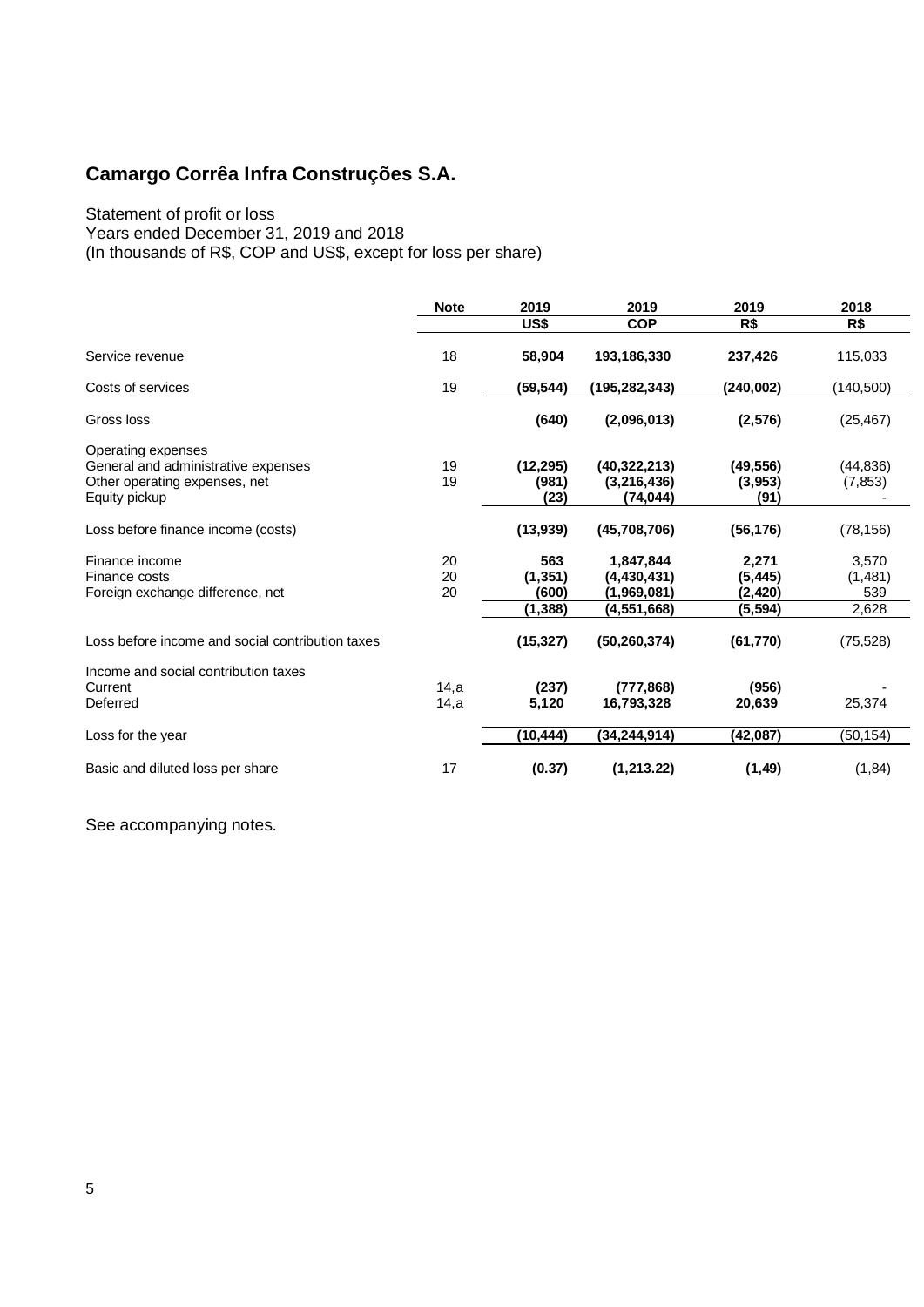Statement of comprehensive income Years ended December 31, 2019 and 2018 (In thousands of R\$, COP and US\$)

|                                                | <b>Note</b> | 2019<br>US\$   | 2019<br><b>COP</b> | 2019<br>R\$    | 2018<br>R\$ |
|------------------------------------------------|-------------|----------------|--------------------|----------------|-------------|
| Loss for the year                              |             | (10, 444)      | (34, 244, 914)     | (42,087)       | (50, 154)   |
| Other comprehensive income (loss)              |             | $\blacksquare$ | ж.                 | $\blacksquare$ |             |
| Total comprehensive income (loss) for the year |             | (10,444)       | (32, 244, 914)     | (42,087)       | (50, 154)   |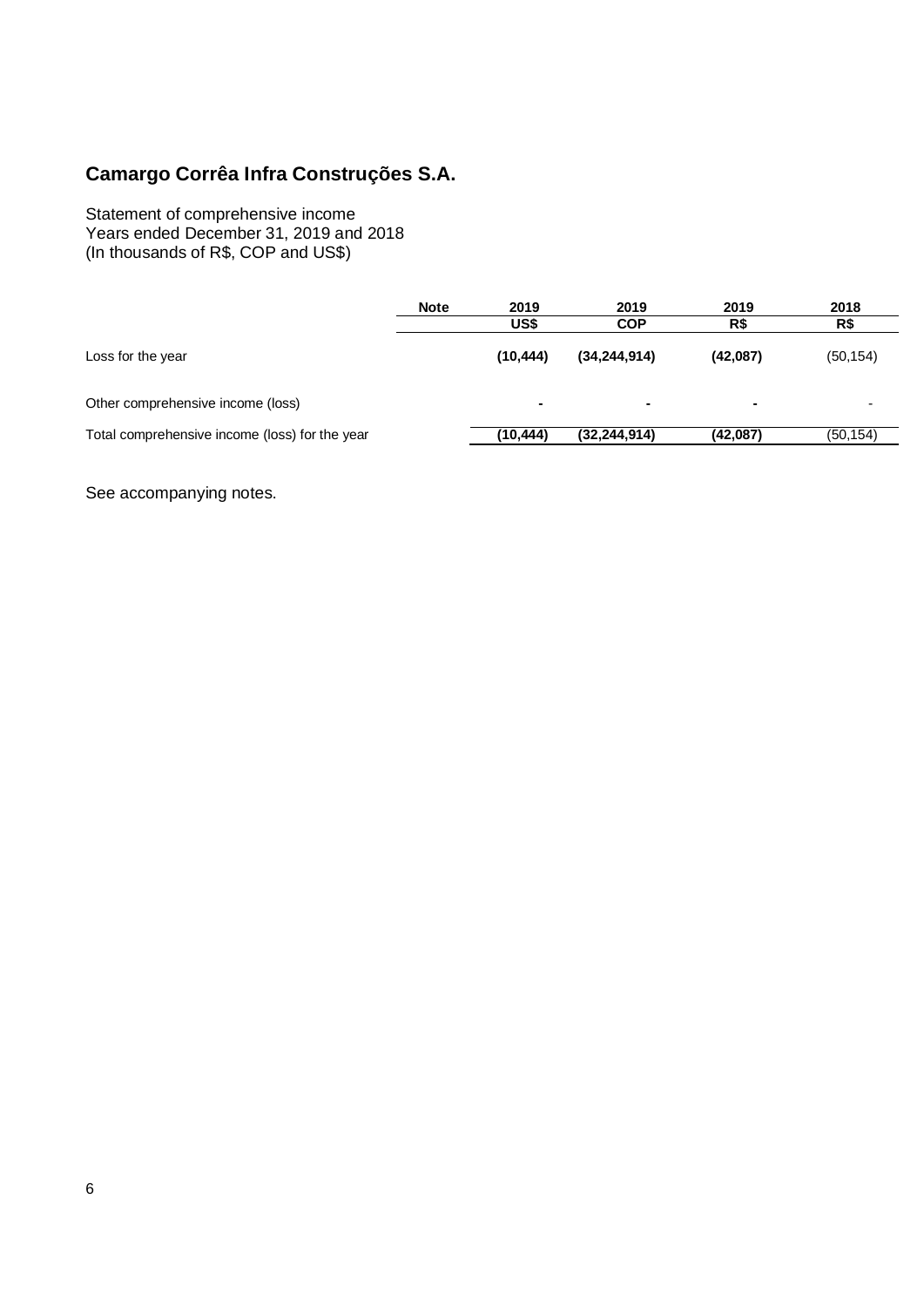Statement of changes in equity Years ended December 31, 2019 and 2018 (In thousands of R\$, COP and US\$)

|                                                      |             |             |           |         | Income reserves      |                    |                |                       |              |
|------------------------------------------------------|-------------|-------------|-----------|---------|----------------------|--------------------|----------------|-----------------------|--------------|
|                                                      |             |             | Capital   | Legal   | Equipment<br>renewal | Retained<br>profit | Accumulated    | <b>Future capital</b> |              |
|                                                      | <b>Note</b> | Capital     | reserve   | reserve | reserve              | reserve            | <b>losses</b>  | contribution          | Total equity |
| Balances at December 31, 2017                        |             | 224,587     | $\sim$    | 1,782   | 1,782                | 7,916              |                |                       | 236,067      |
| Dividend payment                                     |             |             |           |         |                      | (1,000)            |                |                       | (1,000)      |
| Capital increase - net assets                        |             | 35,123      |           |         |                      |                    |                |                       | 35,123       |
| Future capital contribution                          |             |             |           |         |                      |                    |                | 4,000                 | 4,000        |
| Loss for the year                                    |             |             |           |         |                      |                    | (50, 154)      |                       | (50, 154)    |
| Absorption of loss for the year                      |             |             | $\sim$    | (1,782) | (1,782)              | (6,916)            | 10,480         |                       |              |
| Balances at December 31, 2018                        |             | 259,710     |           |         |                      |                    | (39, 674)      | 4,000                 | 224,036      |
| Effect of adoption of CPC 06 (R2) at January 1, 2019 | 3,16        |             |           |         |                      |                    | 81             |                       | 81           |
| Capital increase                                     | 17          | 4,000       |           |         |                      |                    |                | (4,000)               |              |
| Merger of net assets                                 | 1, 17       | 261,605     | 6,995     |         |                      |                    |                |                       | 268,600      |
| Loss for the year                                    |             |             |           |         |                      |                    | (42,087)       |                       | (42,087)     |
| Balances at December 31, 2019 - R\$                  |             | 525,315     | 6,995     |         |                      |                    | (81, 680)      |                       | 450,630      |
| Balances at December 31, 2019 - COP                  |             | 427,432,872 | 5,691,619 |         |                      |                    | (66, 460, 537) |                       | 366,663,954  |
| Balances at December 31, 2019 - US\$                 |             | 130,328     | 1,735     |         |                      |                    | (20, 264)      |                       | 111,799      |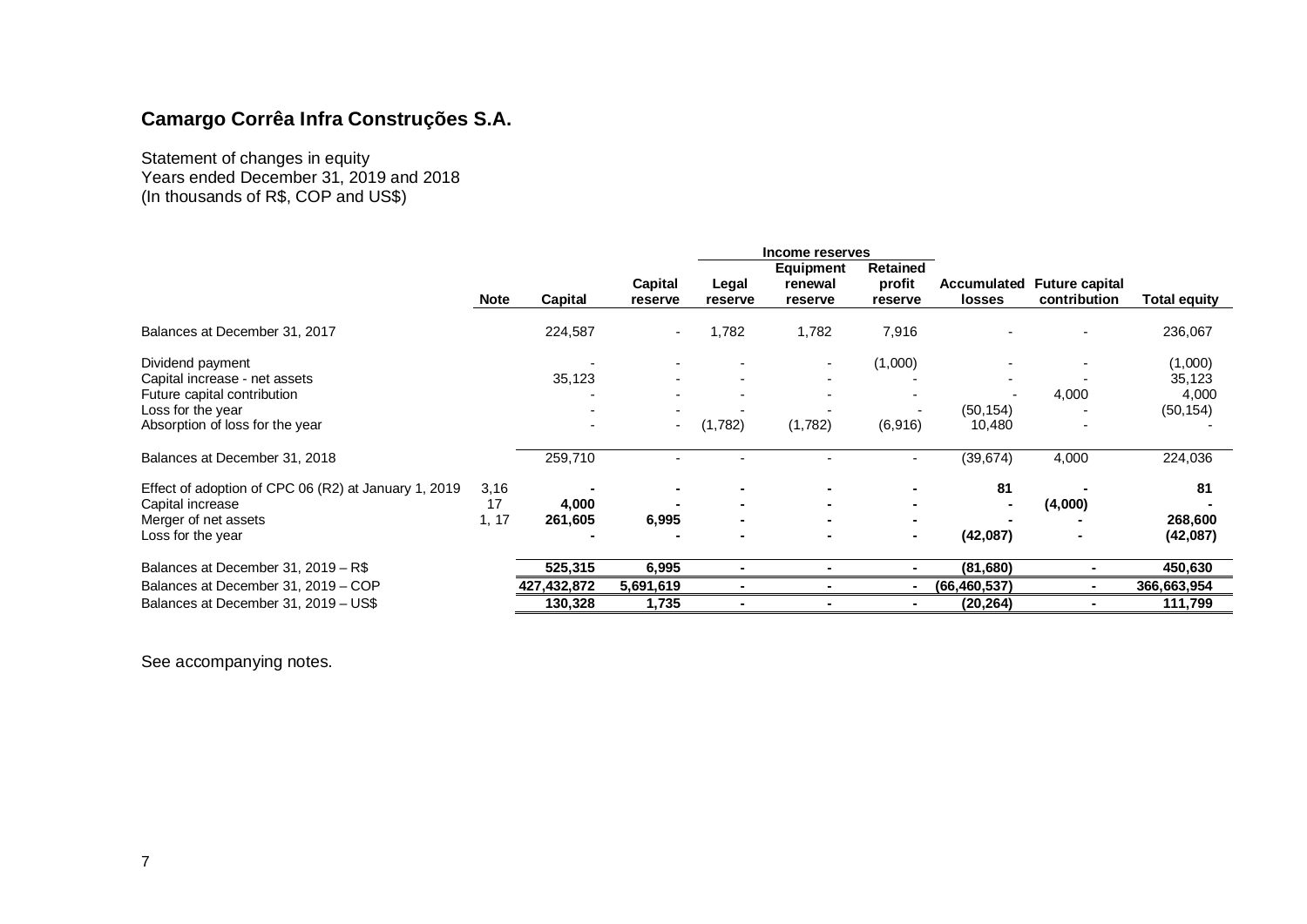Statement of cash flows Years ended December 31, 2019 and 2018 (In thousands of R\$, COP and US\$)

|                                                                                                           | 2019           | 2019                    | 2019            | 2018             |
|-----------------------------------------------------------------------------------------------------------|----------------|-------------------------|-----------------|------------------|
|                                                                                                           | US\$           | COP                     | R\$             | R\$              |
|                                                                                                           |                |                         |                 |                  |
| Cash flow from operating activities                                                                       |                |                         |                 |                  |
| Loss before income and social contribution taxes                                                          | (15, 327)      | (50, 260, 374)          | (61, 770)       | (75, 528)        |
| Adjustments to reconcile loss before income and social contribution taxes to net cash (used in)           |                |                         |                 |                  |
| from operating activities                                                                                 |                |                         |                 |                  |
| Depreciation and amortization (Note 19)                                                                   | 2,009          | 6,589,097<br>74,044     | 8,098<br>91     | 2,103            |
| Equity pickup (Note 10)<br>Reversal of provision for impairment - property, plant and equipment (Note 19) | 23<br>367      | 1204,231                | 1,480           | (974)            |
| Allowance for expected credit losses (Note 19)                                                            |                |                         |                 | 4,198            |
| Accrued interest and charges (Note 20)                                                                    | 200            | 657,445                 | 808             | 818              |
| Interest on marketable securities (Note 20)                                                               |                |                         |                 | (239)            |
| Interest on intercompany loans, net (Note 20)                                                             | 164            | 537,022                 | 660             | (2, 252)         |
| Interest on lease                                                                                         | 9              | 30,106                  | 37              |                  |
| Recognition of provision for labor contingencies (Note 19)                                                | 310            | 1,015,460               | 1.248           | 91               |
| Loss on disposal of property, plant and equipment (Note 19)                                               | 727            | 2,383,238               | 2,929           | 2,995            |
| Decrease (increase) in operating assets                                                                   |                |                         |                 |                  |
| Trade accounts receivable                                                                                 | (18, 335)      | (60, 131, 001)          | (73,901)        | (13, 486)        |
| Transactions with related parties                                                                         | 972            | 3,186,330               | 3,916           | (5,904)          |
| Inventories                                                                                               | (4, 495)       | (14, 742, 880)          | (18, 119)       | (1, 957)         |
| Judicial deposits                                                                                         |                |                         |                 | 136              |
| Other receivables                                                                                         | (1,995)        | (6,541,904)             | (8,040)         | (6, 184)         |
| Increase (decrease) in operating liabilities                                                              |                |                         |                 |                  |
| Trade accounts payable                                                                                    | 2,589          | 8,489,829               | 10,434          | 4,944            |
| Transactions with related parties                                                                         | (146)          | (480,065)               | (590)           | 12,770           |
| Payroll, vacation and charges payable<br>Taxes payable                                                    | 8,620<br>1,208 | 28,270,138<br>3,963,385 | 34,744<br>4,871 | (1,615)<br>1,399 |
| Advances from customers                                                                                   | 1,525          | 5,000,000               | 6,145           | 261              |
| Other obligations and costs to be incurred                                                                | (33)           | (107, 404)              | (132)           | (6,630)          |
| Cash used in operating activities                                                                         | (21,608)       | (70, 863, 303)          | (87,091)        | (85,054)         |
| Interest paid on loans and financing                                                                      | (173)          | (566, 314)              | (696)           | (825)            |
| Net cash used in operating activities                                                                     | (21, 781)      | (71, 429, 617)          | (87, 787)       | (85, 879)        |
|                                                                                                           |                |                         |                 |                  |
| Cash flow from investing activities                                                                       |                |                         |                 |                  |
| Marketable securities                                                                                     |                |                         |                 | 41.138           |
| Acquisition of PP&E (Note 11)                                                                             | (5,728)        | (18, 785, 191)          | (23,087)        | (2, 105)         |
| Cash received due to merger (Note 1)                                                                      | 22,114         | 72,526,444              | 89,135          |                  |
| Cash from the disposal of property, plant and equipment                                                   | 1,475          | 4,838,893               | 5,947           | 4,176            |
| Net cash from investing activities                                                                        | 17,861         | 58,580,146              | 71,995          | 43,209           |
| Cash flow from financing activities                                                                       |                |                         |                 |                  |
| Intercompany loans                                                                                        | 20,714         | 67,933,279              | 83,490          | 49,892           |
| Loans and financing raised                                                                                | 6,847          | 22,457,282              | 27,600          |                  |
| Dividend payment (Note 17)                                                                                |                |                         |                 | (1,000)          |
| Future capital contribution (Note 17)                                                                     |                |                         |                 | 4,000            |
| Lease liabilities paid (Note 3,16)                                                                        | (456)          | (1,494,711)             | (1,837)         |                  |
| Repayment of loans and financing                                                                          | (1, 559)       | (5, 111, 473)           | (6, 282)        | (8, 302)         |
| Net cash from financing activities                                                                        | 25,546         | 83,784,377              | 102,971         | 44,590           |
|                                                                                                           |                |                         |                 |                  |
| Increase in cash and cash equivalents                                                                     | 21,626         | 70,934,906              | 87,179          | 1,920            |
|                                                                                                           |                |                         |                 |                  |
| Cash and cash equivalents at beginning of year (Note 4)                                                   | 1,865          | 6,107,405               | 7,506           | 5,586            |
| Cash and cash equivalents at end of year (Note 4)                                                         | 23.491         | 77,042,311              | 94,685          | 7,506            |
|                                                                                                           |                |                         |                 |                  |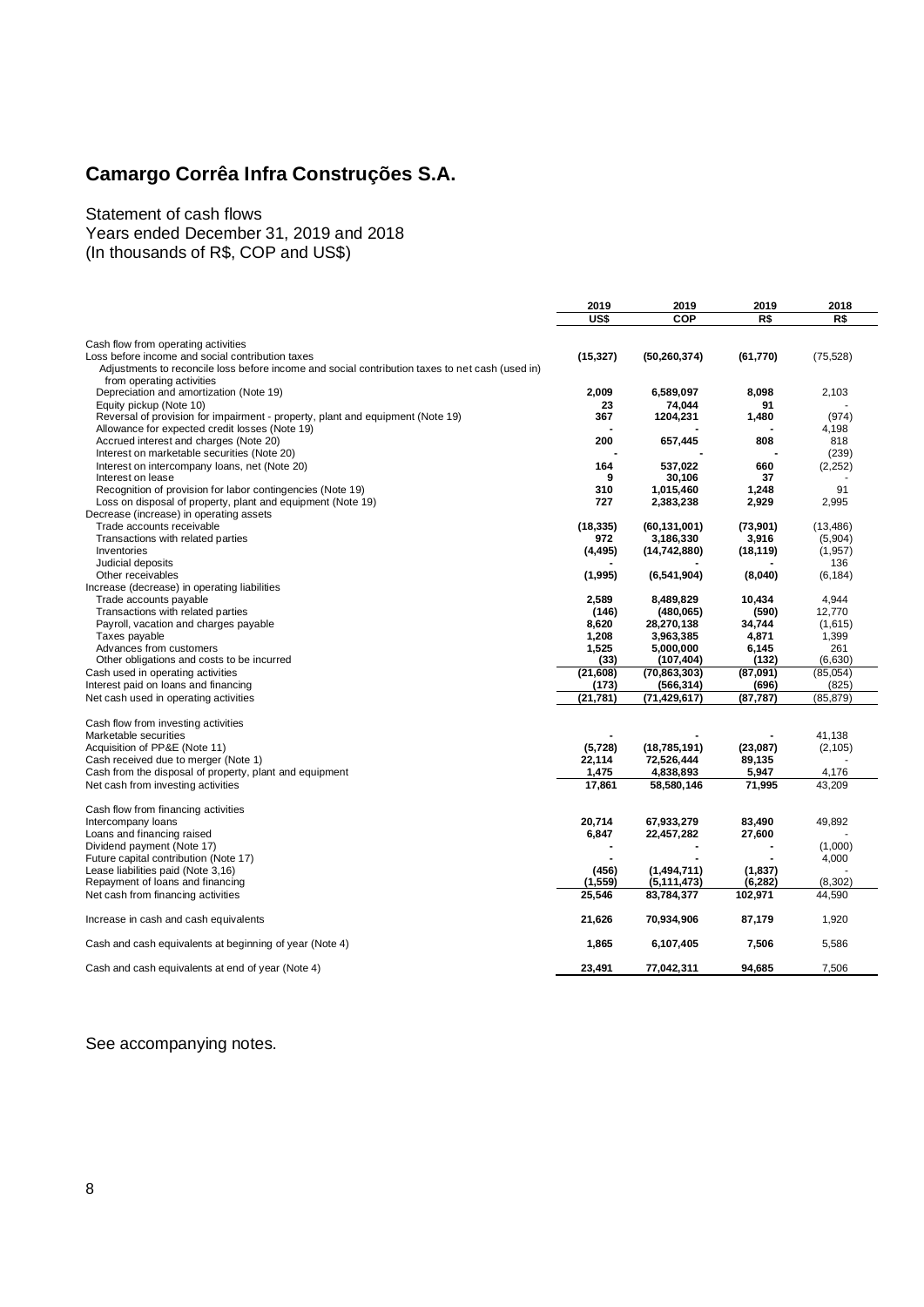Notes to financial statements December 31, 2019 (In thousands of R\$, COP and US\$, unless otherwise stated)

## **1. Operations**

Camargo Corrêa Infra Construções S.A. (the "Company"), previously named Camargo Corrêa Infraestrutura S.A., was organized on September 3, 2009, with the following main objects: (i) exploration of services in planning and performing civil construction and civil engineering projects, including earthworks, in the capacity of a contractor, performing management and other related services; (ii) construction, operation and assembly of Power Lines, hydroelectric and wind power plants and photovoltaic solar panels; (iii) construction, operation, maintenance and assembly of gas and oil pipelines; (iv) provision of public utility services through concessions; (v) provision of public cleaning, environmental and urbanization services; (vi) provision of real estate management services; (vii) provision of waterway transportation and support services and port operation services; (viii) execution of technical civil engineering installations, industrial assembly; (ix) provision of consulting, planning and support services and technical studies; (x) representation, import, export, lease, purchase and sale of transportation equipment; (xi) studies and preparation of engineering projects (including basic and executive projects), provision of services of any nature in the field of consulting and/or design engineering, and provision of management and administration services in all fields and modalities of engineering; (xii) participation in bidding and/or tender procedures, either public or private, in Brazil or abroad, individually or in a consortium, at any of phase, in connection with any activities included in the Company's corporate purpose; (xiii) planning and execution of any activities related to and/or derived from those referred to in items (i) to (xii) above; (xiv) direct or indirect interest in the capital of other entities whose corporate purpose is similar to that of the Company, as well as the organization of consortiums.

### **Reorganization**

At December 31, 2019 and 2018, the Company presented gross losses of R\$2,576 – US\$640 – COP2,096,013 and R\$25,467 – US\$6,573 – COP21,329,146, respectively. On December 30, 2019, with a view to simplifying the corporate structure and consequently increasing competitiveness, profitability and scale, the Company increased its capital through the merger of assets, rights and obligations of Camargo Corrêa Infra Participações S.A. ("CCI Part."), which was until then the parent of the Company (through a downstream merger), and of Camargo Corrêa Infra Projetos S.A. ("CCIP"), which was until then a related party also controlled by CCI Part., at the total book value of R\$268,600 – US\$66,640 – COP218,551,668, as shown below. Management understands that this new leaner corporate structure with more profitable projects will reverse the losses accumulated by the Company.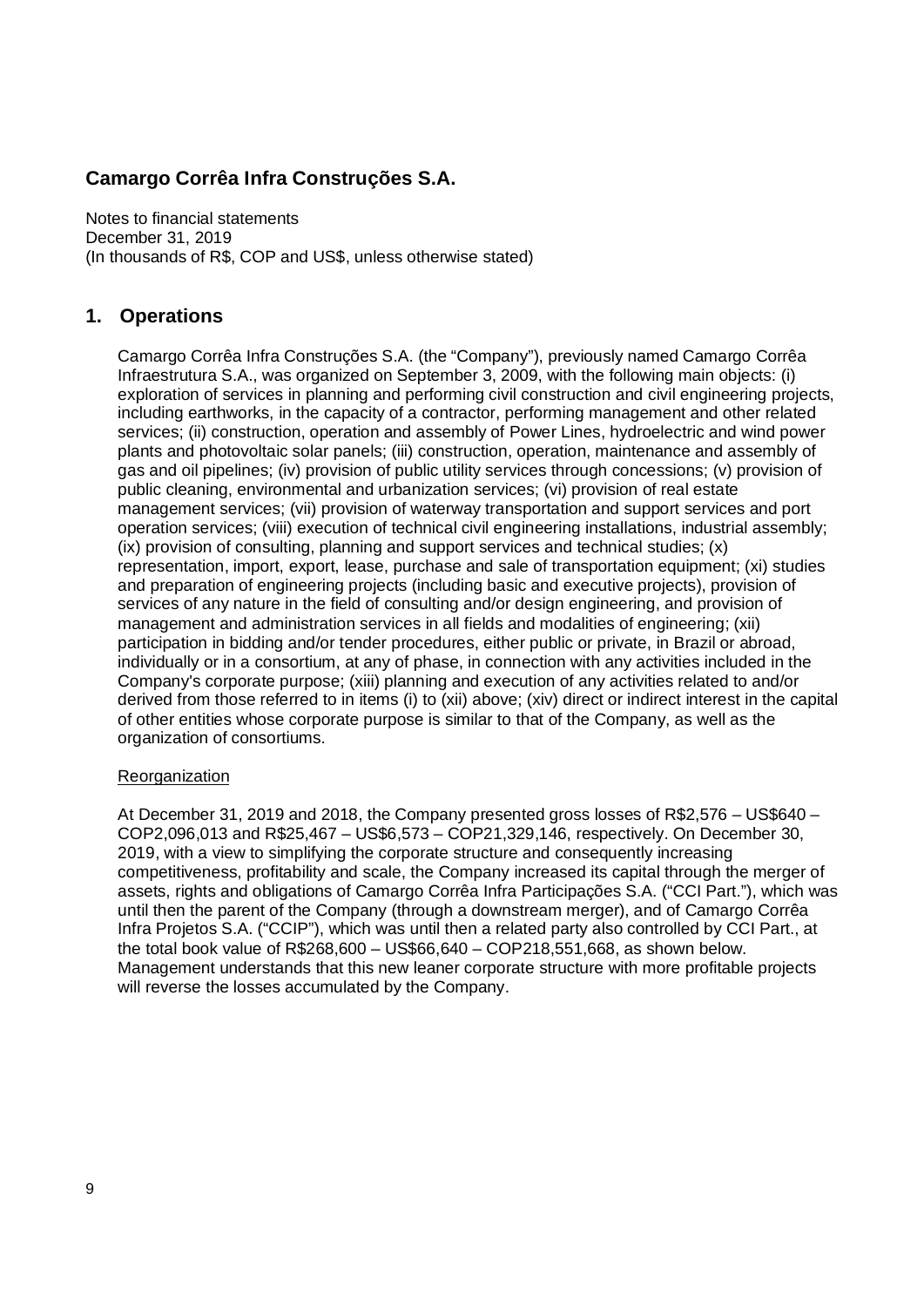Notes to financial statements (Continued) December 31, 2019 (In thousands of R\$, COP and US\$, unless otherwise stated)

## **1. Operations** (Continued)

## Reorganization (Continued)

|                                               | 12/30/2019<br><b>CCIP</b><br>R\$ | 12/30/2019<br><b>CCI Part</b><br>R\$ | Total<br>R\$   | <b>Total</b><br>US\$ | Total<br><b>COP</b>        |
|-----------------------------------------------|----------------------------------|--------------------------------------|----------------|----------------------|----------------------------|
| Current assets:                               |                                  |                                      |                |                      |                            |
| Cash and cash equivalents                     | 88,880                           | 255                                  | 89,135 22,114  |                      | 72,526,444                 |
| Trade accounts receivable                     | 76,763                           | $\overline{a}$                       |                | 76.763 19.045        | 62,459,723                 |
| Inventory                                     | 4,483                            | L,                                   | 4,483          | 1,112                | 3,647,681                  |
| Transactions with related parties             | 39,996                           | ä,                                   | 39,996         | 9,923                | 32,543,531                 |
| Assets available for sale                     | 39                               |                                      | 39             | 10                   | 31,733                     |
| Other receivables                             | 20,000                           | 189                                  | 20,189         | 5,009                | 16,427,177                 |
| Noncurrent assets:                            |                                  |                                      |                |                      |                            |
| Other receivables                             | 636                              |                                      | 636            | 158                  | 517,494                    |
| Transactions with related parties             | 84,210                           |                                      | 84,210 20,892  |                      | 68,519,121                 |
| Investments (Note 10)                         | 88,682                           |                                      | 88,682 22,002  |                      | 72,157,852                 |
| Property, plant and equipment (Note 11)       | 118,960                          |                                      | 118,960 29,513 |                      | 96,794,142                 |
| Right of use                                  | 3,243                            |                                      | 3,243          | 805                  | 2,638,731                  |
| Intangible assets                             | 1                                |                                      | 1              |                      | 814                        |
| <b>Current liabilities:</b>                   |                                  |                                      |                |                      |                            |
| Trade accounts payable                        | 14,376                           | 141                                  | 14,517         | 3,602                | 11,812,042                 |
| Loans and financing                           | 6,289                            |                                      | 6,289          | 1,560                | 5,117,168                  |
| Lease liabilities                             | 3,152                            |                                      | 3,152          | 782                  | 2,564,687                  |
| Payroll, provisions and social contributions  | 6,585                            | 44                                   | 6,629          | 1,645                | 5,393,816                  |
| Taxes payable                                 | 2,299                            | 20                                   | 2,319          | 575                  | 1,886,900                  |
| Advances from customers (Note 15)             | 153,712                          | $\overline{\phantom{a}}$             | 153,712 38,135 |                      | 125,070,789                |
| Transactions with related parties             | 21,993                           | 205                                  | 22,198         | 5,507                | 18,061,839                 |
| Other obligations                             | 152                              |                                      | 152            | 38                   | 123,678                    |
| Noncurrent liabilities:                       |                                  |                                      |                |                      |                            |
| Loans and financing - long term               | 14,038                           |                                      | 14,038         | 3,483                | 11,422,295                 |
| Transactions with related parties             |                                  | 4,157                                | 4,157          | 1,031                | 3,382,425                  |
| Deferred income and social contribution taxes | 30,574                           |                                      | 30,574         | 7,585                | 24,877,136                 |
| Net assets merged                             | 272,723                          | (4, 122)                             |                |                      | 268,600 66,640 218,551,668 |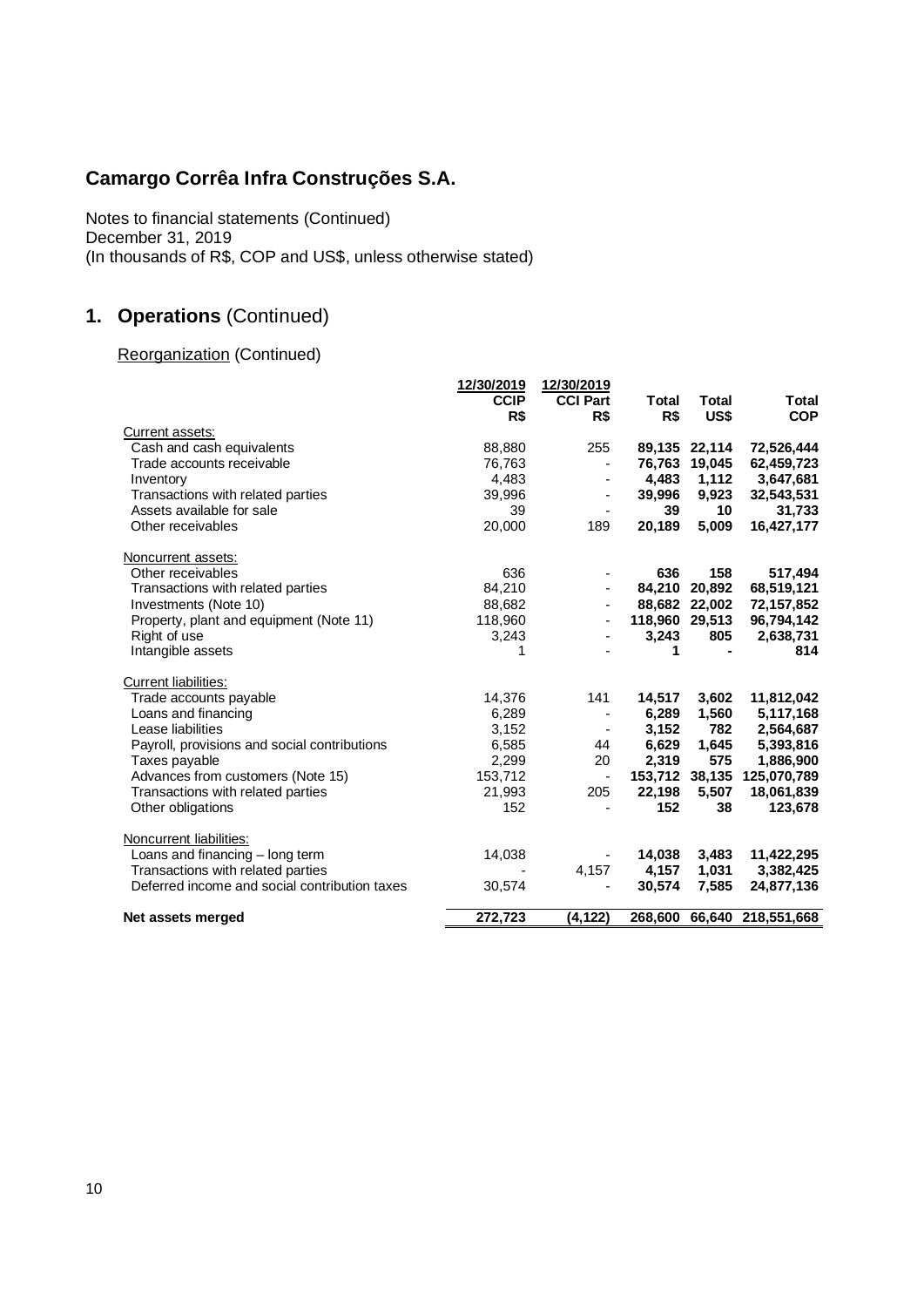Notes to financial statements (Continued) December 31, 2019 (In thousands of R\$, COP and US\$, unless otherwise stated)

## **2. Presentation of the financial statements**

The financial statements have been prepared in accordance with accounting practices adopted in Brazil, which encompass the corporate legislation and the standards, guidance and interpretations issued by the Brazilian FASB (CPC) and approved by Brazil's National Association of State Boards of Accountancy (CFC), except for conversion of financial statements to Colombian pesos (COP) and US dollars (US\$), as described in Note 3.17. The Company management presents all relevant information of the financial statements and this information corresponds to that used by the Company in its management, in line with OCPC 07, issued by the CPC.

The Company adopted all standards, revised standards and interpretations issued by CPC effective at December 31, 2019.

The financial statements have been prepared on a historical cost basis, except for certain financial instruments, measured at fair value, as described below. The historical cost is generally based on the fair value of the consideration paid in exchange for assets.

Management approved these financial statements for disclosure on March 30, 2020.

#### **Estimates**

The financial statements have been prepared under various measurement bases used in accounting estimates. The accounting estimates involved in the preparation of the financial statements were based on both objective and subjective factors and on management's judgment to determine the appropriate amount to be recorded in the financial statements.

Significant items subject to these estimates and assumptions include review of costs and revenues from construction contracts, selection of useful lives and impairment of property, plant and equipment, measurement of financial assets at fair value and under the present value adjustment method, credit risk analysis to determine the allowance for doubtful accounts, recognition/reversal of deferred income and social contribution taxes, as well as analysis of other risks to determine other provisions, including provision for contingencies.

The settlement of transactions involving these estimates may result in amounts significantly different from those recorded in the financial statements due to uncertainties inherent in the estimate process. The Company reviews its estimates and assumptions at least once a year.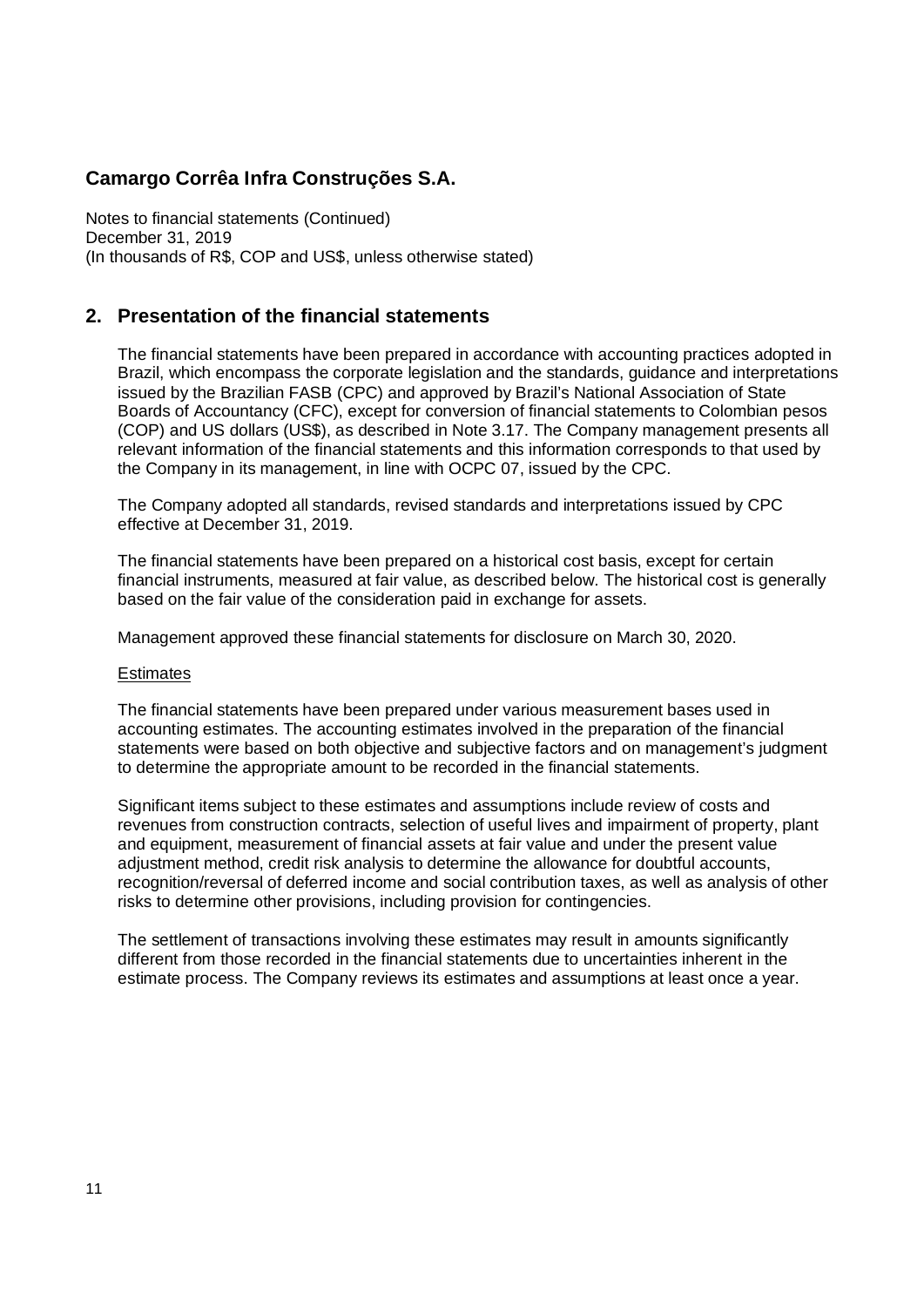Notes to financial statements (Continued) December 31, 2019 (In thousands of R\$, COP and US\$, unless otherwise stated)

## **3. Summary of significant accounting practices**

The significant practices adopted were as follows:

### **3.1. Cash and cash equivalents and marketable securities**

Cash equivalents consist of short-term investments maturing within 90 days, or with repurchase commitments, promptly convertible into cash and with insignificant risks of change in value.

Marketable securities are represented by fixed income funds, exclusive funds and debentures, classified at: (a) fair value through profit or loss or (b) amortized cost. Securities classified at fair value have their effects recognized in profit or loss.

### **3.2. Trade accounts receivable and allowance for expected credit losses**

These are stated at realizable values. They also include amounts not billed up to the reporting date of construction contracts, whose amounts are determined by the percentageof-completion method.

They are recorded and held in the statement of financial position at the nominal value of securities, adjusted to present value, when applicable. The allowance for expected credit losses is recorded based on the evaluation of the impact on future expected credit losses, pursuant to CPC 48 – Financial Instruments.

### **3.3. Inventories**

Inventories comprise construction materials measured at the average acquisition costs, which are lower than their realizable values.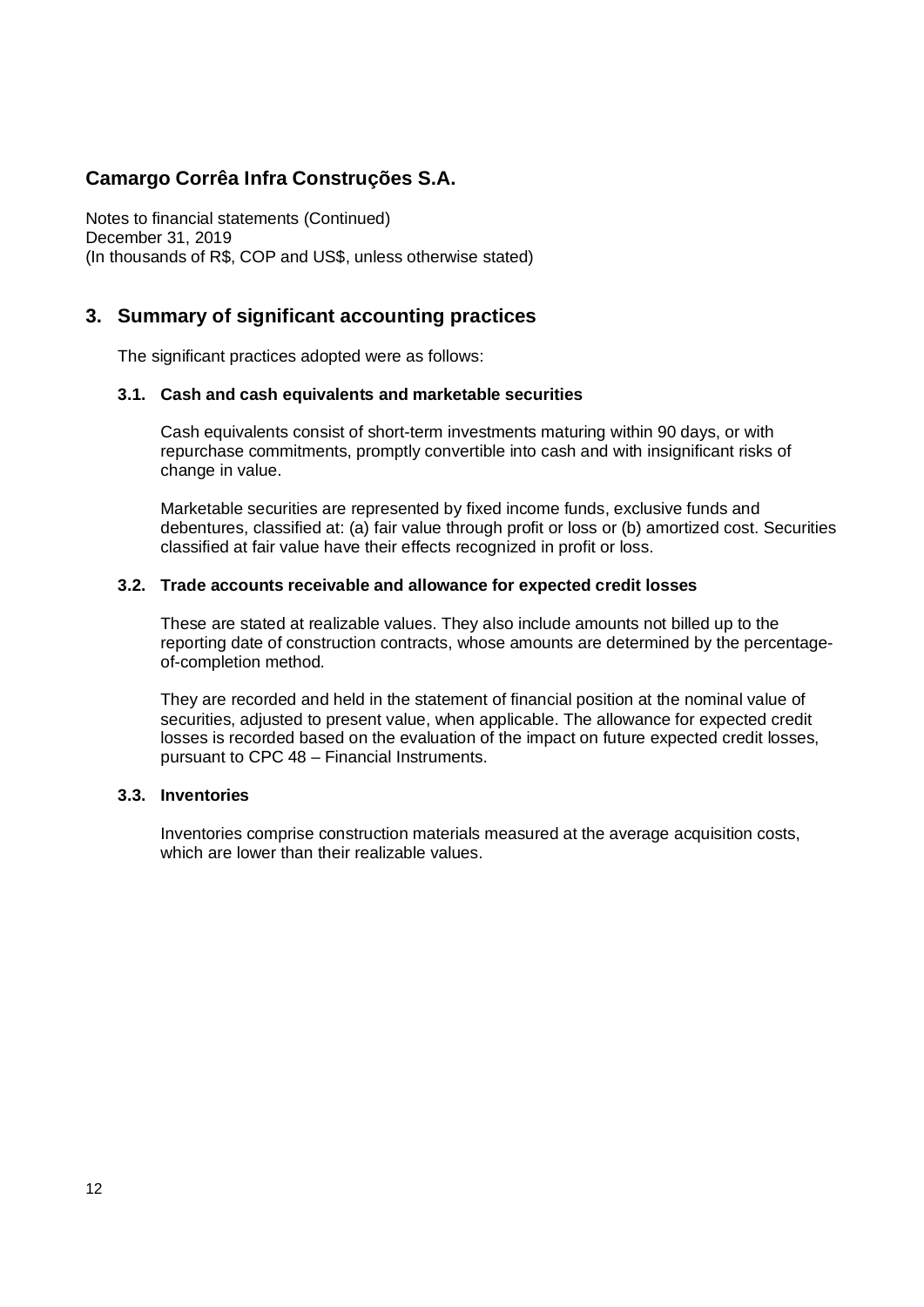Notes to financial statements (Continued) December 31, 2019 (In thousands of R\$, COP and US\$, unless otherwise stated)

## **3. Summary of significant accounting practices** (Continued)

### **3.4. Property, plant and equipment**

Property, plant and equipment are stated at cost, less depreciation and impairment, where applicable. Depreciation is recognized based on the useful life of each asset using the straight-line method or other systematic basis representing the time when economic benefits are used. Assets based on straight-line useful life have the following annual rates: real estate - 4%; machinery and equipment, vehicles, IT equipment and other - 10% to 25%; furniture and fixtures - 10%; and leasehold improvements, according to contractual terms. The useful lives of property, plant and equipment are measured on an annual basis. The Company depreciates machinery and equipment based on the hours effectively used. This procedure reflects the pattern of consumption of expected economic benefits. At December 31, 2019, with the help of a specialized company, the Company reviewed the recoverable amount of assets and recognized a provision for impairment, as described in Note 11.

### **3.5. Investments in subsidiaries**

Investments in subsidiaries in which the Company has significant influence are recorded under the equity method.

Under the equity method, the investment is initially recorded at acquisition or buildup cost, and then adjusted for recognition of the Company's interest in profit or loss and other comprehensive income of the investee.

Gains and losses on equity interest in investees' profit or loss are presented in the Company's statement of profit or loss as equity pickup.

After the equity method is applied, the Company determines whether recognizing additional impairment of its investment is required. At each reporting date, the Company determines whether there is objective evidence of impairment of the investment in the subsidiary. If such evidence is identified, the Company calculates the impairment loss as the difference between the recoverable amount of the subsidiary and its carrying amount, and recognizes such amount in the statement of profit or loss.

When there is loss of control over a subsidiary, the Company evaluates and recognizes the investment at fair value at that time, and the difference is recognized in profit or loss for the year.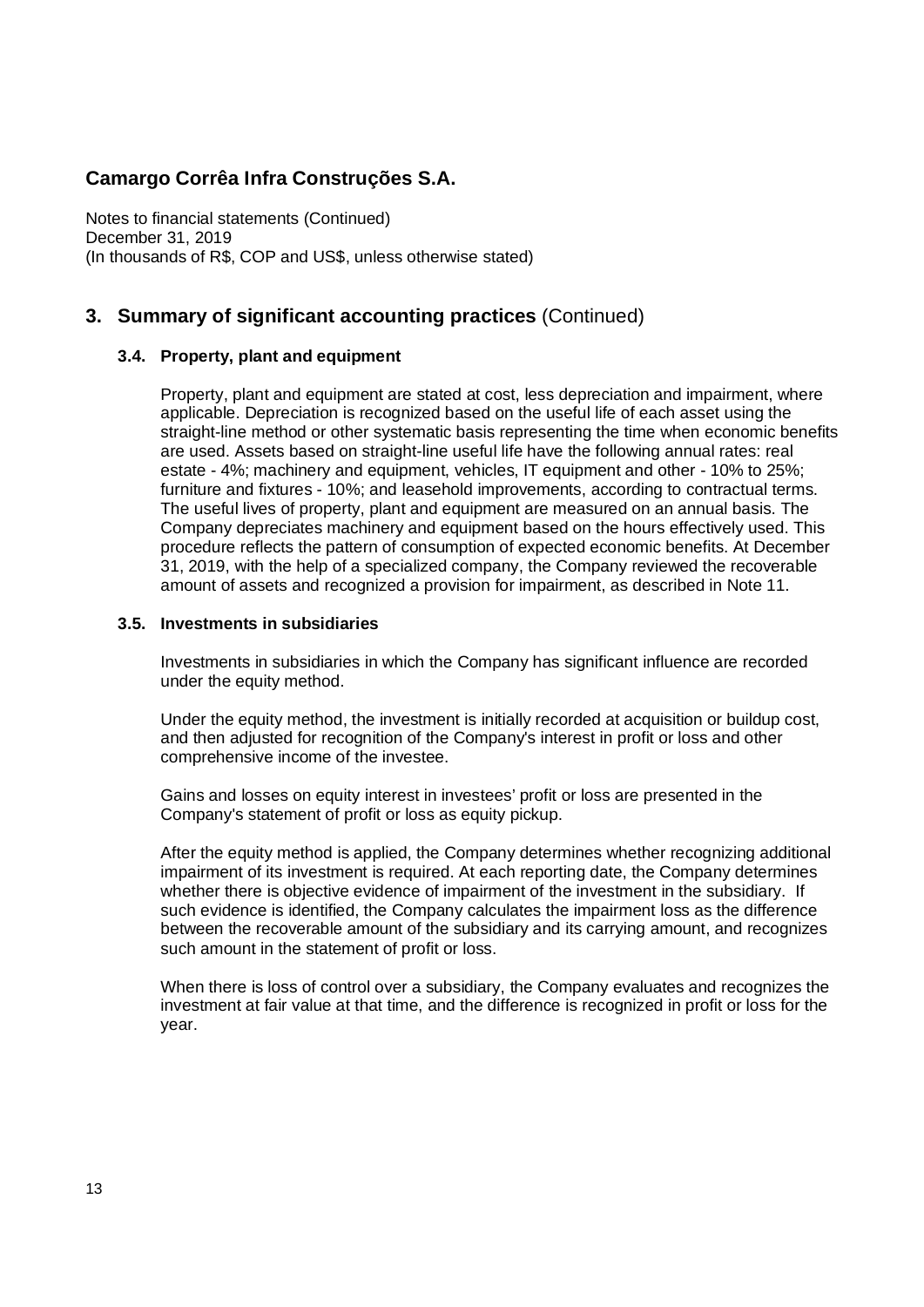Notes to financial statements (Continued) December 31, 2019 (In thousands of R\$, COP and US\$, unless otherwise stated)

## **3. Summary of significant accounting practices** (Continued)

### **3.6. Employee benefits**

Benefits granted to the Company's employees and managing officers include, in addition to fixed compensation (salaries, social security contributions (INSS), vacation pay and  $13<sup>th</sup>$ salary), variable compensation, such as profit sharing and bonus payments. These benefits are recorded in profit or loss for the year when the Company has a liability accounted for on an accrual basis, as incurred.

### **3.7. Financial instruments**

Financial assets and liabilities are recognized when the Company becomes a party to their contractual provisions and are initially measured at fair value. Fair value is the amount for which an asset could be exchanged, or a liability settled, between knowledgeable and willing parties on an arm's length basis. Transaction costs directly attributable to the acquisition or issue of financial assets and liabilities are accrued or deducted from the fair value of financial assets or liabilities, if applicable, after initial recognition, except for financial assets and liabilities recognized at fair value in the statement of profit or loss for the year.

#### Financial assets

Financial assets are classified in the following specific categories: (a) fair value through profit or loss; (b) fair value through other comprehensive income; and (c) amortized cost. The classification depends on the nature and purpose of the financial assets and is determined upon initial recognition.

(a) *Fair value through profit or loss*

Financial assets are classified at fair value through profit or loss when they do not fall into the categories of amortized cost or fair value through other comprehensive income.

As of December 31, 2019 and 2018, the Company had cash and cash equivalents and marketable securities classified in this category.

(b) *Fair value through other comprehensive income*

Financial assets shall be measured at fair value through other comprehensive income when the objective of the business model is achieved by receiving the expected contractual cash flows and selling the financial assets, composed exclusively of principal and interest payments, and of sale of financial assets.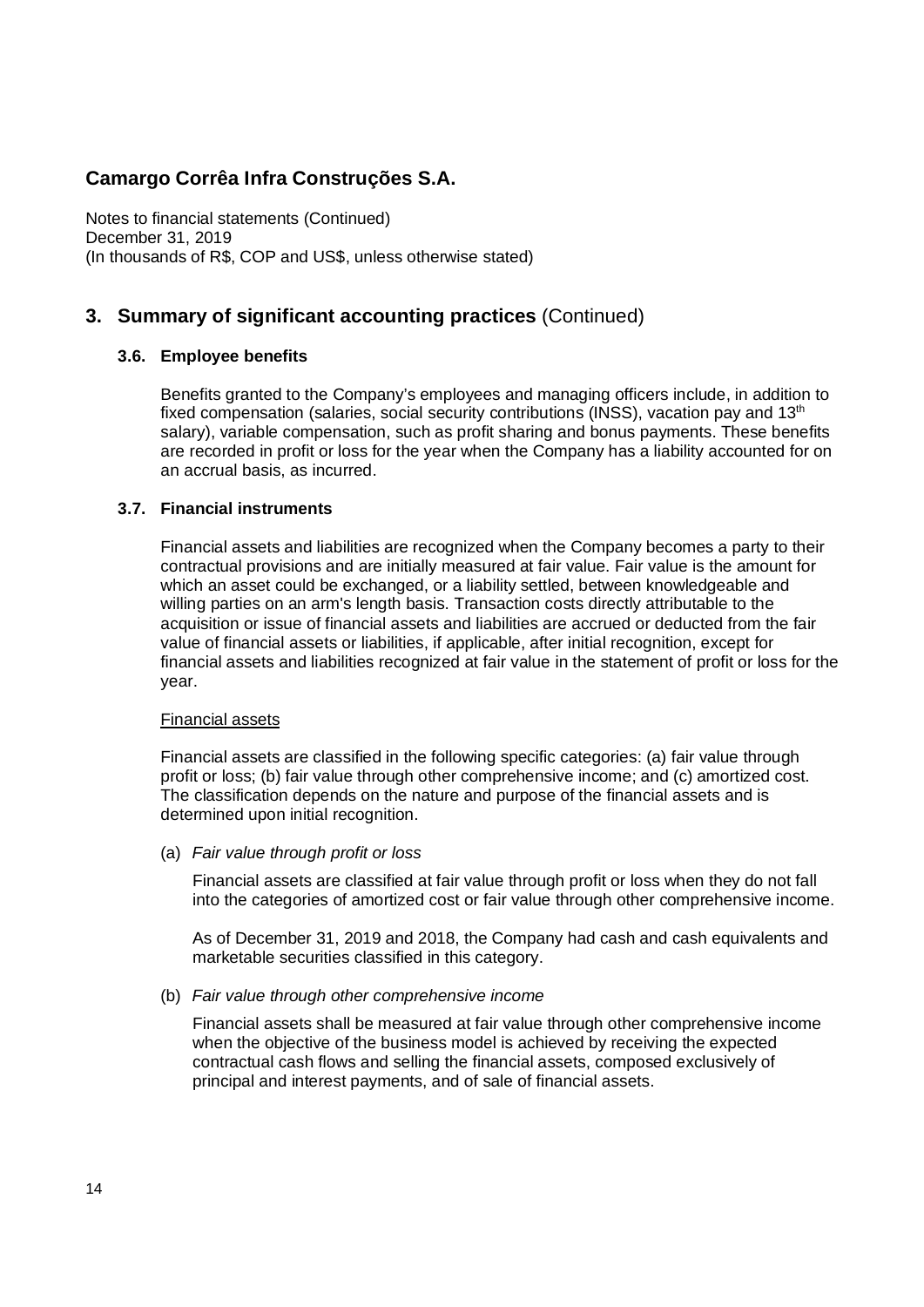Notes to financial statements (Continued) December 31, 2019 (In thousands of R\$, COP and US\$, unless otherwise stated)

## **3. Summary of significant accounting practices** (Continued)

### **3.7. Financial instruments** (Continued)

### Financial assets (Continued)

At December 31, 2019 and 2018, the Company did not have financial instruments classified in this category.

### (c) *Financial assets at amortized cost*

A financial asset shall be measured at amortized cost when the objective of the business model is to maintain financial assets in order to receive contractual cash flows until the end of the contract, consisting exclusively of payments of principal and interest on the principal amount outstanding.

At December 31, 2019 and 2018, the Company had accounts receivable and related party transactions classified in this category.

#### Derecognition (write-off) of financial assets

A financial asset (or, where applicable, a part of a financial asset or part of a group of similar financial assets) is derecognized when: a) the rights to receive cash flows from the asset have expired; b) the Company has transferred its rights to receive cash flows from the asset or has assumed an obligation to pay the received cash flows in full without material delay to a third party under an "pass-through" arrangement; and either (i) the Company has transferred substantially all the risks and rewards of the asset, or (ii) the Company has neither transferred nor retained substantially all the risks and rewards of the asset, but has transferred control of the asset.

When the Company has transferred its rights to receive cash flows from an asset or has entered into a pass-through arrangement and has neither transferred nor retained substantially all of the risks and rewards of the asset, an asset is recognized to the extent of the Company's continuing involvement. In that case, the Company also recognizes an associated liability. The transferred asset and the associated liability are measured on a basis that reflects the rights and obligations that the Company has retained.

Continuing involvement that takes the form of a guarantee over the transferred asset is measured at the lower of the original carrying amount of the asset and the maximum amount of consideration that the Company could be required to repay.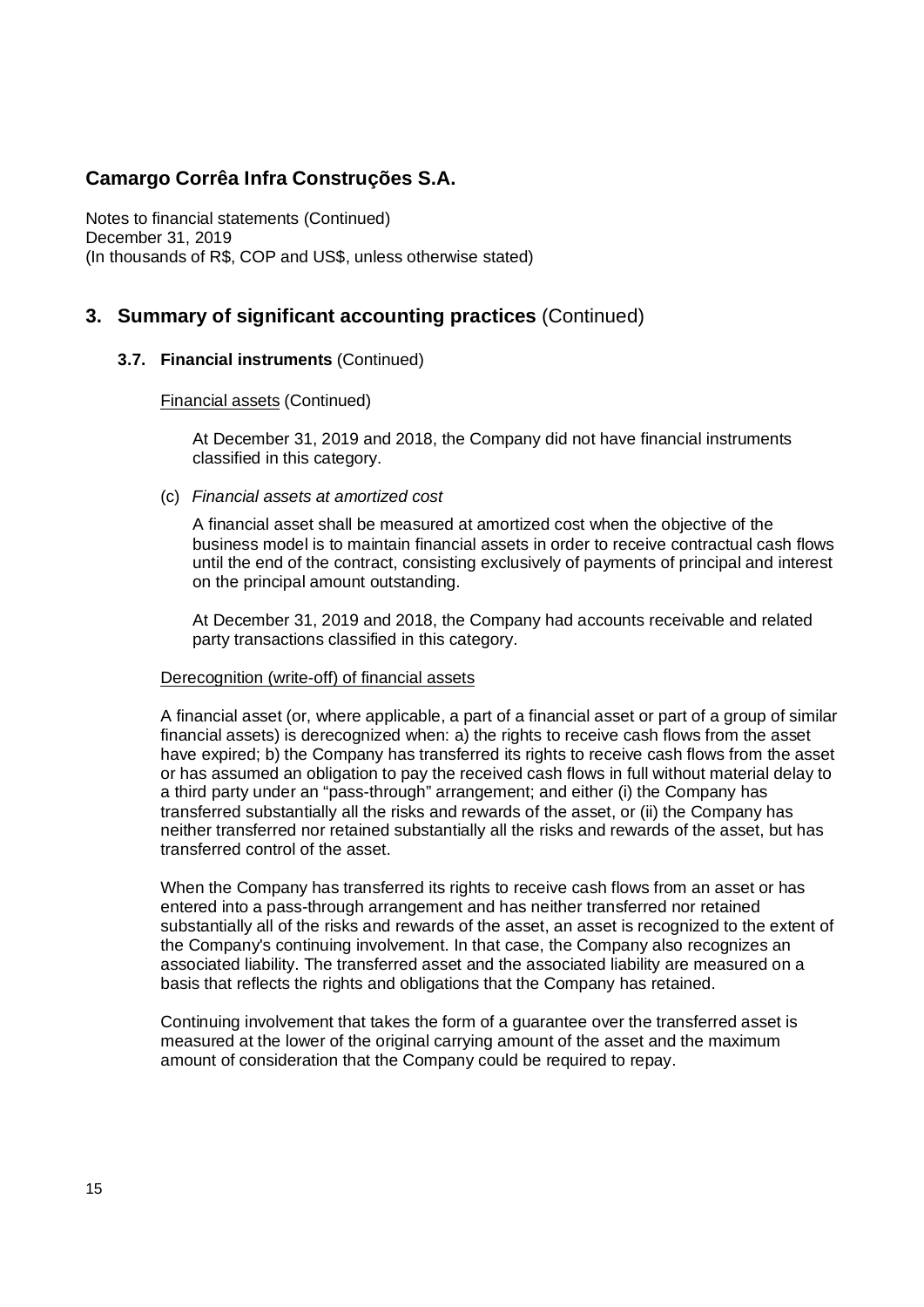Notes to financial statements (Continued) December 31, 2019 (In thousands of R\$, COP and US\$, unless otherwise stated)

## **3. Summary of significant accounting practices** (Continued)

### **3.7. Financial instruments** (Continued)

#### Impairment test of financial assets

Expected credit losses are estimates weighted by the probability of credit losses based on historical losses and projections of related assumptions. ECLs are measured on one of the following bases:

- (a) 12-month ECLs: credit losses that result from default events that are possible within 12 months after the reporting date.
- (b) Lifetime ECLs: credit losses that result from default events that are possible over the expected life of a financial instrument.

#### Financial liabilities

Financial liabilities are classified as "Financial liabilities at fair value through profit or loss" or "Other financial liabilities".

(a) *Financial liabilities at fair value through profit or loss*

Financial liabilities at fair value through profit or loss are those held for trading or designated at fair value through profit or loss. Changes in fair value are recognized in profit or loss for the year.

At December 31, 2019 and 2018, the Company did not have financial instruments classified in this category.

(b) *Amortized cost*

Financial liabilities at amortized cost are those whose contractual cash flows are exclusively payments of principal and interest on the principal amount outstanding. The effective interest method is used to calculate the amortized cost of a financial liability and to allocate interest expenses during the corresponding period.

At December 31, 2019 and 2018, the Company had trade accounts payable and payables to related parties, as well as loans and financing classified in this category.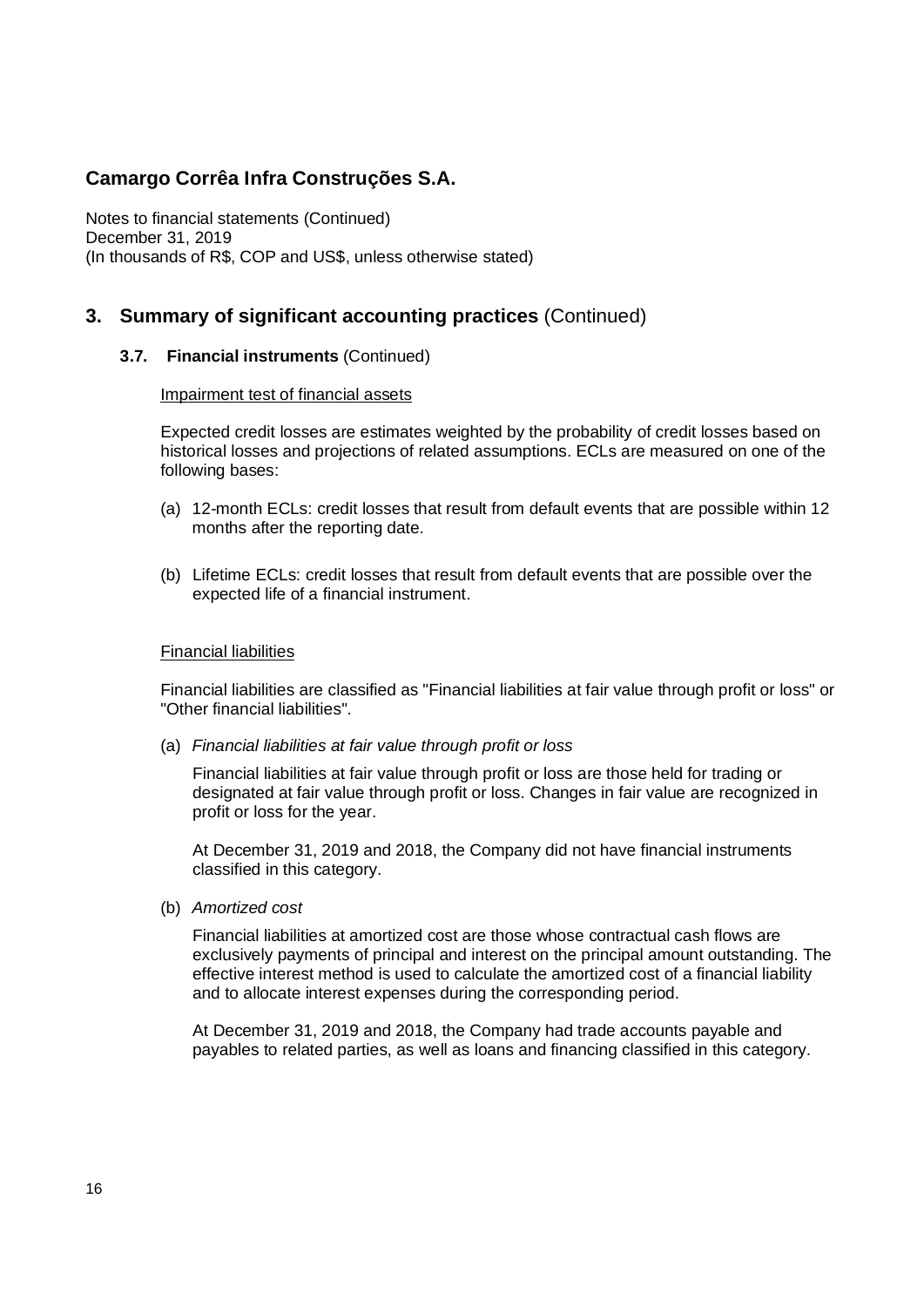Notes to financial statements (Continued) December 31, 2019 (In thousands of R\$, COP and US\$, unless otherwise stated)

## **3. Summary of significant accounting practices** (Continued)

### **3.7. Financial instruments** (Continued)

### Net presentation of financial assets and liabilities

Financial assets and financial liabilities are presented net in the statement of financial position if, and only if, there is a currently enforceable legal right to offset the recognized amounts and there is an intention to settle on a net basis, or to realize the asset and settle the liability simultaneously.

#### Derivative financial instruments

Derivatives are initially recognized at fair value on the contracting date and are subsequently remeasured at fair value at the end of each year. Any gains or losses are recognized in profit or loss immediately, unless the derivative is designated and effective as a "cash flow hedge"; in this case, recognition in profit or loss depends on the nature of the hedging relationship. The Company had no derivative financial instruments at December 31, 2019 and 2018.

### **3.8. Construction contracts and onerous contracts**

Service revenue is determined and recognized based on the development of each construction work. Revenue comprises the initial amount agreed in the contract plus changes resulting from additional requests, complaints and contractual incentive payments, provided that it is virtually certain that they will result in revenue and can be reliably measured.

Contract revenue is recognized in the statement of profit or loss based on the POC of each project, pursuant to CPC 47. The costs of each contract are recognized as profit or loss for the period in which they are incurred, unless they determine an asset related to future contract activities.

The Company acts as the principal in its contracts, providing material and equipment procurement services (including direct billing), in accordance with contracts with its customers. The control of goods and services is the Company's responsibility under the contract.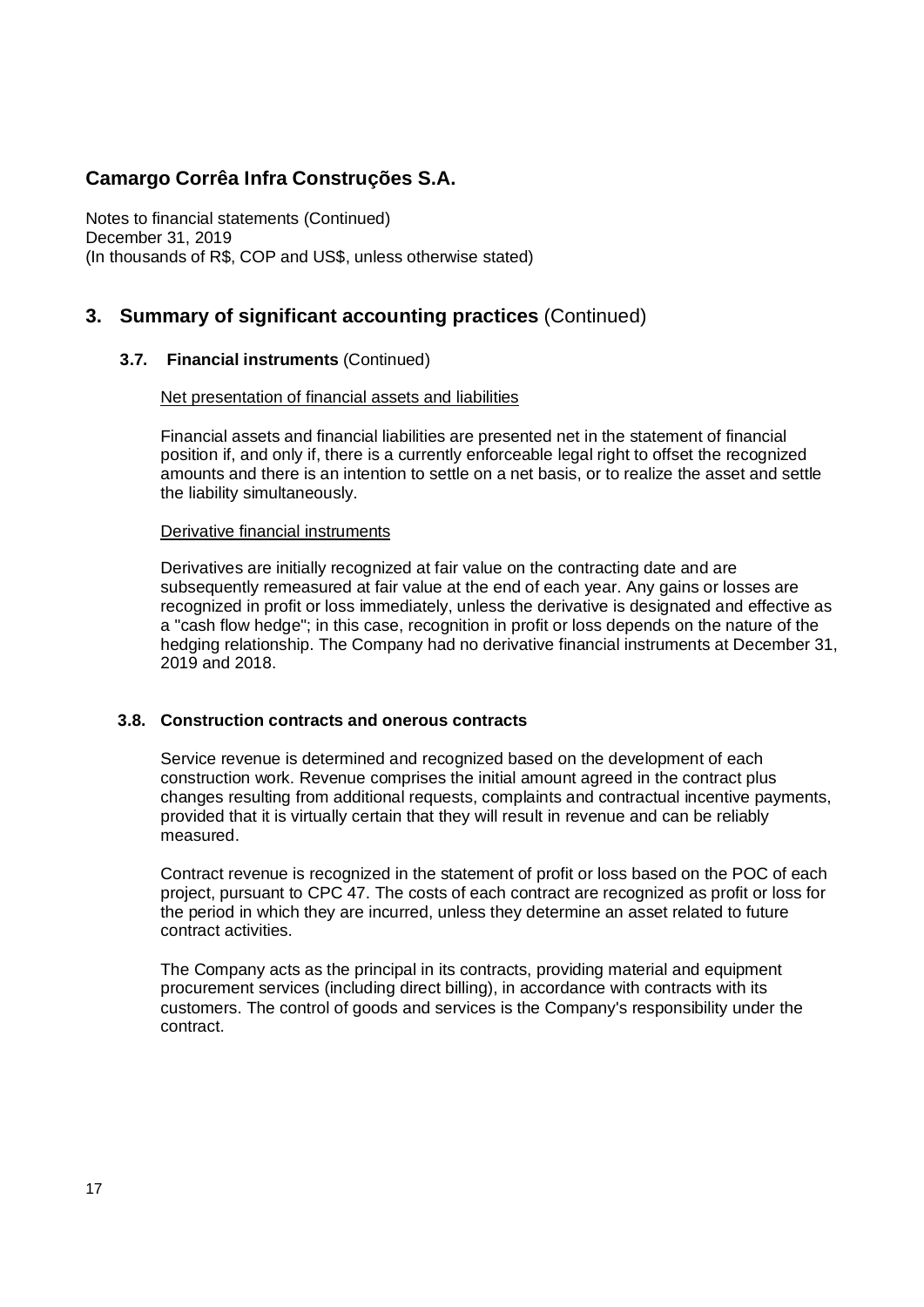Notes to financial statements (Continued) December 31, 2019 (In thousands of R\$, COP and US\$, unless otherwise stated)

## **3. Summary of significant accounting practices** (Continued)

### **3.8. Construction contracts and onerous contracts** (Continued)

When profit or loss from a construction contract cannot be reliably estimated, its revenue is recognized up to the amount of costs incurred as long as its recovery is probable. If it is probable that total costs will exceed total contract revenue (characterizing an onerous contract), the loss relating to the excess between contracted revenue and estimated total cost is recognized immediately in profit or loss for the year in "Cost of services", matched against "Other obligations".

The amounts received prior to the provision of the corresponding services are recorded in the statement of financial position as liabilities in "Advances from customers". The amounts billed or unbilled recorded based on the service performed per construction work, but not yet paid by the customer, are recorded in the statement of financial position as an asset in "Trade accounts receivable".

This conclusion was obtained through the analysis of construction contracts in progress, as well as the current procedures for revenue recognition.

#### **3.9. Translation of foreign-currency balances and basis of translation of financial statements of the subsidiary based abroad**

The Company's functional currency is the Brazilian Real (R\$), which is also the currency for preparation and presentation of the financial statements. Monetary assets and liabilities denominated in foreign currency are translated into the functional currency (R\$) using the exchange rate prevailing at the closing date.

Gains and losses resulting from the restatement of these assets and liabilities identified between the exchange rate prevailing on the transaction date and the year-end are recognized as finance income or costs in the statement of profit or loss.

The assets and liabilities of the subsidiary based abroad, whose functional currency is different from the Company's presentation currency and that has administrative autonomy, are translated at the exchange rate prevailing at the reporting date. Income and expenses are translated at the average exchange rate for each year and equity is translated at the historical exchange rate for each change in equity. Gains and losses arising from changes in this investment abroad are recognized directly in equity, under accumulated other comprehensive income in the "Equity adjustment" account, and will be recognized in profit or loss if such investment is disposed of or discontinued.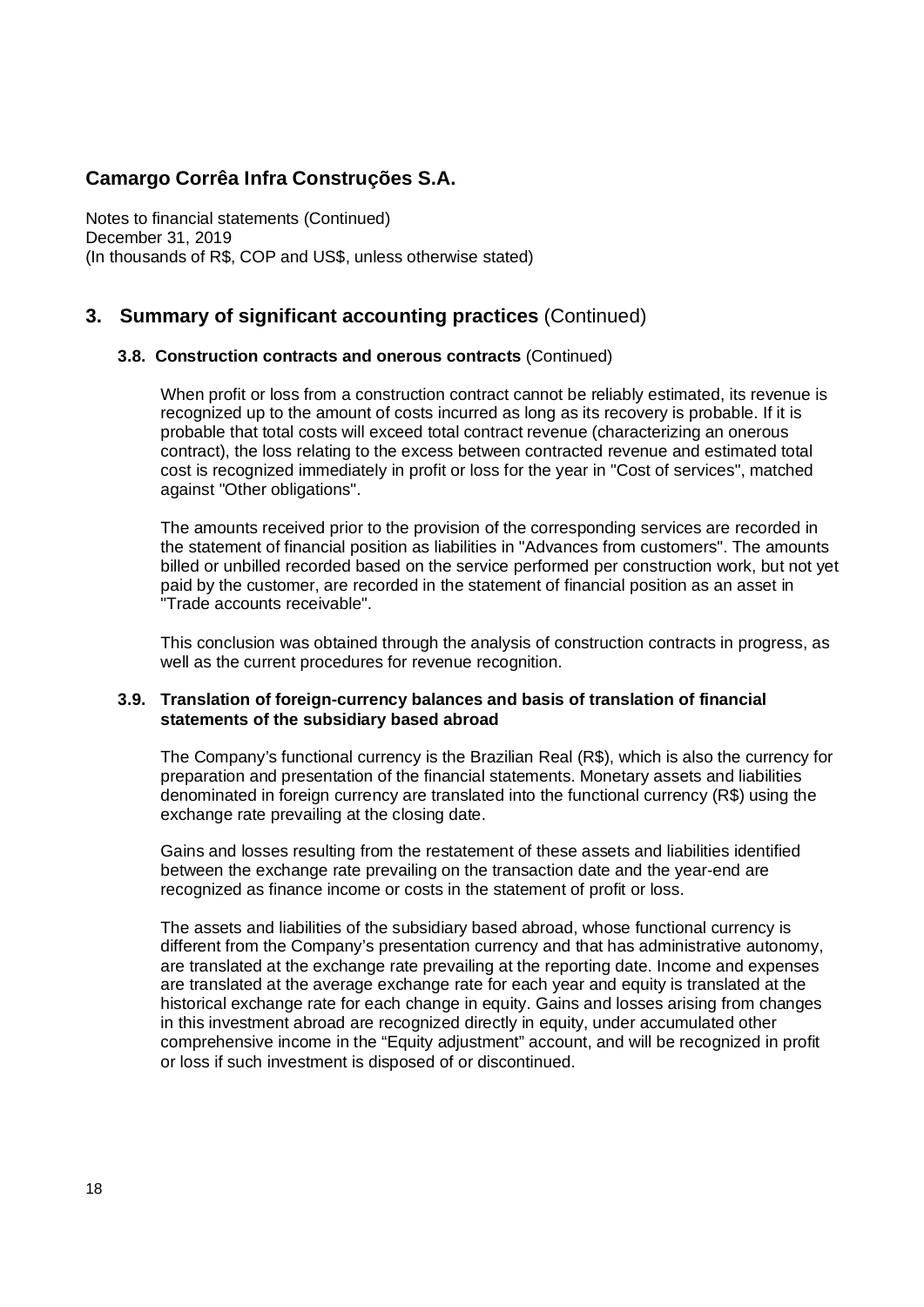Notes to financial statements (Continued) December 31, 2019 (In thousands of R\$, COP and US\$, unless otherwise stated)

## **3. Summary of significant accounting practices** (Continued)

### **3.9. Translation of foreign-currency balances and basis of translation of financial statements of the subsidiary based abroad** (Continued)

At December 31, 2019, the subsidiary based abroad is the following:

|                                             | <b>Functional</b> |          |
|---------------------------------------------|-------------------|----------|
| Investees                                   | currency          | Country  |
| Camargo Corrêa Infra Projetos Colombia Unit | Colombian peso    | Colombia |

At December 31, 2019, the exchange rate used for translation was R\$0,001229, as disclosed by the Central Bank of Brazil.

### **3.10. Impairment of tangible assets**

At the end of each year, the Company reviews its tangible assets with a finite useful life to determine if there is any indication that such assets are impaired. If there is any such indication, the recoverable amount of the asset is estimated for the purpose of identifying the need for provision for loss. When it is not possible to estimate the recoverable amount of an asset individually, the Company calculates the recoverable amount of the cashgenerating unit to which the asset belongs.

If the recoverable amount of a calculated asset is lower than its carrying amount, the carrying amount of the asset is reduced to its recoverable amount. Impairment loss is recognized immediately in the statement of profit or loss.

#### **3.11. Income and social contribution taxes**

#### 3.11.1. Current taxes

Income taxes include both income and social contribution taxes. Income tax is calculated at a rate of 15%, plus a 10% surtax on taxable profit exceeding R\$240 over 12 months, whereas social contribution tax is computed at a rate of 9% on taxable profit, both recognized on an accrual basis; therefore, additions to book income deriving from temporarily nondeductible expenses or exclusions from temporarily nontaxable income upon determination of current taxable profit generate deferred tax assets or liabilities.

#### 3.11.2. Deferred taxes

Deferred taxes arise from temporary differences at the reporting date between the tax bases of assets and liabilities and their carrying amounts. Deferred tax liabilities are recognized for all taxable temporary differences, except: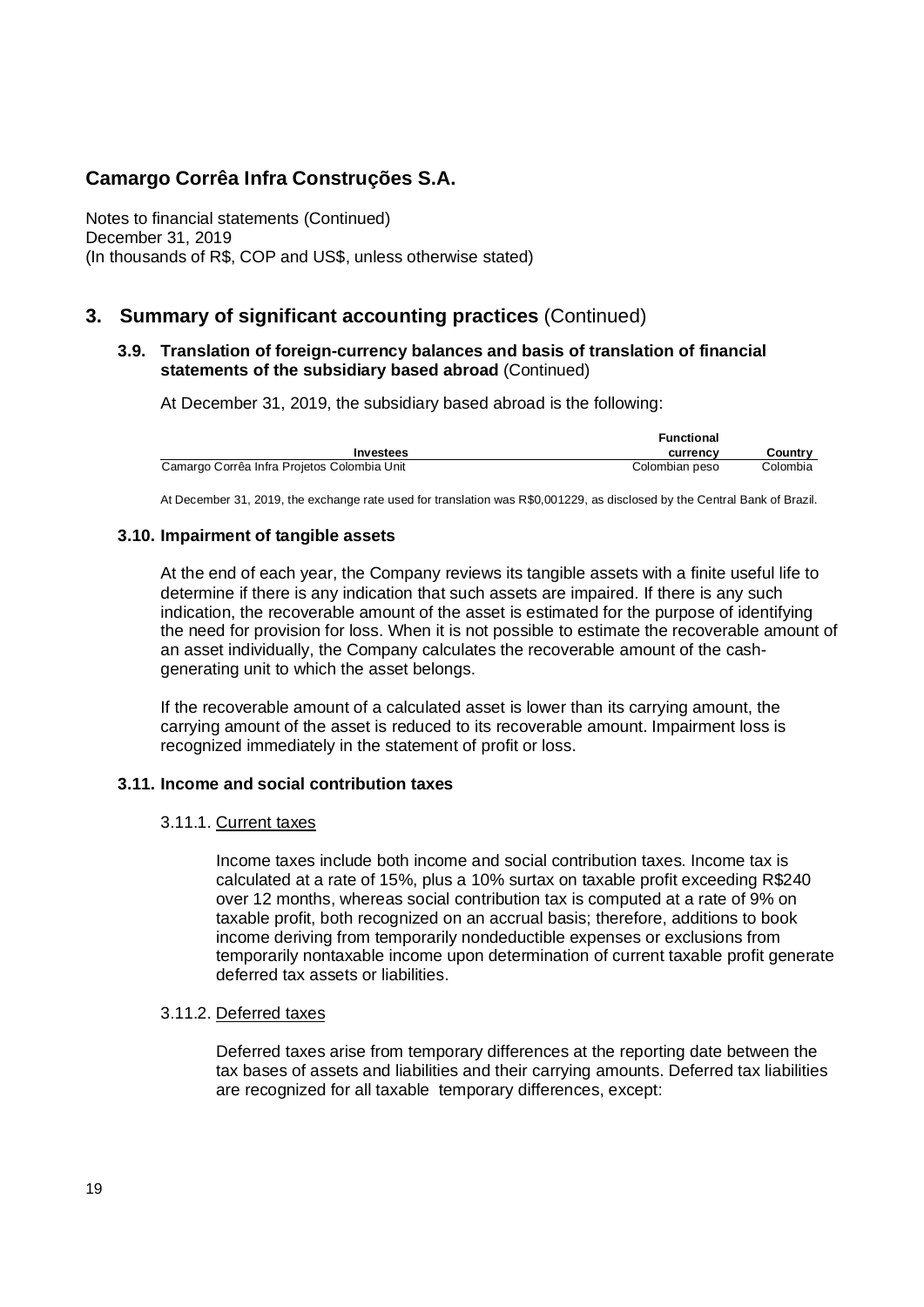Notes to financial statements (Continued) December 31, 2019 (In thousands of R\$, COP and US\$, unless otherwise stated)

### **3. Summary of significant accounting practices** (Continued)

#### **3.11. Income and social contributions taxes** (Continued)

- 3.11.2. Deferred taxes (Continued)
	- · When the deferred tax liability arises from the initial recognition of goodwill or an asset or liability in a transaction that is not a business combination and, at the time of the transaction, affects neither the accounting profit nor taxable profit or loss.
	- · In respect of taxable temporary differences associated with investments in subsidiaries, when the timing of the reversal of the temporary differences can be controlled and it is probable that the temporary differences will not reverse in the foreseeable future.

Deferred tax assets are recognized for all deductible temporary differences, the carry forward of unused tax credits and any unused tax losses to the extent that it is probable that taxable profit will be available against which the deductible temporary differences, and the carry forward of unused tax credits and unused tax losses can be utilized, except:

- · When the deferred tax asset relating to the deductible temporary difference arises from the initial recognition of an asset or liability in a transaction that is not a business combination and, at the time of the transaction, affects neither the accounting profit nor taxable profit (or taxable loss).
- · In respect of deductible temporary differences associated with investments in subsidiaries, deferred tax assets are recognized only to the extent that it is probable that the temporary differences will reverse in the foreseeable future and taxable profit will be available against which the temporary differences can be utilized.

The carrying amount of deferred tax assets is reviewed at each reporting date and reduced to the extent that it is no longer probable that sufficient taxable profit will be available to allow all or part of the deferred tax asset to be utilized. Derecognized deferred tax assets are reviewed at each reporting date and are recognized to the extent that it has become probable that future taxable profits will allow the deferred tax asset to be recovered.

Deferred tax assets and liabilities are measured at the tax rates that are expected to apply in the year when the asset is realized or the liability is settled, based on tax rates (and tax laws) that have been enacted at the reporting date.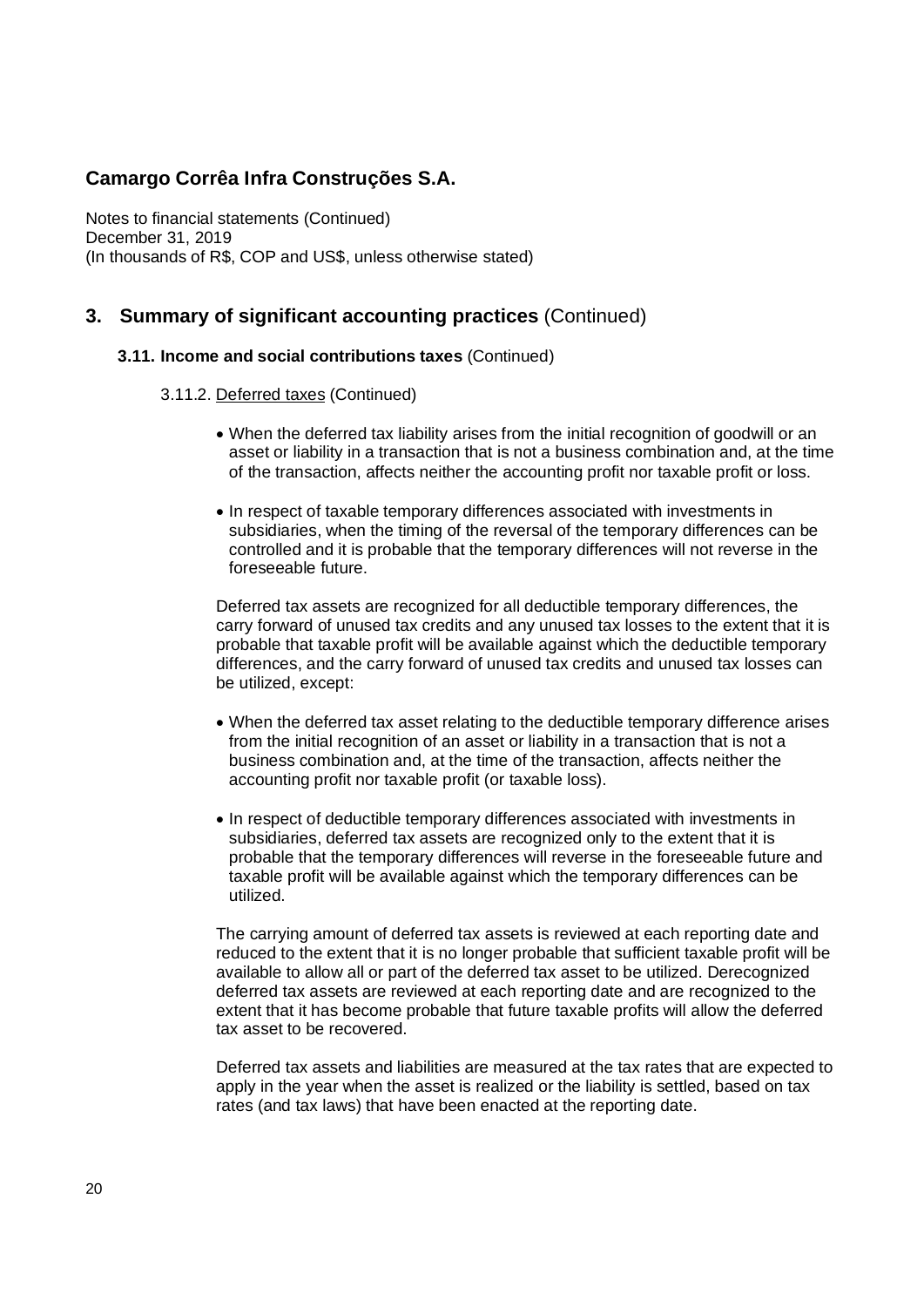Notes to financial statements (Continued) December 31, 2019 (In thousands of R\$, COP and US\$, unless otherwise stated)

### **3. Summary of significant accounting practices** (Continued)

### **3.12. Basic/diluted earnings (loss) per share**

These are calculated by dividing net income (loss) for the year by the average number of outstanding shares during each fiscal year, in accordance with CPC 41 - Earnings per Share.

### **3.13. Significant accounting judgments, estimates and assumptions**

#### **Judgments**

The preparation of the Company's financial statements requires management to make judgments, estimates and assumptions that affect the reported amounts of revenues, expenses, assets and liabilities, and the disclosures of contingent liabilities at the reporting date.

However, uncertainty about these assumptions and estimates could result in outcomes that require a material adjustment to the carrying amount of assets or liabilities affected in future periods.

#### Estimates and assumptions

The key assumptions concerning the future and other key sources of estimation uncertainty at the reporting date, that have a significant risk of causing a material adjustment to the carrying amounts of assets and liabilities within the next financial year, are described below.

#### *Impairment of nonfinancial assets*

Impairment exists when the carrying value of an asset or cash generating unit exceeds its recoverable amount, which is the higher of its fair value less costs of disposal and its value in use. The fair value less costs of disposal calculation is based on available data from sales transactions for similar assets or market prices less incremental costs of disposing of the asset. The Company engaged a specialized company for the purpose of measuring the recoverable amount of significant PP&E at the end of the year ended December 31, 2019. The study considered a fair value analysis based on asset replacement costs and market value less costs to sell the asset.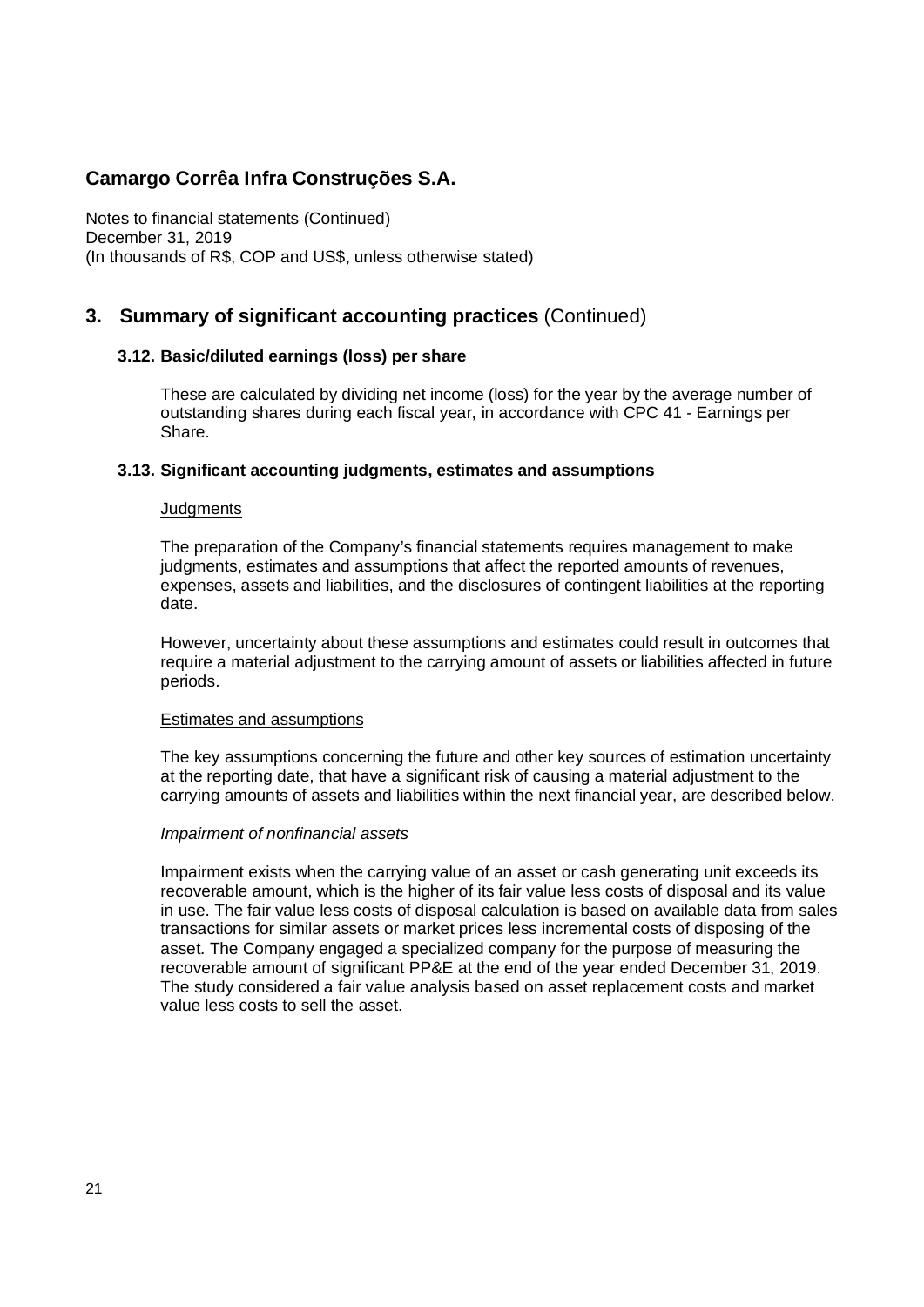Notes to financial statements (Continued) December 31, 2019 (In thousands of R\$, COP and US\$, unless otherwise stated)

## **3. Summary of significant accounting practices** (Continued)

### **3.13. Significant accounting judgments, estimates and assumptions** (Continued)

#### Estimates and assumptions (Continued)

#### *Revenue recognition, margin of construction contracts and provisions for contracts*

Construction contracts correspond to construction carried out, and gross revenue is recognized in profit or loss based on the proportion of work performed through the statement of financial position date and calculated by the proportion of costs incurred, as opposed to total estimated costs of the contract (POC), as set forth in CPC 47 – Revenue from Contracts with Customers.

When the review of estimated income from contracts indicates that total contract costs exceed total revenue, the estimated loss is immediately recognized as an expense in profit or loss for the year.

The estimated income from contracts is reviewed monthly over the contract period and represents the best estimate of future economic contract benefits, in addition to associated risks and obligations.

#### *Taxes*

There are uncertainties related to the interpretation of complex tax regulations and to the amount and timing of future taxable profits. Given the long-term nature and complexity of existing contractual agreements, differences between the actual results and the assumptions made, or future changes in such assumptions, could require future adjustments to tax income and expenses already recorded.

#### *Provisions for tax, civil and labor contingencies*

The Company recognizes a provision for labor, civil and tax claims. Assessment of the likelihood of loss includes analysis of available evidence, the hierarchy of laws, available case law, the most recent court decisions and their relevance in the legal system, as well as the opinion of external legal advisors. Provisions are reviewed and adjusted considering changes in existing circumstances, such as the applicable statutes of limitation, tax audit conclusions, or additional exposures identified based on new matters or court decisions.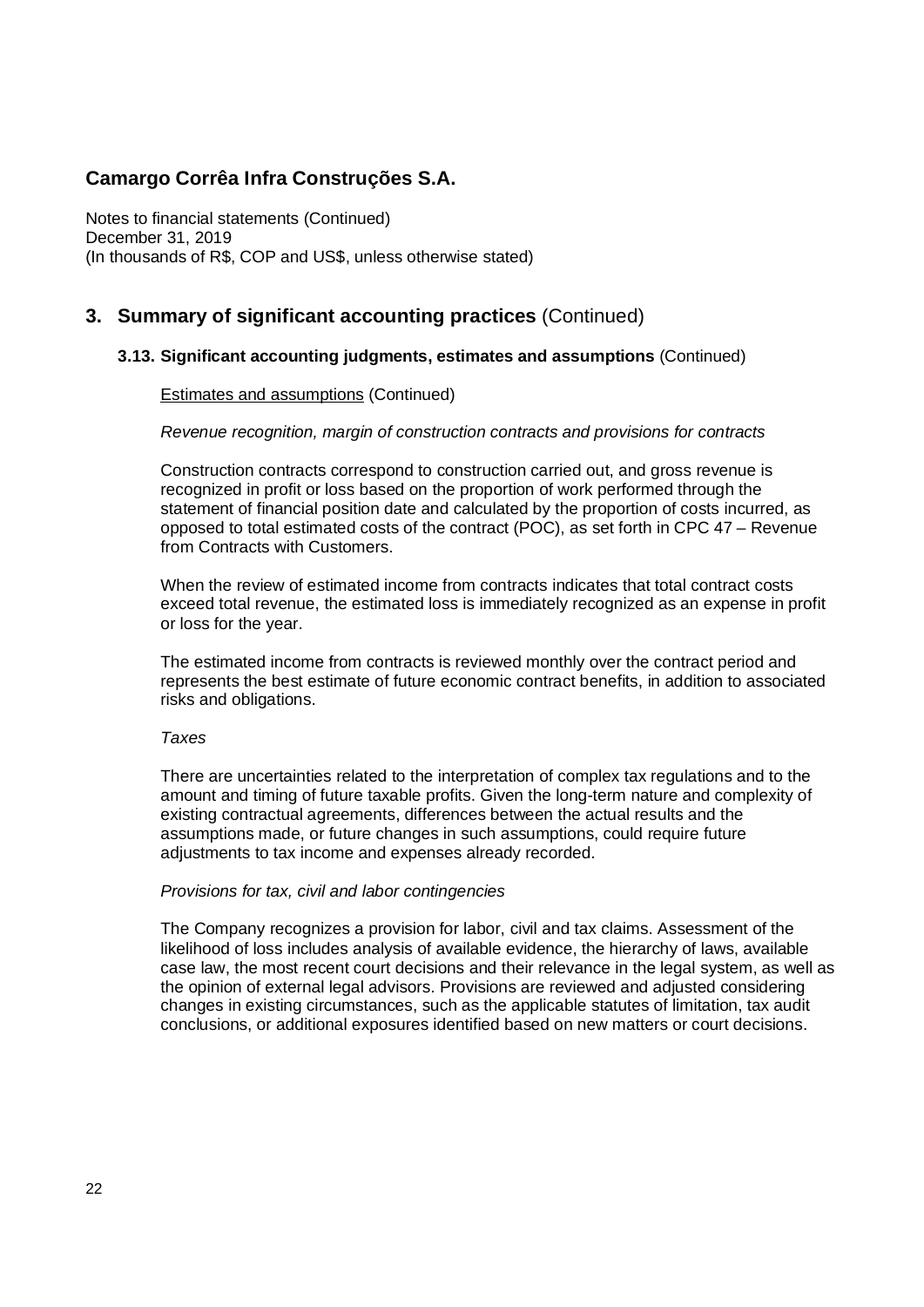Notes to financial statements (Continued) December 31, 2019 (In thousands of R\$, COP and US\$, unless otherwise stated)

## **3. Summary of significant accounting practices** (Continued)

### **3.13. Significant accounting judgments, estimates and assumptions** (Continued)

Estimates and assumptions (Continued)

*Provisions for tax, civil and labor contingencies* (Continued)

The settlement of transactions involving these estimates may result in amounts significantly different from those recorded in the financial statements due to uncertainties inherent in their determination process. The Company reviews its estimates and assumptions on a monthly basis.

### **3.14. Consortia**

According to CPC 19 (R2) - Joint Arrangements, interests in consortia are classified as joint arrangements with their assets, liabilities, revenues and expenses recognized line by line in asset and liability and profit or loss accounts, proportionally to the percentage of interest in each consortium.

#### **3.15. Consolidated financial statements**

The Company opted not to prepare the consolidated financial statements, as permitted by CPC 36 (R3) - Consolidated Financial Statements, since: (a) the Company is a wholly-owned subsidiary, and the parent company has no objection; (b) there are no equity or debt instruments traded on the open market, nor is there an IPO progress; and (c) the parent company will publish the consolidated financial statements in accordance with the CPC's accounting pronouncements.

#### **3.16. New and revised standards and interpretations issued**

The following new standards were approved and issued by the CPC, which came into force and were effectively adopted as of January 1, 2019. Other standards and interpretations apply for the first time in 2019, but have no impact on the Company's financial statements.

Management adopted the new pronouncements as described below: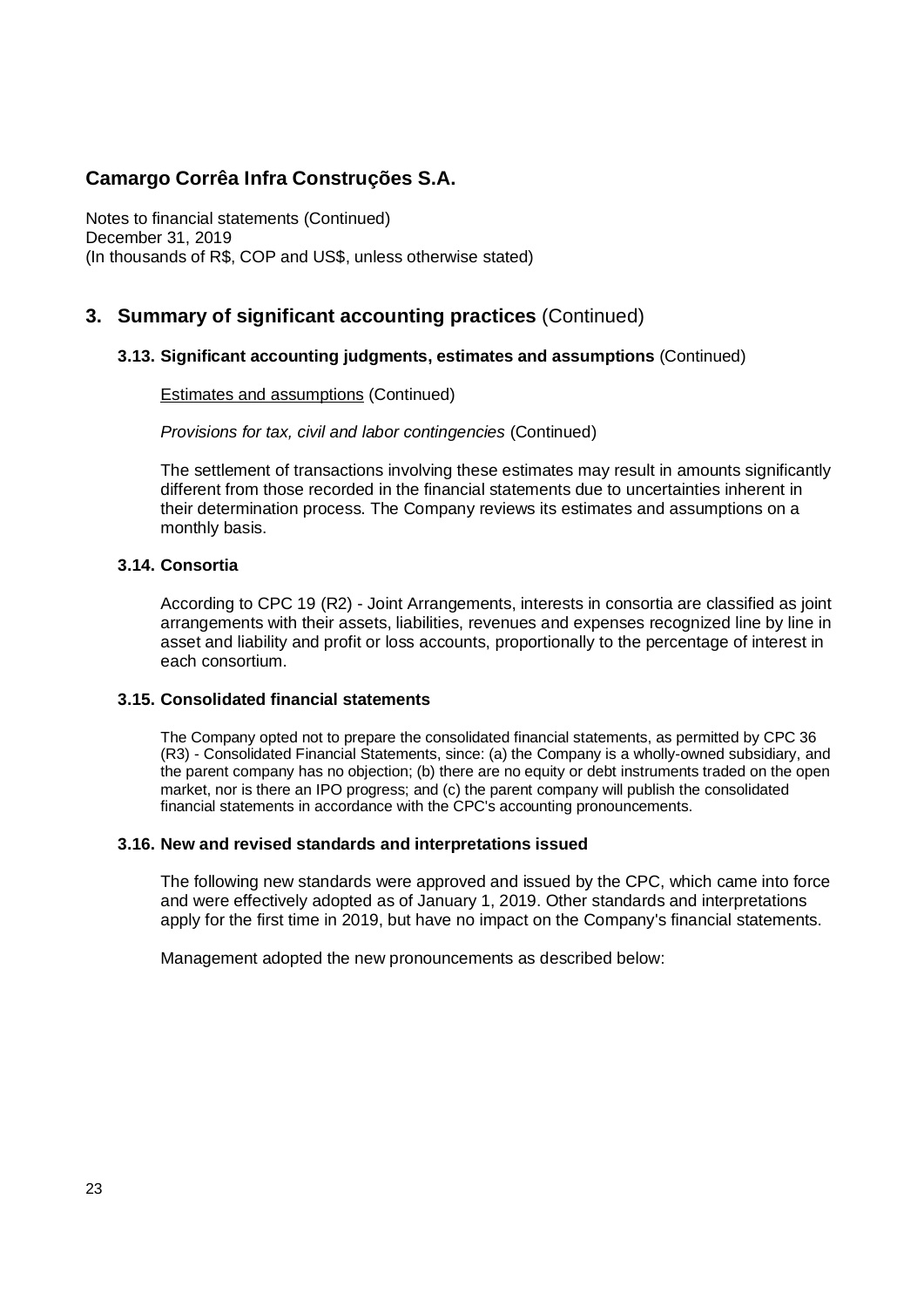Notes to financial statements (Continued) December 31, 2019 (In thousands of R\$, COP and US\$, unless otherwise stated)

## **3. Summary of significant accounting practices** (Continued)

### **3.16. New and revised standards and interpretations issued** (Continued)

#### CPC 06 (R2) - Leases

On January 1, 2019, the Company adopted CPC 06(R2)/NBC TG 06 (R3), which introduces a single model for lessees to account for leases in the statement of financial position. A lessee recognizes a right-of-use asset that represents its right to use the leased asset and a lease liability that represents its obligation to make lease payments. Exemptions are available for short-term leases and low-value assets.

#### CPC 06 (R2) – Leases (Continued)

#### *Leases in which the Company is a lessee*

 The Company recognized in assets ("Right of use in leases") its lease contracts, mainly those relating to real estate, machinery and equipment and vehicles.

What was previously treated as a rental expense is now recorded as amortization of "rights of use" and interest on rental obligations is now disclosed as "Lease liabilities". Consequently, EBITDA and operating income (expenses) were affected.

#### *Transition*

The Company applied CPC 06 (R2)/NBC TG 06 (R3) using the retrospective approach (item C5(b) of the pronouncement), recognizing the cumulative effect of initially applying this pronouncement as an adjustment to the opening balance of accumulated losses in the amount of R\$81, without the need to restate comparative information. In the transition, lease liabilities were measured at the present value of the remaining payments, discounted at the lessees' incremental borrowing rate (nominal rate). The lease contracts' term is 1 to 3 years on average.

The actual payment flows were estimated gross of taxes and the right-of-use assets were measured at an amount equal to the lease liability at present value.

In accordance with CPC 06 (R2)/NBC TG 06(R3), in measuring and remeasuring its lease liabilities and the right of use, respectively, the Company used the discounted cash flow method without considering future projected inflation in the flows to be discounted.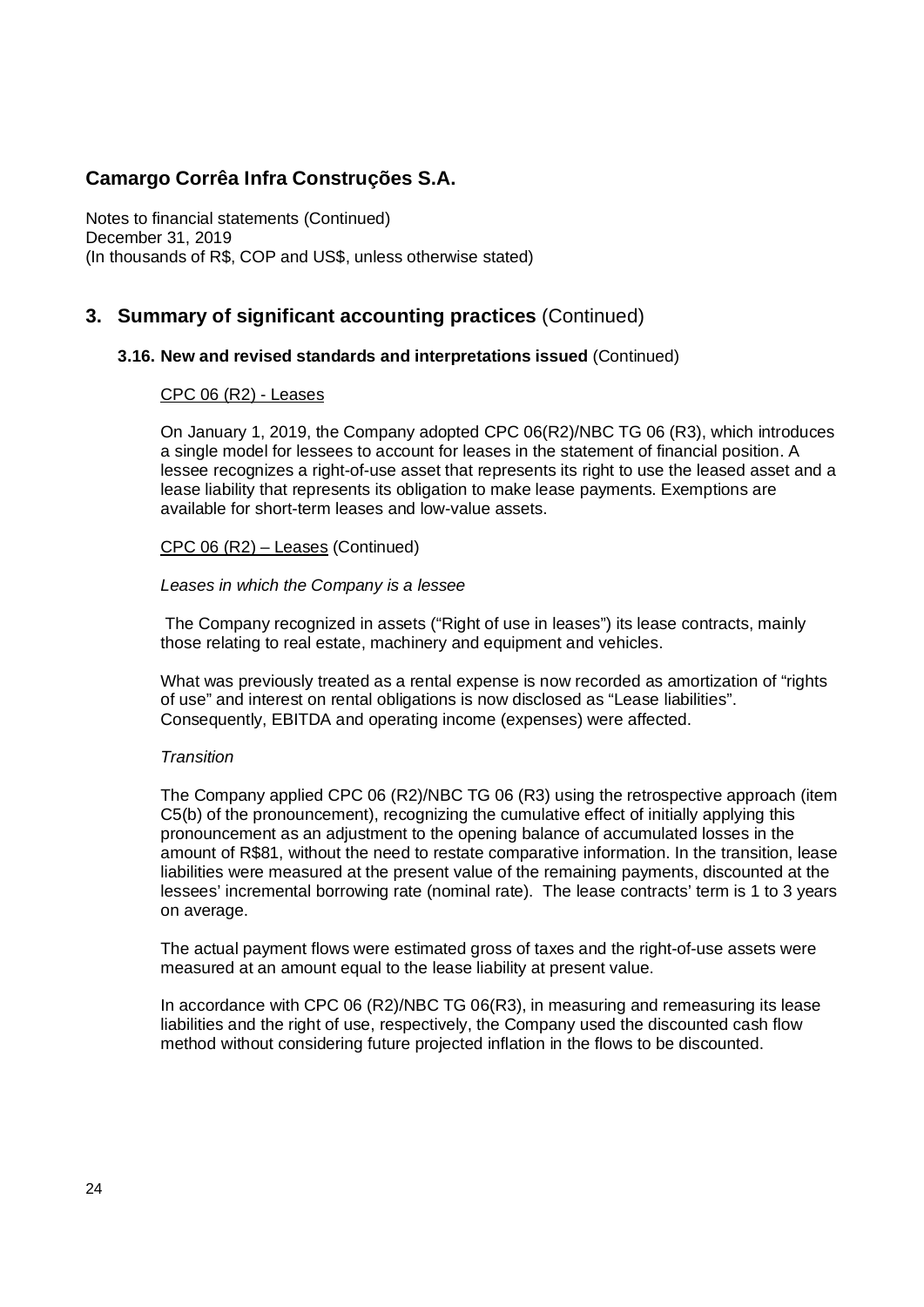Notes to financial statements (Continued) December 31, 2019 (In thousands of R\$, COP and US\$, unless otherwise stated)

### **3. Summary of significant accounting practices** (Continued)

#### **3.16. New and revised standards and interpretations issued** (Continued)

CPC 06 (R2) – Leases (Continued)

*Transition* (Continued)

The Company applied a practical expedient with respect to the definition of lease contracts during transition, i.e. it applied CPC 06 (R2)/NBC TG 06 (R3) to all contracts entered into before January 1, 2019 that were identified as leases in accordance with CPC 06 (R1) and ICPC 03.

The incremental borrowing rate (discount) used to calculate the present value of contracts was based on the projected CDI + current spread (nominal rate).

The reconciliation of the effects of the adoption of this accounting standard on the statement of financial position and changes in 2019 in the right of use and lease liabilities is as follows:

| <b>Right of use in leases</b> |                               |           |                  |                           |
|-------------------------------|-------------------------------|-----------|------------------|---------------------------|
| Category                      | <b>First-time</b><br>adoption | Merger    | Amortization (a) | <b>Closing</b><br>balance |
| Properties                    | 294                           | 776       | (81)             | 989                       |
| IT equipment                  | 39                            |           | (5)              | 34                        |
| Machinery and equipment       | 4.774                         | 1.917     | (1,669)          | 5,022                     |
| Vehicles                      |                               | 550       |                  | 550                       |
| Total $-$ R\$                 | 5.107                         | 3.243     | (1,755)          | 6,595                     |
| Total - COP                   | 4,155,411                     | 2,638,731 | (1,427,990)      | 5,366,151                 |
| Total - US\$                  | 1,267                         | 805       | (435)            | 1,636                     |

|                                 | <b>First-time</b>        |           |                 |                          | Closing   |
|---------------------------------|--------------------------|-----------|-----------------|--------------------------|-----------|
| Category                        | adoption                 | Merger    | <b>Payments</b> | Interest (b)             | balance   |
| Properties                      | 283                      | 745       | (87)            | 2                        | 943       |
| IT equipment                    | 39                       |           | (5)             |                          | 34        |
| Machinery and equipment         | 4,785                    | 1,881     | (1,745)         | 36                       | 4,957     |
| Vehicles                        | $\overline{\phantom{a}}$ | 526       |                 | $\overline{\phantom{a}}$ | 526       |
| Total $-$ R\$                   | 5,107                    | 3,152     | (1, 837)        | 38                       | 6,460     |
| Total – COP                     | 4,155,411                | 2,564,687 | (1,494,711)     | 30,919                   | 5,256,306 |
| Total – US\$                    | 1,267                    | 782       | (456)           | 9                        | 1,603     |
|                                 |                          |           | R\$             | <b>COP</b>               | US\$      |
| <b>Classified as current</b>    |                          |           | 6,349           | 5,165,989                | 1,575     |
| <b>Classified as noncurrent</b> |                          |           | 111             | 90.317                   | 28        |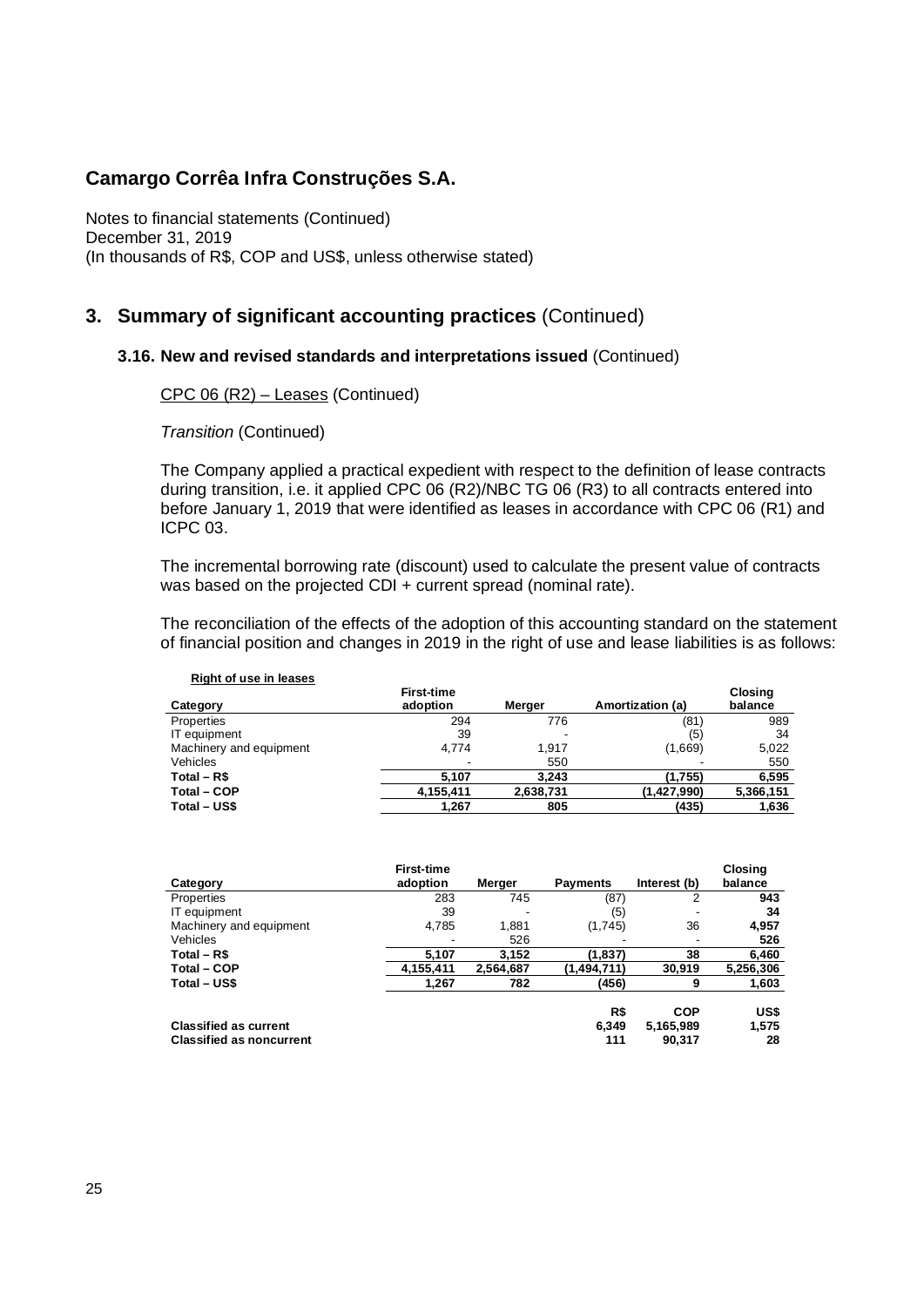Notes to financial statements (Continued) December 31, 2019 (In thousands of R\$, COP and US\$, unless otherwise stated)

### **3. Summary of significant accounting practices** (Continued)

### **3.16. New and revised standards and interpretations issued** (Continued)

#### ICPC 22 - Uncertainty Over Income Tax Treatments

The Interpretation addresses the accounting for income taxes when tax treatments involve uncertainty that affects the application of CPC 32 and does not apply to taxes or levies outside the scope of CPC 32, nor does it specifically include requirements relating to interest and penalties associated with uncertain tax treatments. The Interpretation specifically addresses the following:

· Whether an entity considers uncertain tax treatments separately.

· The assumptions an entity makes about the examination of tax treatments by taxation authorities.

· How an entity determines taxable profit (tax loss), tax bases, unused tax losses, unused tax credits and tax rates.

· How an entity considers changes in facts and circumstances.

The Company management determines whether to consider each uncertain tax treatment separately or together with one or more other uncertain tax treatments and considers the approach that better predicts the resolution of the uncertainty.

The Company management applies significant judgment in identifying uncertainties over income tax treatments. Considering that the Company management operates in a complex multinational environment, it assessed whether the interpretation had an impact on its individual financial statements.

Considering the aspects of ICPC 22, the Company management reviewed the judgments made in calculating income and social contribution taxes and concluded that no uncertain tax treatments were used in its financial statements, since all the procedures adopted for payment of income taxes are supported by the applicable legislation and case laws.

A series of new standards will be effective for annual periods beginning after January 1, 2020. The Company did not adopt those standards in preparing these financial statements.

The following amended standards and interpretations are not expected to have a significant impact on the Company's financial statements.

- Amendments to references to the conceptual framework in the IFRS.
- Definition of a business (amendments to CPC 15/IFRS 3).
- Definition of material (amendments to CPC 26/IAS1 and 23/IAS 8).
- IFRS 17 Insurance Contracts.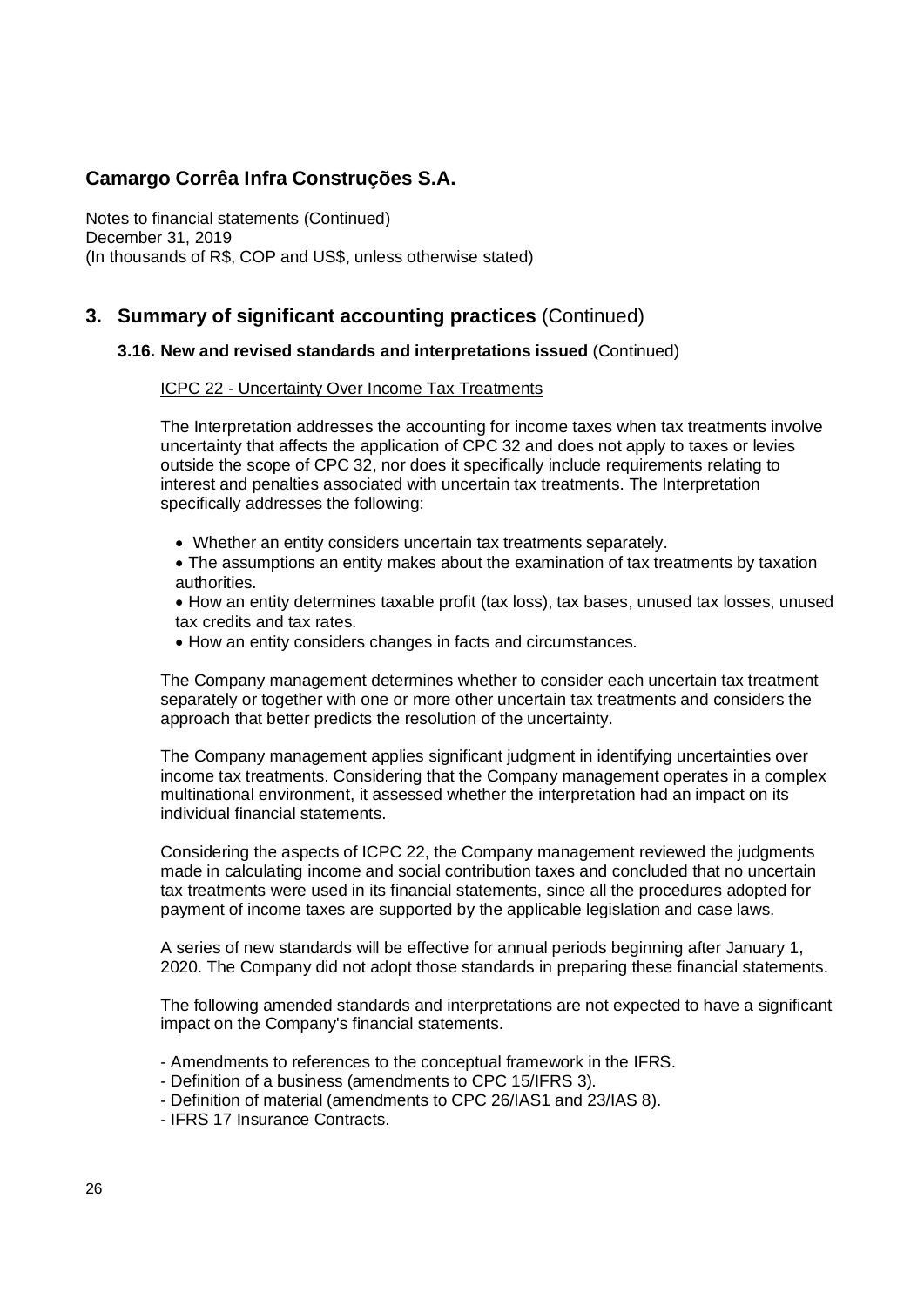Notes to financial statements (Continued) December 31, 2019 (In thousands of R\$, COP and US\$, unless otherwise stated)

### **3.17. Convenience Conversion to US Dollars (US\$) and Colombian Pesos (COP)**

The financial statements were prepared originally in Brazilian Reais. For convenience of the users, the financial statements of December 31, 2019 were translated to US dollars (US\$) and Colombian pesos (COP), at the exchange rate of R\$4,031 for US\$1.00 and R\$0.001229 for COP1.00, as of December 31, 2019. The purpose of translation is only for convenience of the users and should not be read as a declaration that the values in Brazilian Reais could be translated to US dollars and Colombian pesos or in any other currency.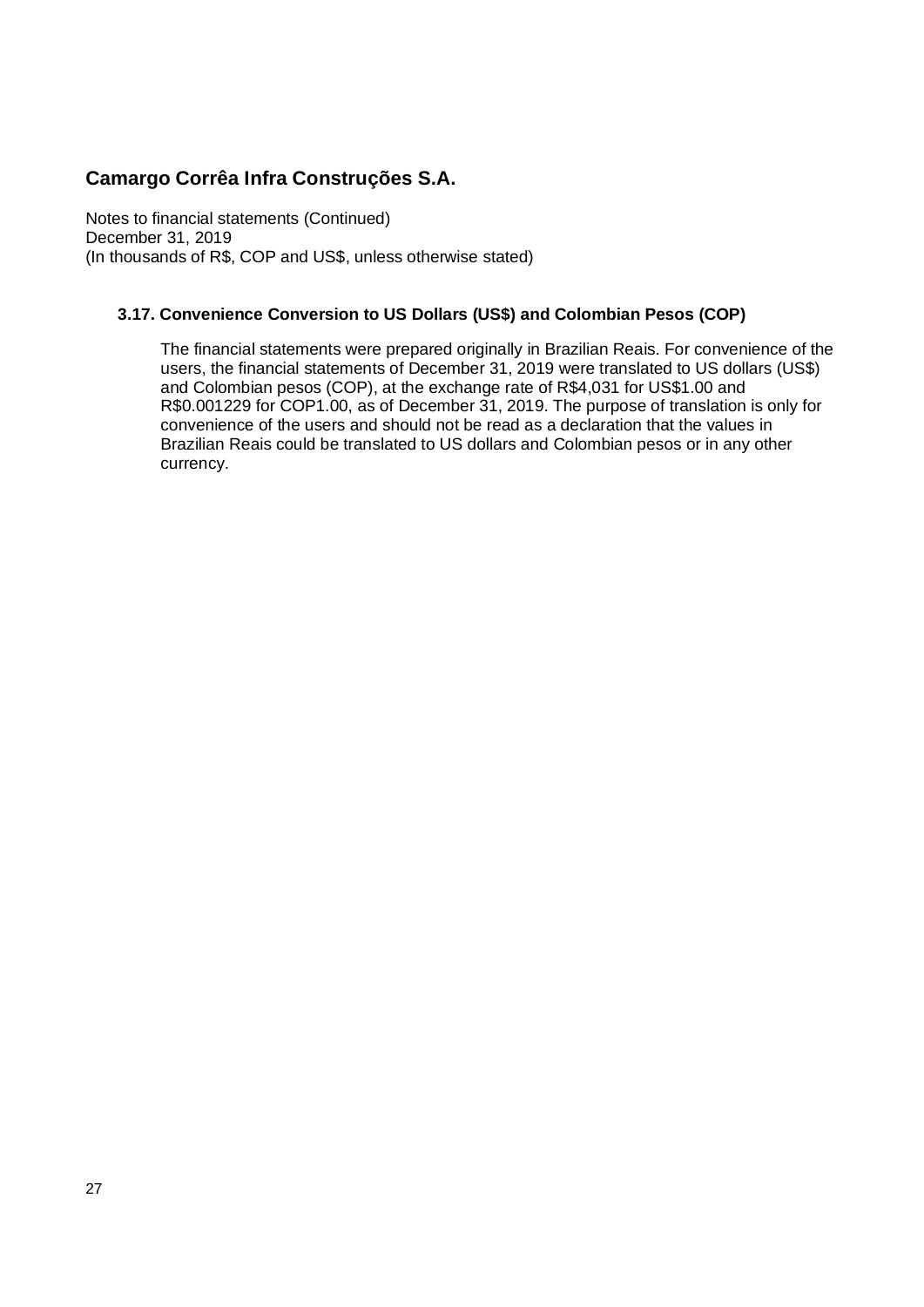Notes to financial statements (Continued) December 31, 2019 (In thousands of R\$, COP and US\$, unless otherwise stated)

## **4. Cash and cash equivalents**

|                                         | Cash and cash equivalents |            |        |       |  |  |
|-----------------------------------------|---------------------------|------------|--------|-------|--|--|
|                                         | 2019                      | 2019       | 2019   | 2018  |  |  |
|                                         | US\$                      | COP        | R\$    | R\$   |  |  |
| Cash and banks                          | 83                        | 272.579    | 335    | 2,913 |  |  |
| Exclusive fund                          | -                         |            |        | 460   |  |  |
| Fixed income fund                       | 6.904                     | 22,641,172 | 27.826 |       |  |  |
| <b>Bank Deposit Certificates (CDBs)</b> | 16.504                    | 54.128.560 | 66.524 | 4,133 |  |  |
| Total                                   | 23.491                    | 77,042,311 | 94,685 | 7.506 |  |  |

At December 31, 2019, investments in CDBs held with prime Brazilian financial institutions had a return of 70% to 98.75% of the Interbank Deposit Certificate (CDI) (70% at December 31, 2018).

At December 31, 2019, the exclusive and fixed-income funds had a return of 70% to 100% (50% to 99.65% at December 31, 2018) of the CDI, and comprise substantially fixed-income investments, National Treasury Bills and Financial Treasury Bills.

The exclusive fund is administered by Banco Itaú, which invests in fixed income, government bonds (SELIC Treasury (LFT) and Fixed Treasury (LTN)), debentures and financial bills of firsttier banks.

### **5. Trade accounts receivable**

#### Breakdown of accounts receivable

|                                                | 2019   | 2019        | 2019     | 2018    |
|------------------------------------------------|--------|-------------|----------|---------|
|                                                | US\$   | COP         | R\$      | R\$     |
| Service provision – domestic – unbilled        | 35.969 | 117,962,571 | 144.976  | 26.721  |
| Service provision - domestic - billed balances | 10,002 | 32,804,719  | 40.317   | 7.908   |
| Subtotal                                       | 45.971 | 150,767,290 | 185.293  | 34.629  |
| Allowance for expected credit losses           | (281)  | (920.260)   | (1, 131) | (1.131) |
| Total                                          | 45.690 | 149.847.030 | 184.162  | 33.498  |

#### Aging list of accounts receivable

|                          | 2019   | 2019        | 2019    | 2018   |
|--------------------------|--------|-------------|---------|--------|
|                          | US\$   | <b>COP</b>  | R\$     | R\$    |
| Unbilled                 | 35.969 | 117,962,571 | 144.976 | 26.721 |
| Falling due              | 6,825  | 22,382,423  | 27,508  | 6.093  |
| Overdue - 0 to 30 days   | 2,183  | 7,158,666   | 8,798   | 77     |
| Overdue - 31 to 60 days  | 63     | 207.486     | 255     | 55     |
| Overdue - 61 to 90 days  | 105    | 345.810     | 425     | 232    |
| Overdue - 91 to 180 days | 2      | 7.323       | 9       | 899    |
| Overdue - Above 181 days | 824    | 2,703,011   | 3.322   | 552    |
| Total                    | 45.971 | 150,767,290 | 185.293 | 34,629 |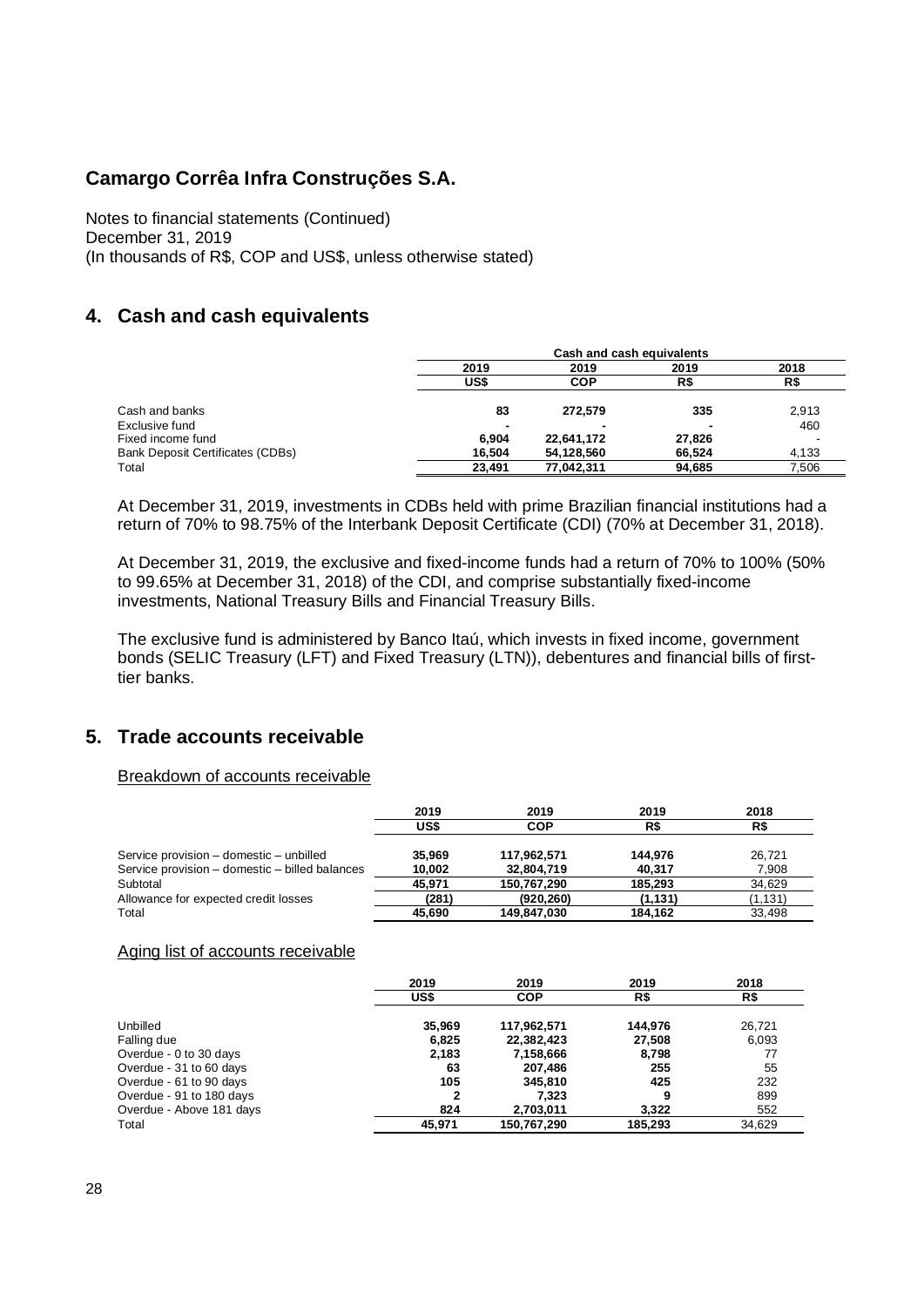Notes to financial statements (Continued) December 31, 2019 (In thousands of R\$, COP and US\$, unless otherwise stated)

## **5. Trade accounts receivable** (Continued)

#### Changes in allowance for expected credit losses

|                               | 2019  | 2019                     | 2019     | 2018    |
|-------------------------------|-------|--------------------------|----------|---------|
|                               | US\$  | <b>COP</b>               | R\$      | R\$     |
| Balances at beginning of year | (281) | (920, 260)               | (1, 131) |         |
| Recognition (Note 17)         |       | $\overline{\phantom{a}}$ |          | (1.131) |
| Balances at end of year       | (281) | (920,260)                | (1,131)  | (1.131) |

### **6. Inventories**

|                                       | 2019  | 2019       | 2019   | 2018  |
|---------------------------------------|-------|------------|--------|-------|
|                                       | US\$  | <b>COP</b> | R\$    | R\$   |
| Sundry materials used in construction | 6.146 | 20.157.852 | 24.774 | 2.172 |
| Total                                 | 6.146 | 20,157,852 | 24.774 | 2,172 |

## **7. Transactions with related parties**

|                                                      | <b>Current assets</b> |       | <b>Noncurrent assets</b> |        | <b>Current liabilities</b> |       | <b>Noncurrent liabilities</b> |        |
|------------------------------------------------------|-----------------------|-------|--------------------------|--------|----------------------------|-------|-------------------------------|--------|
|                                                      | 2019                  | 2018  | 2019                     | 2018   | 2019                       | 2018  | 2019                          | 2018   |
| Services provided abroad                             |                       |       |                          |        |                            |       |                               |        |
| Consórcio CCC Ituango                                | 105                   |       |                          |        |                            |       |                               |        |
| Reimbursement of costs                               |                       |       |                          |        |                            |       |                               |        |
| Construções e Comércio Camargo Corrêa S.A.           | 6,570                 | 3,160 |                          |        |                            |       |                               |        |
| Instituto Camargo Correa                             | 10                    |       |                          |        |                            |       |                               |        |
| Camargo Corrêa Naval Part. Ltda.                     |                       | 9     |                          |        |                            |       |                               |        |
| Dividends receivable                                 |                       |       |                          |        |                            |       |                               |        |
| Camargo Corrêa Infra Projetos S.A. Colombia Unit     | 36,611                |       |                          |        |                            |       |                               |        |
| Intercompany loan                                    |                       |       |                          |        |                            |       |                               |        |
| Construções e Comércio Camargo Corrêa S.A. (a)       | 32,535                |       | 6,159                    | 65,617 |                            |       |                               |        |
| Camargo Corrêa Infra Projetos S.A. Colombia Unit (b) |                       |       |                          |        |                            |       | 40,935                        | 17,569 |
| Camargo Corrêa Infra Projetos S.A. (b)               |                       |       |                          |        |                            |       | ٠                             | 17,559 |
| Accounts payable                                     |                       |       |                          |        |                            |       |                               |        |
| Camargo Corrêa Infra Projetos S.A.                   |                       |       |                          |        |                            | 2,801 |                               |        |
| Consórcio Constr. São Lourenço                       |                       |       |                          |        |                            | 180   |                               |        |
| Camargo Corrêa Naval Part. Ltda.                     |                       |       |                          |        |                            |       |                               |        |
| Total – R\$                                          | 75,831                | 3,169 | 6,159                    | 65,617 |                            | 2,981 | 40,935                        | 35,128 |
| Total - COP                                          | 61,701,383            |       | 5,011,391                |        | 2,441                      |       | 33,307,567                    |        |
| Total - US\$                                         | 18,813                |       | 1,528                    |        |                            |       | 10,156                        |        |

(a) These represent loan agreements maturing in December 2020, bearing interest of 3% p.a.

(b) These represent intercompany loan agreements with fixed maturity, with interest of 3.5% p.a. + Libor with Camargo Corrêa Infra Projetos S.A. Colombian unit and interest of 3% p.a. with Camargo Corrêa Infra Projetos S.A. (merged on December 30, 2019).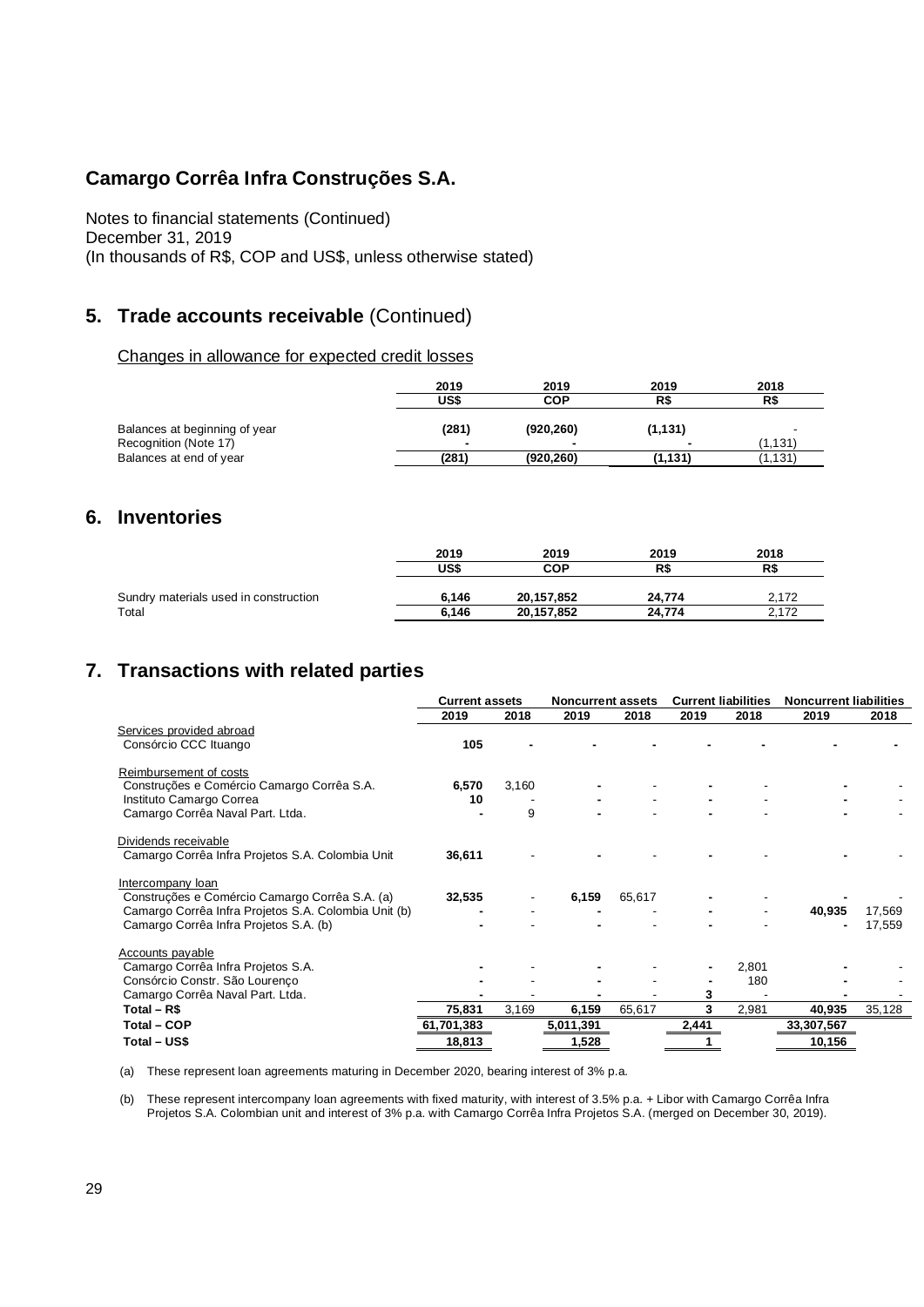Notes to financial statements (Continued) December 31, 2019 (In thousands of R\$, COP and US\$, unless otherwise stated)

## **7. Transactions with related parties** (Continued)

|                                                    | Revenue   |        | <b>Expense</b> |       |
|----------------------------------------------------|-----------|--------|----------------|-------|
|                                                    | 2019      | 2018   | 2019           | 2018  |
| Construction services                              |           |        |                |       |
| CCR - Conces. Sist. Anhanguera-Bandeirantes        |           | 15,967 |                |       |
| Consórcio Const. São Lourenco                      |           | 16,325 | (1)            |       |
| Administrative services                            |           |        |                |       |
| Construções e Comércio Camargo Corrêa S.A.         |           | 4,746  | (6, 376)       |       |
| Camargo Corrêa Infra Projetos S.A. - Colombia Unit |           | 539    |                |       |
| Camargo Corrêa Infra Projetos S.A.                 |           |        |                | (30)  |
| Camargo Corrêa Energia e Industria S.A.            |           |        |                | (20)  |
| Camargo Corrêa Naval Participações Ltda            | 32        | 53     |                |       |
| Interest on intercompany loan (Note 18)            |           |        |                |       |
| Construções e Comércio Camargo Corrêa S.A.         | 1,403     | 189    |                |       |
| Camargo Corrêa Infra Projetos S.A. - Colombia Unit |           |        | (2,063)        | (167) |
| Camargo Corrêa Construções e Participações S.A.    |           | 2,433  |                |       |
| Camargo Corrêa Infra Projetos S.A.                 |           |        |                | (203) |
| Total $-$ R\$                                      | 1,435     | 40,252 | (8, 440)       | (420) |
| <b>Total - COP</b>                                 | 1,167,616 |        | (6,867,372)    |       |
| Total – US\$                                       | 356       |        | (2,094)        |       |

Management compensation is disclosed in Note 19.

### **8. Assets available for sale**

These represent equipment and property, plant and equipment for trading. For the year ended December 31, 2019, the Company reclassified the amount of de R\$2,591 – US\$643 – COP2,108,218 (R\$3,764 in 2018) to PP&E, see Note 11.

On December 30, 2019, the balance of R\$39 – US\$10 – COP31,733 was merged as mentioned in Note 1.

| Balance at December 31, 2018        | 4.333     |
|-------------------------------------|-----------|
| Merger (Note 1)                     | 39        |
| Transfer to PP&E (Note 11)          | (2,591)   |
| Balance at December 31, 2019 - R\$  | 1.781     |
| Balance at December 31, 2019 - COP  | 1.449.146 |
| Balance at December 31, 2019 - US\$ | 442       |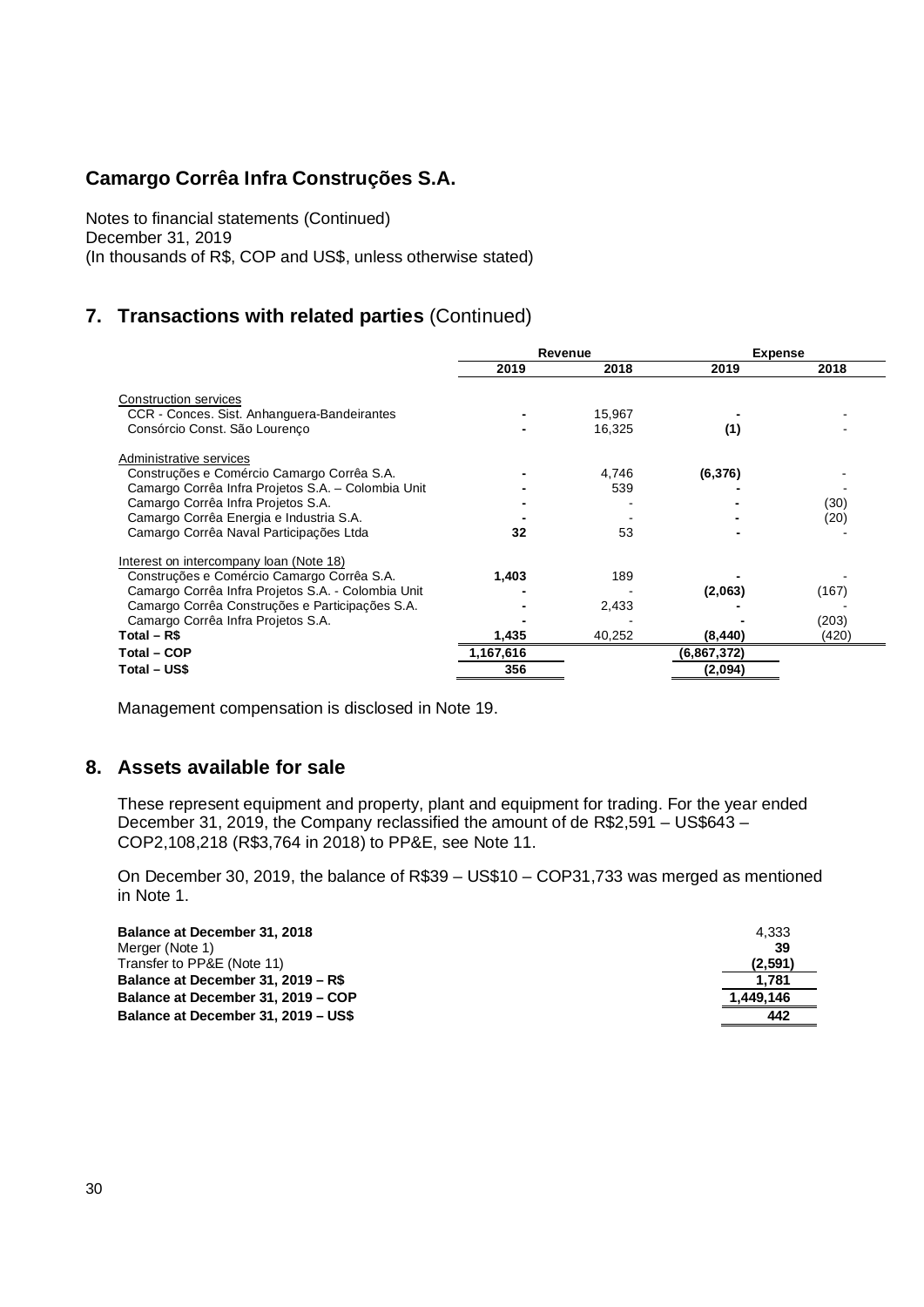Notes to financial statements (Continued) December 31, 2019 (In thousands of R\$, COP and US\$, unless otherwise stated)

## **9. Other receivables**

|                                                    | 2019   | 2019        | 2019    | 2018    |
|----------------------------------------------------|--------|-------------|---------|---------|
|                                                    | US\$   | <b>COP</b>  | R\$     | R\$     |
| Advances to suppliers                              | 585    | 1,918,633   | 2,358   | 1,804   |
| Withholding tax                                    | 1,977  | 6,484,947   | 7,970   | 996     |
| Social contribution tax                            | 11     | 36,615      | 45      | 595     |
| Service Tax (ISS)                                  | 1,025  | 3,362,083   | 4,132   |         |
| Social Security Tax on Gross Revenue (CPRB)        | 314    | 1,030,919   | 1,267   |         |
| Accounts receivable from consortia (a)             | 1,547  | 5,074,044   | 6,236   | 4,863   |
| Accounts receivable from third parties (b)         | 1,203  | 3,944,670   | 4,848   | 2,446   |
| Accounts receivable due to disposal of PP&E        | 710    | 2,327,095   | 2,860   | 75      |
| Contractual retentions with customers              | 418    | 1,371,033   | 1,685   | 1,291   |
| Prepaid vacation pay                               | 64     | 208,299     | 256     | 347     |
| Prepaid expenses (c)                               | 2,191  | 7,185,517   | 8,831   | 1,167   |
| <b>Others</b>                                      | 332    | 1,091,133   | 1,341   | 470     |
| Subtotal                                           | 10,377 | 34.034.988  | 41,829  | 14,054  |
| Allowance for expected credit losses (Note 19) (a) | (761)  | (2,495,525) | (3,067) | (3,067) |
| Total                                              | 9,616  | 31,539,463  | 38,762  | 10,987  |
| Classified in current assets                       | 9,051  | 29,685,110  | 36,483  | 10,498  |
| Classified in noncurrent assets                    | 565    | 1,854,353   | 2,279   | 489     |
|                                                    | 9,616  | 31.539.463  | 38,762  | 10,987  |

a) At December 31, 2019, this refers to advances of contributions to consortia in excess of the percentage of interest held by the Company, mainly to<br>Corredor Bileo Soares R\$1,604 – US\$398 – COP1,305,126,Saneamento Billing recognized.

(b) These refer to loan agreements with third parties bearing interest of 9,2% p.a.

(c) Refer substantially to engineering insurance policies.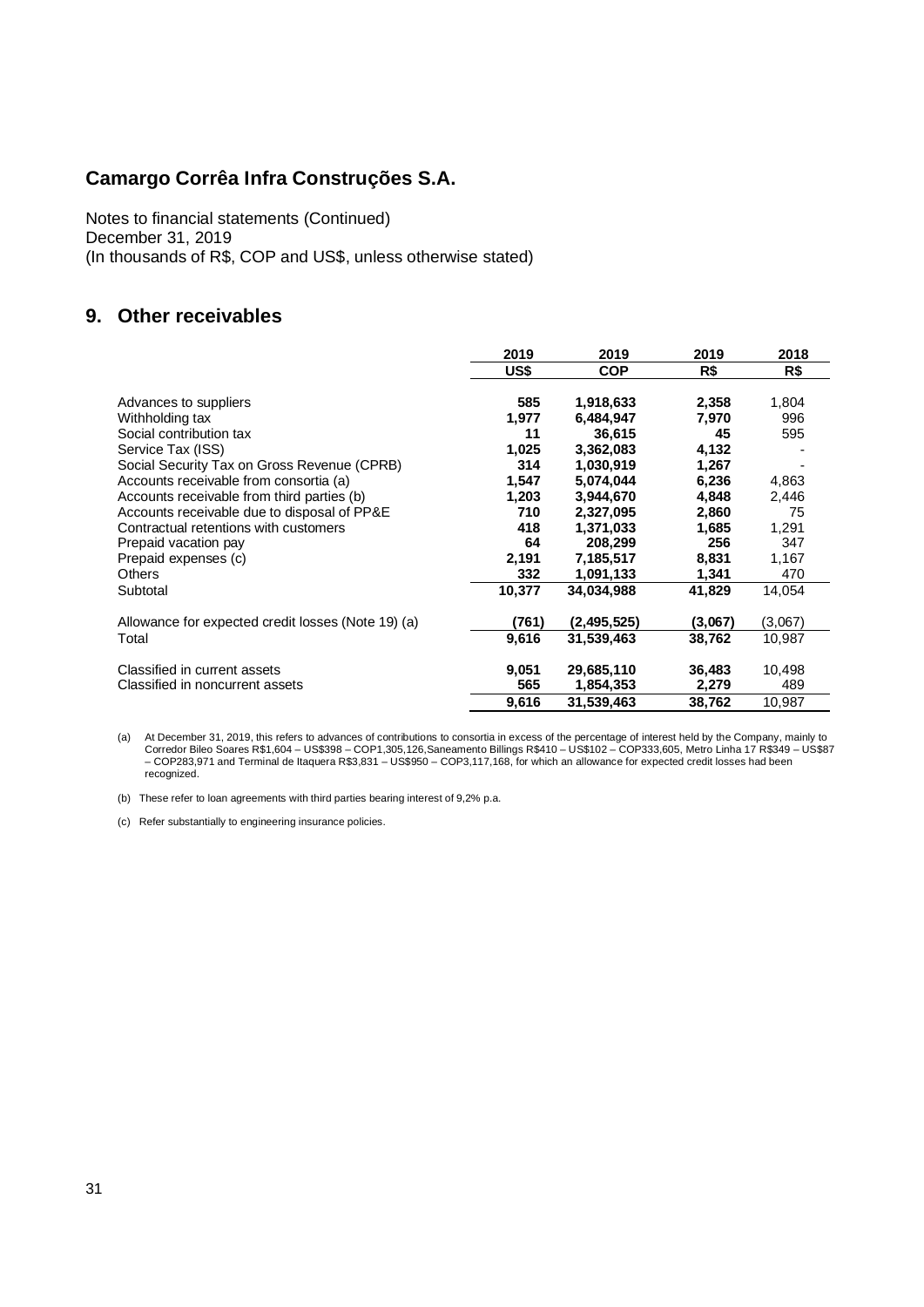Notes to financial statements (Continued) December 31, 2019 (In thousands of R\$, COP and US\$, unless otherwise stated)

### **10. Investment**

|                                                                                                                                                                 |                                                                                                               |               | Investee's data          |            |                          |                          |        |                          |                                |            |
|-----------------------------------------------------------------------------------------------------------------------------------------------------------------|---------------------------------------------------------------------------------------------------------------|---------------|--------------------------|------------|--------------------------|--------------------------|--------|--------------------------|--------------------------------|------------|
|                                                                                                                                                                 | <b>Total equity interest</b>                                                                                  |               |                          |            |                          |                          |        |                          |                                |            |
|                                                                                                                                                                 | (%)                                                                                                           | <b>Equity</b> |                          | Net income |                          | <b>Equity adjustment</b> |        | Equity pickup            | Investment balance             |            |
|                                                                                                                                                                 | 12/31/2019 12/31/2018 12/31/2019 12/31/2018 12/31/2019 12/31/2018 12/31/2019 12/31/2018 12/31/2019 12/31/2018 |               |                          |            |                          |                          |        |                          | 12/31/2019                     | 12/31/2018 |
| Subsidiary<br>Camargo Corrêa Infra Projetos S.A. -<br>Colombia Unit (a) and (b)                                                                                 | 100.00                                                                                                        | 88,591        | $\overline{\phantom{0}}$ | 91         | $\overline{\phantom{a}}$ |                          | 91     | $\overline{\phantom{a}}$ | 88,591                         |            |
| Total $-R$$                                                                                                                                                     |                                                                                                               |               |                          |            |                          |                          | 91     |                          | 88.591                         |            |
| Total - COP                                                                                                                                                     |                                                                                                               |               |                          |            |                          |                          | 74,044 |                          | 72,083,808                     |            |
| Total - US\$                                                                                                                                                    |                                                                                                               |               |                          |            |                          |                          | 23     |                          | 21,979                         |            |
| Classified in noncurrent assets - Investment - R\$<br>Classified in noncurrent assets - Investment - COP<br>Classified in noncurrent assets - Investment - US\$ |                                                                                                               |               |                          |            |                          |                          |        |                          | 88,591<br>72,083,808<br>21,979 |            |

#### Changes in investments accounted for under the equity method:

|                                      | US\$   | COP        | R\$    |
|--------------------------------------|--------|------------|--------|
| Balance at December 31, 2018         |        |            |        |
| Merger of investment (Note 1)        | 22.002 | 72.157.852 | 88,682 |
| Equity pickup (after merger)         | (23)   | (74.044)   | (91)   |
| Closing balance at December 31, 2019 | 21.979 | 72.083.808 | 88.591 |

(a) For information on the investment merger, see Note 1,

On November 8, 2019, the Office of the Comptroller General of Colombia initiated the fiscal responsibility investigation process in connection with the facts relating to the tunnel obstruction, involving individuals and companies related to the Ituango Hydroelectric Power Plant project, in the approximate amount of R\$5 billion (for alleged destruction of investment value and for loss of profits). Up to now, the Consortium has been questioned only about the execution of discharge gallery construction works, since the environmental licenses are the responsibility of Hidro Ituango S.A. E.S.P and Empresas Públicas de Medellin. The Consortium's legal advisors evaluated this issue and consider the likelihood of loss remote and that there is no relationship between the discharge gallery works and the tunnel obstruction; in their opinion, the Office of the Comptroller General of Colombia must prove the existence of intentional misconduct or gross fault as well as that these were the cause of the disputed loss.

<sup>(</sup>b) Camargo Corrêa Infra Construções S.A. has an indirect interest of 55% in Consórcio CCC Ituango (the "Consortium") located in Colombia, which is engaged in the construction in the Ituango Hydroelectric Power Plant. The deadline for the construction work completion was December 28, 2018. However, between April and May 2018, there were serious incidents that resulted in the obstruction of the Cauca river diversion tunnel, causing water impoundment, which suspended the originally engaged works. The Colombian Environmental Agency suspended the environmental license and halted the contractual term of this project; however, it allowed the Consortium to perform the contingency works to mitigate the effects of the incident until June 2019, which were duly formalized through contractual amendments (AMBs) entered into with the contracting party. From July 2019, the Consortium obtained a contractual amendment to perform the stabilization works until June 2020. Additionally, the Consortium has been making efforts to assess, meet and correct the damages caused as well as any services required to complete the work.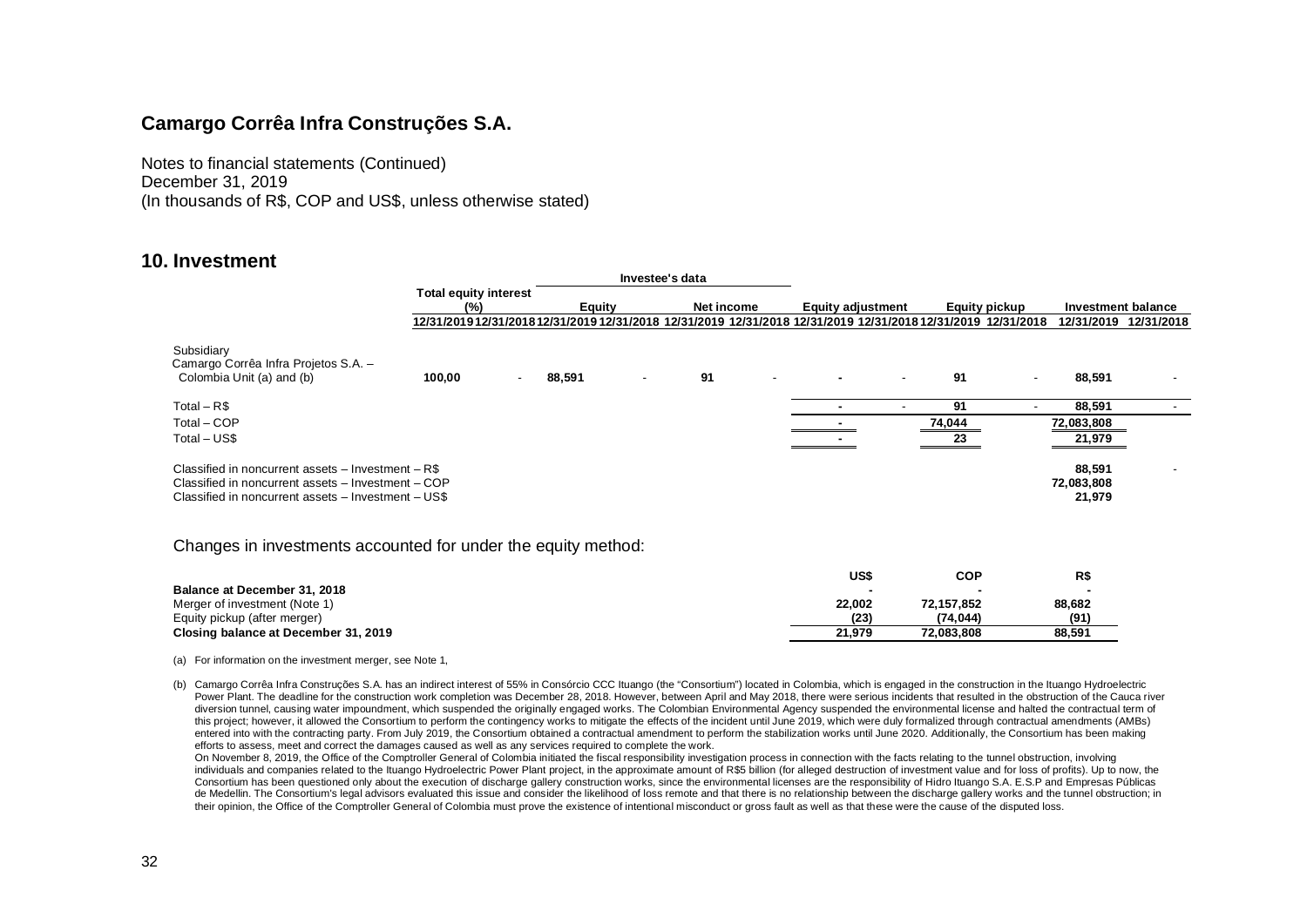Notes to financial statements (Continued) December 31, 2019 (In thousands of R\$, COP and US\$, unless otherwise stated)

## **11. Property, plant and equipment**

|                               |             |                    | 2019              |                 | 2018            |
|-------------------------------|-------------|--------------------|-------------------|-----------------|-----------------|
|                               |             | <b>Accumulated</b> | <b>Impairment</b> | <b>Residual</b> | <b>Residual</b> |
|                               | Cost        | depreciation       |                   | cost            | cost            |
| Machinery and equipment       | 387,918     | (174,908)          | (8, 201)          | 204.809         | 132,754         |
| Vehicles                      | 160,553     | (69,506)           | (4)               | 91.043          | 51,195          |
| IT equipment and others       | 2,664       | (551)              | ۰                 | 2.113           | 24              |
| <b>Furniture and fixtures</b> | 1.014       | (48)               | $\blacksquare$    | 966             | 4               |
| Construction in progress      | 12,168      | ۰                  | $\blacksquare$    | 12,168          | 914             |
| Total – R\$                   | 564,317     | (245.013)          | (8,205)           | 311.099         | 184,891         |
| Total - COP                   | 459,167,616 | (199,359,642)      | (6.676.159)       | 253,131,814     |                 |
| Total - US\$                  | 140,005     | (60, 787)          | (2,036)           | 77,182          |                 |

Changes in PP&E are as follows:

|                                             | US\$     | <b>COP</b>    | R\$      |
|---------------------------------------------|----------|---------------|----------|
| Balance at December 31, 2017                | 28.996   | 95,100,893    | 116,879  |
| Additions                                   | 522      | 1,712,775     | 2,105    |
| Increase through capital contribution       | 19.340   | 63,427,177    | 77,952   |
| Write-offs                                  | (1,779)  | (5,834,825)   | (7, 171) |
| Depreciation                                | (517)    | (1,694,060)   | (2,082)  |
| Provision for impairment (Note 19)          | 242      | 792.514       | 974      |
| Transfer to intangible assets               |          | (1,627)       | (2)      |
| Transfer to "assets held for sale" (Note 7) | (934)    | (3,062,653)   | (3,764)  |
| <b>Balance at December 31, 2018</b>         | 45.870   | 150.440.194   | 184.891  |
| Additions                                   | 5.728    | 18,785,191    | 23,087   |
| Merger of assets (Note 1)                   | 29.513   | 96,794,142    | 118,960  |
| Write-offs                                  | (2, 195) | (7, 197, 722) | (8, 846) |
| Depreciation                                | (2,006)  | (6,580,146)   | (8,087)  |
| Provision for impairment (Note 19)          | (367)    | (1, 204, 231) | (1,480)  |
| Transfer to intangible assets               | (4)      | (13, 832)     | (17)     |
| Transfer to "assets held for sale" (Note 8) | 643      | 2,108,218     | 2,591    |
| Balance at December 31, 2019                | 77,182   | 253,131,814   | 311,099  |

## **12. Payroll, vacation and charges payable**

|                                         | 2019   | 2019       | 2019   | 2018  |
|-----------------------------------------|--------|------------|--------|-------|
|                                         | US\$   | <b>COP</b> | R\$    | R\$   |
| Accrued vacation pay and social charges | 4,046  | 13,269,325 | 16.308 | 3.977 |
| Social Security Tax (INSS)              | 1,714  | 5,621,644  | 6.909  | 793   |
| Withholding Tax on salaries             | 921    | 3,021,969  | 3.714  | 1,309 |
| Unemployment Compensation Fund (FGTS)   | 454    | 1,487,388  | 1.828  | 362   |
| Provision for profit sharing            | 2,786  | 9,135,883  | 11,228 | 1,259 |
| Salaries payable                        | 2.180  | 7,148,088  | 8.785  | 87    |
| <b>Others</b>                           | 121    | 398,697    | 490    | 102   |
|                                         | 12.222 | 40.082.994 | 49.262 | 7.889 |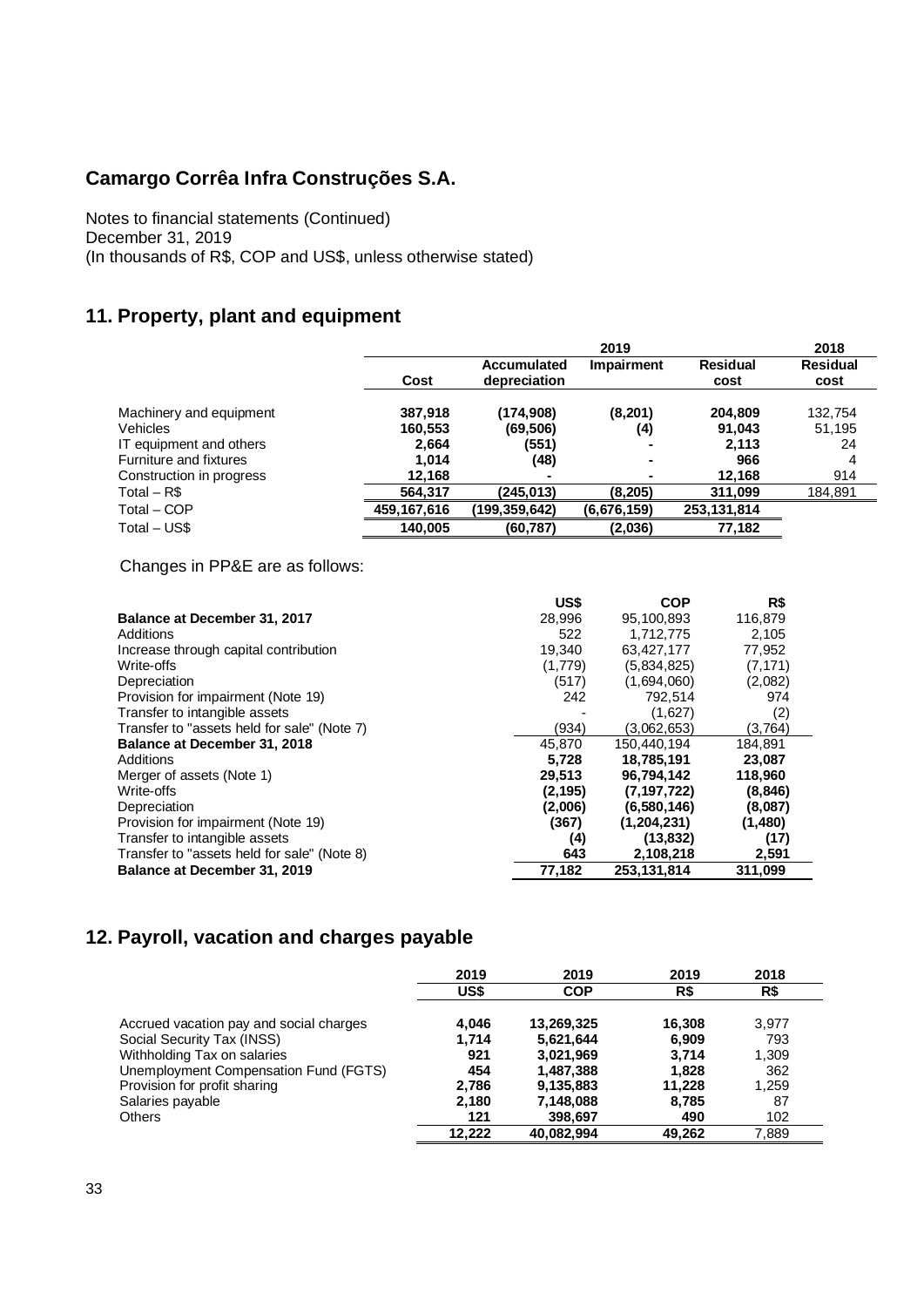Notes to financial statements (Continued) December 31, 2019 (In thousands of R\$, COP and US\$, unless otherwise stated)

## **13. Loans and financing**

| <b>Modality</b> | <b>Maturity</b>                  | Interest rate            | 12.31.2019 | 12,31,2019 | 12,31,2019 | 12,31,2018 |
|-----------------|----------------------------------|--------------------------|------------|------------|------------|------------|
|                 |                                  |                          | US\$       | <b>COP</b> | R\$        | R\$        |
| <b>FINAME</b>   | 2024                             | 3% to 10% p.a. / TJLP    | 8.464      | 27.759.967 | 34.117     | 20,080     |
| <b>CCB</b>      | 2023                             | 3% to 5% p.a. + 100% CDI | 6.877      | 22,554,923 | 27,720     |            |
| <b>Total</b>    |                                  |                          | 15.341     | 50.314.890 | 61.837     | 20,080     |
|                 |                                  |                          |            |            |            |            |
|                 | Portion classified as current    |                          | 4.840      | 15,873,881 | 19.509     | 6,196      |
|                 | Portion classified as noncurrent |                          | 10.501     | 34.441.009 | 42,328     | 13,884     |

FINAME - Government Fund for Financing of Industrial Machinery and Equipment. CCB - Bank Credit Note.

TJLP – Long-Term Interest Rate. Applicable rate in 2019 of 5.57% (6.98% in 2018).

On December 30, 2019, the balance of R\$20,327 was merged as mentioned in Note 1.

#### At December 31, 2019, the aging list of noncurrent portions is as follows:

|       | US\$   | COP        | R\$    |
|-------|--------|------------|--------|
| 2021  | 5,591  | 18,336,046 | 22,535 |
| 2022  | 2.476  | 8,121,237  | 9,981  |
| 2023  | 2,384  | 7,818,552  | 9,609  |
| 2024  | 50     | 165.174    | 203    |
| Total | 10,501 | 34.441.009 | 42.328 |

#### **Guarantees**

In order to guarantee financing under the FINAME/BNDES modality, the equipment acquired were given as collateral.

In the above-mentioned loans and financing, there are no contractual clauses that require covenants.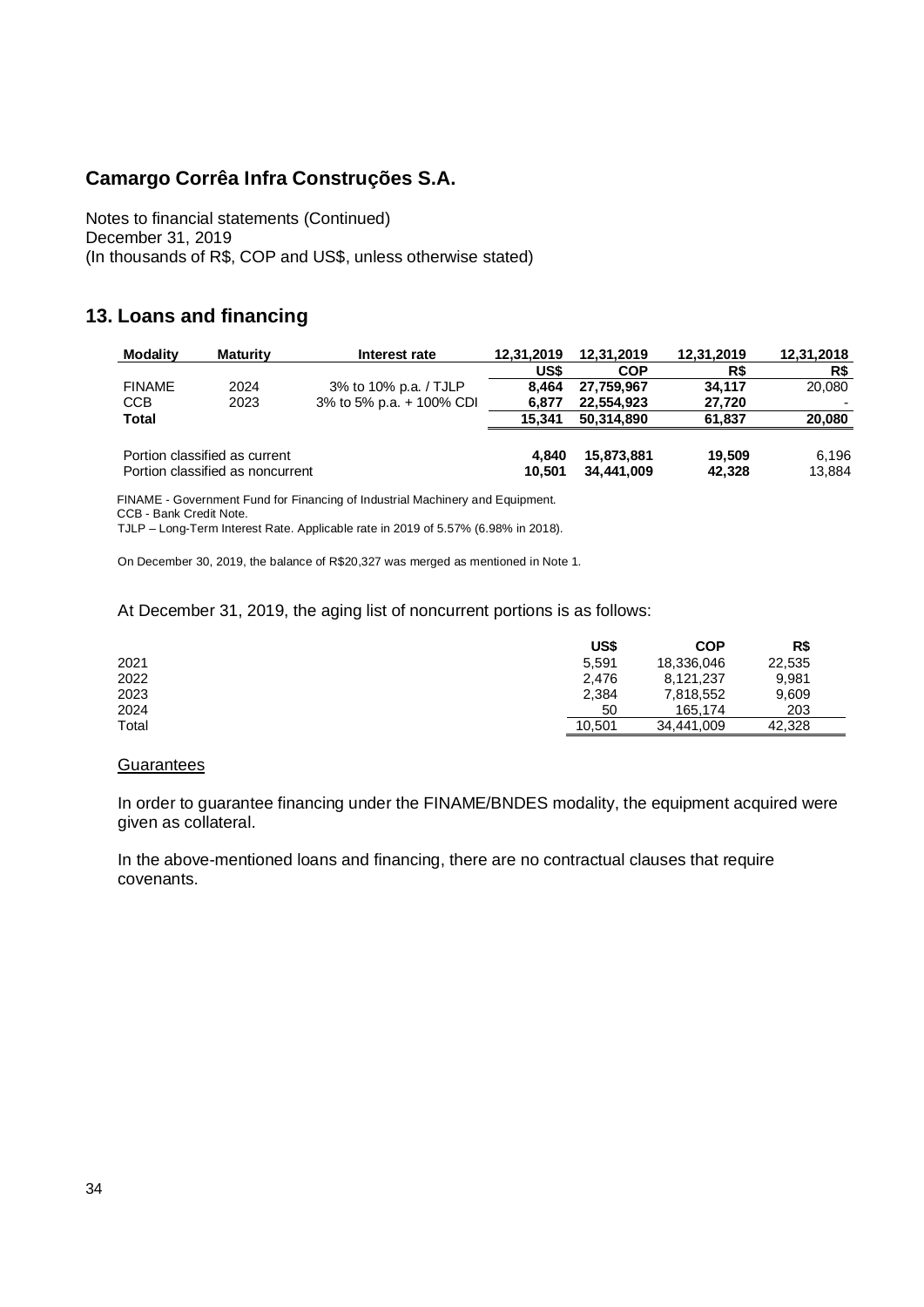Notes to financial statements (Continued) December 31, 2019 (In thousands of R\$, COP and US\$, unless otherwise stated)

## **14. Current and deferred income and social contribution taxes**

#### a) Reconciliation of income and social contribution taxes

|                                                                                 | 2019         | 2019                         | 2019          | 2018         |
|---------------------------------------------------------------------------------|--------------|------------------------------|---------------|--------------|
|                                                                                 | US\$         | <b>COP</b>                   | R\$           | R\$          |
|                                                                                 |              |                              |               |              |
| Loss before income and social contribution taxes                                | (15, 325)    | $(50, 260, 374)$ $(61, 770)$ |               | (75, 528)    |
| Rates (15% for income tax, plus 10% surtax, and 9% for social contribution tax) | 34%          | 34%                          | 34%           | 34%          |
| Income and social contribution taxes at statutory rates                         | 5,211        | 17,088,527                   | 21,002        | 25,680       |
| Adjustments to determine effective income and social contributions taxes:       |              |                              |               |              |
| Nondeductible donations                                                         |              |                              |               | (209)        |
| Consortium expenses<br>Executive board fees                                     | (14)         | (45, 686)                    | (56)          | (28)         |
|                                                                                 | (30)         | (98, 893)                    | (122)<br>(23) |              |
| Other nondeductible expenses<br><b>Others</b>                                   | (6)<br>(277) | (18, 388)<br>(909, 913)      | (1, 118)      | (10)<br>(59) |
|                                                                                 | 4,884        | 16,015,647                   | 19,683        | 25,374       |
|                                                                                 |              |                              |               |              |
| Current income and social contribution tax expenses                             | (237)        | (777, 868)                   | (956)         |              |
| Deferred income and social contribution tax credits                             | 5,120        | 16,793,328                   | 20,639        | 25,374       |
|                                                                                 |              |                              |               |              |
| Deferred income and social contribution taxes<br>b)                             |              |                              |               |              |
|                                                                                 | 2019         | 2019                         | 2019          | 2018         |
|                                                                                 | US\$         | <b>COP</b>                   | R\$           | R\$          |
| Assets:                                                                         |              |                              |               |              |
| Income and social contribution tax losses                                       | 10,334       | 33,892,596                   | 41,654        | 26,679       |
| Temporary differences:                                                          |              |                              |               |              |
| Provisions for third-party services                                             | 1,714        | 5,621,644                    | 6,909         | 1,768        |
| Provision for profit sharing                                                    | 947          | 3,106,591                    | 3,818         | 428          |
| Provision for contingencies                                                     | 108          | 354,760                      | 436           | 33           |
| Allowance for doubtful accounts (Note 17)                                       | 354          | 1,161,920                    | 1,428         | 1,428        |
| Impairment adjustments - Law No. 11638/07                                       | 692          | 2,270,138                    | 2,790         | 1,776        |
| Others                                                                          | 240          | 781,122                      | 960           |              |
| Noncurrent assets                                                               | 14,389       | 47,188,771                   | 57,995        | 32,112       |
|                                                                                 |              |                              |               |              |
| Liabilities:                                                                    |              |                              |               |              |
| Unrealized profits - government agencies                                        | 272          | 890,968                      | 1,095         | 291          |
| Effects of the adoption of $IN-1771/17$ – direct billing                        | 2,679        | 8,785,191                    | 10,797        |              |
| PP&E useful life difference                                                     | 13,796       | 45,247,356                   | 55,609        | 31,392       |
| Noncurrent liabilities                                                          | 16,474       | 54,923,515                   | 67,501        | 31,683       |
|                                                                                 |              |                              |               |              |
| Net balance in noncurrent assets                                                |              |                              |               | 429          |
| Net balance in noncurrent liabilities                                           | 2,358        | 7,734,744                    | 9.506         |              |

The realization of deferred income and social contribution taxes has an expected term of less than ten years, according to economic or financial realization. At December 31, 2019, deferred taxes include CCIP's merged balances as shown in Note 1.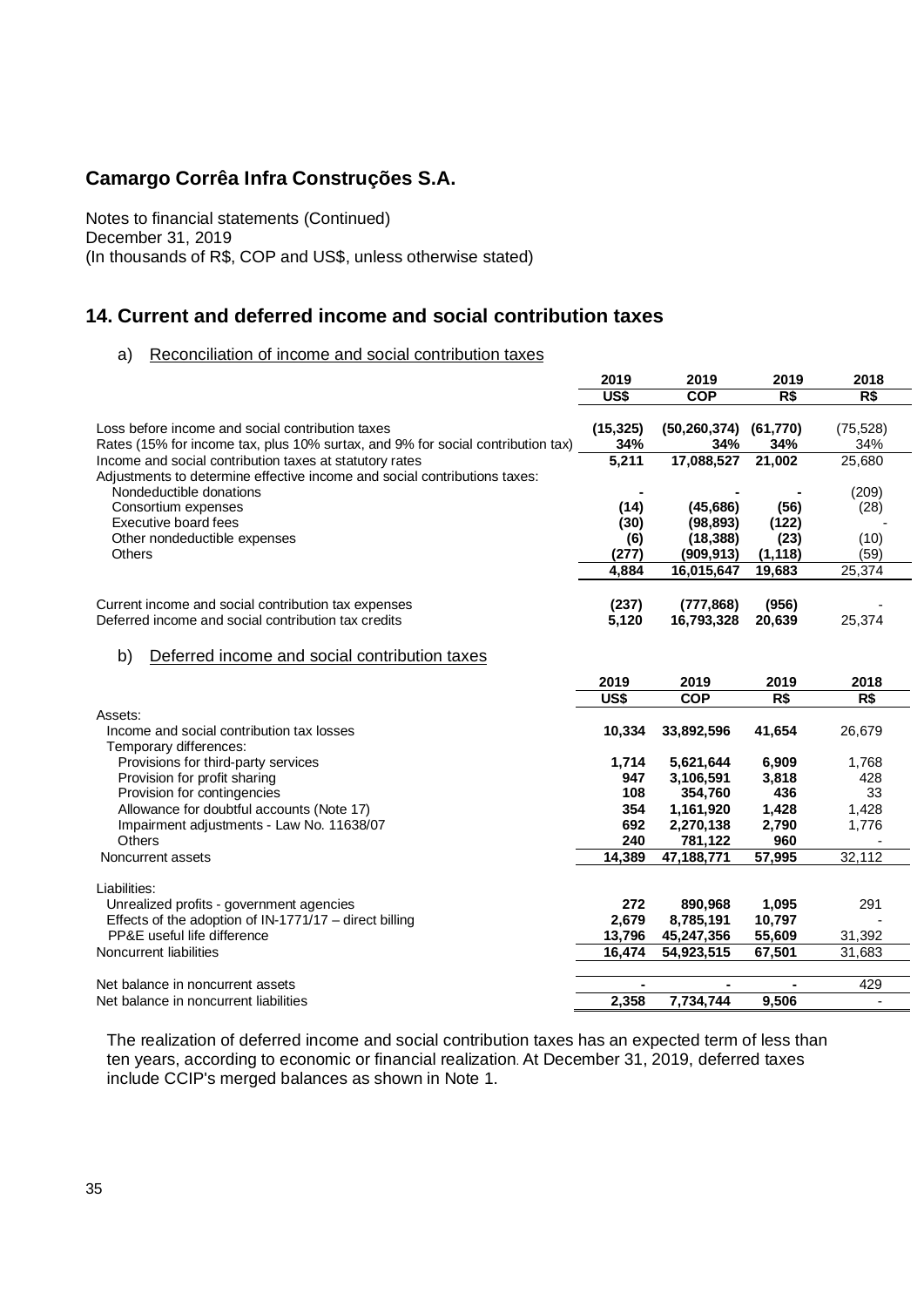Notes to financial statements (Continued) December 31, 2019 (In thousands of R\$, COP and US\$, unless otherwise stated)

## **15. Advances from customers**

|                                          | 2019   | 2019        | 2019    | 2018 |
|------------------------------------------|--------|-------------|---------|------|
|                                          | US\$   | <b>COP</b>  | R\$     | R\$  |
| Advances from customers $-$ IN 21/79 (*) | 37.066 | 121,563,059 | 149.401 | 261  |
| Advances from customers                  | 2.659  | 8,720,098   | 10.717  | -    |
| Total                                    | 39.725 | 130.283.157 | 160.118 | 261  |

(\*) The Company recognizes amounts received before performing the corresponding services, which are recorded in POC contracts as advances from customers. In 2019, they include works in progress of the companies merged during the year, totaling R\$153,712 – US\$38,135 – COP125,070,789 (Note 1), mainly: Transmission Line Lot 18 (R\$123,715 – US\$30,693 – COP100,663,141), Transmission Line Lot 21 (R\$8,864 – US\$2,199 – COP7,212,368), Transmission Line Lot (R\$5,592 – US\$1,387 – COP4,550,041) , PBTE-Piratininga Bandeirantes (R\$4,803 – US\$1,192 – COP3,908,055), Consórcio Metro Linha 17 (R\$3,664 – US\$909 – COP2,981,286) and Consórcio BRT Salvador (R\$2,564 – US\$636 – COP2,086,249).

## **16. Provision for tax, labor, civil and other contingencies**

The Company has lawsuits arising from the ordinary course of business, involving labor, civil and tax claims. The lawsuits involve tax delinquency notices, labor claims referring to overtime differences and charges on severance pay and other claims whose required amounts or taxes may not reflect what will be defined in the final sentence . Based on the opinions of its legal advisors, analysis of lawsuits and experience regarding amounts claimed, the Company recorded a provision of R\$1,211 – US\$300 – COP985,354 (R\$97 at December 31, 2018) considered sufficient to cover probable losses for ongoing lawsuits.

At December 31, 2019, the Company has claims classified as possible losses for which no provisions for contingencies have been recorded: R\$4,375 –US\$1,085 – COP3,559,805 (R\$315 at December 31, 2018) in labor claims, referring to joint liability, differences in overtime and effects on severance pay; R\$831 – US\$206 – COP676,159 (R\$659 at December 31, 2018) in tax claims, substantially related to Service Tax (ISS); and R\$918 – US\$228 – COP746,949 in civil claims, referring substantially to indemnities for property damages and pain and suffering.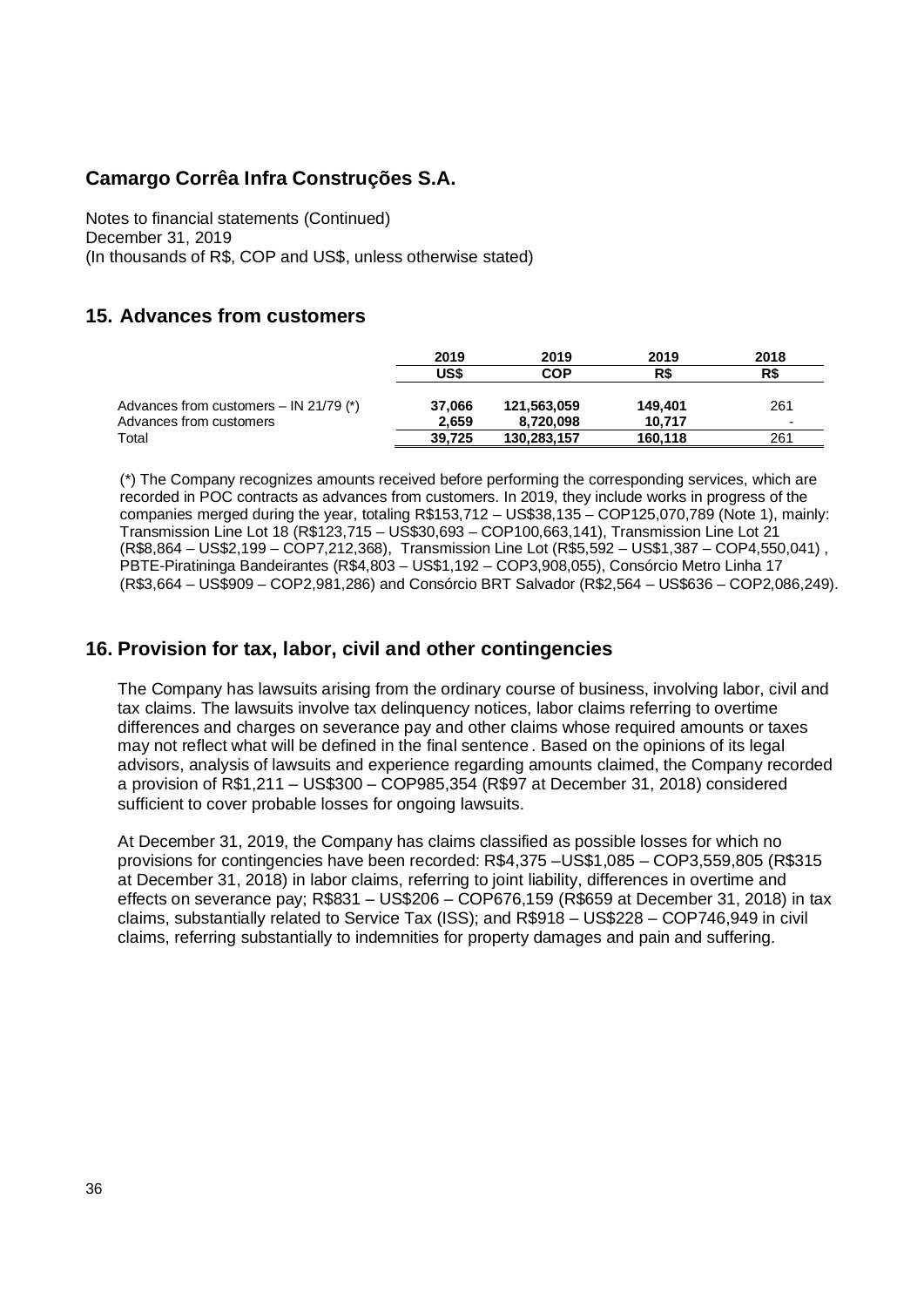Notes to financial statements (Continued) December 31, 2019 (In thousands of R\$, COP and US\$, unless otherwise stated)

## **17. Equity**

### **Capital**

At December 31, 2019, the Company capital totals R\$525,315 – US\$130,328 – COP427,432,872 (R\$259,710 at December 31, 2018), divided into 28,226,525 registered common shares, with no par value, in 2019 and 2018.

On December 30, 2019, the Company absorbed the net assets of the merger of Camargo Corrêa Infra Projetos S.A. and Camargo Corrêa Infra Participações S.A. at the book value of R\$268,600 – US\$66,640 – COP218,551,668 (Note 1), of which R\$261,605 – US\$64,905 – COP212,860,049 as a capital increase approved at the Annual General Meeting (AGM) held on that date, and R\$6,995 – US\$1,735 – COP5,691,619 as capital reserve referring to profit or loss of the merged companies for the period from December 1 to December 30, 2019, since the capital increase was based on November 30, 2019. The use of the capital reserve will be decided at the next AGM, On April 1, 2019, the future capital contribution made by shareholder Camargo Correa Infra Participações S.A., amounting to R\$4,000 – US\$992 – COP3,254,679, was capitalized.

#### Capital reserve

At December 31, 2019, R\$6,995 – US\$1,735 – COP5,691,619 were allocated to capital reserve.

#### Legal reserve

Recorded at the proportion of 5% of net income for the year, if any, subject to the limit established by law, At December 31, 2019 and 2018, the Company did not recognize reserves due to losses for the years.

#### Dividends

Shareholders are entitled to minimum dividends of 25% of adjusted net income for each fiscal year, as defined in the Articles of Incorporation and the Brazilian Corporation Law. At December 31, 2019 and 2018, the Company did not recognize dividends due to losses for the years.

#### Future capital contribution

On April 1, 2019, the future capital contribution made by shareholder Camargo Correa Infra Participações S.A., amounting to R\$4,000 – US\$992 – COP3,254,679, was capitalized.

#### Loss per share – in Reais

The reconciliation of net loss with amounts used to calculate basic loss per share is as follows: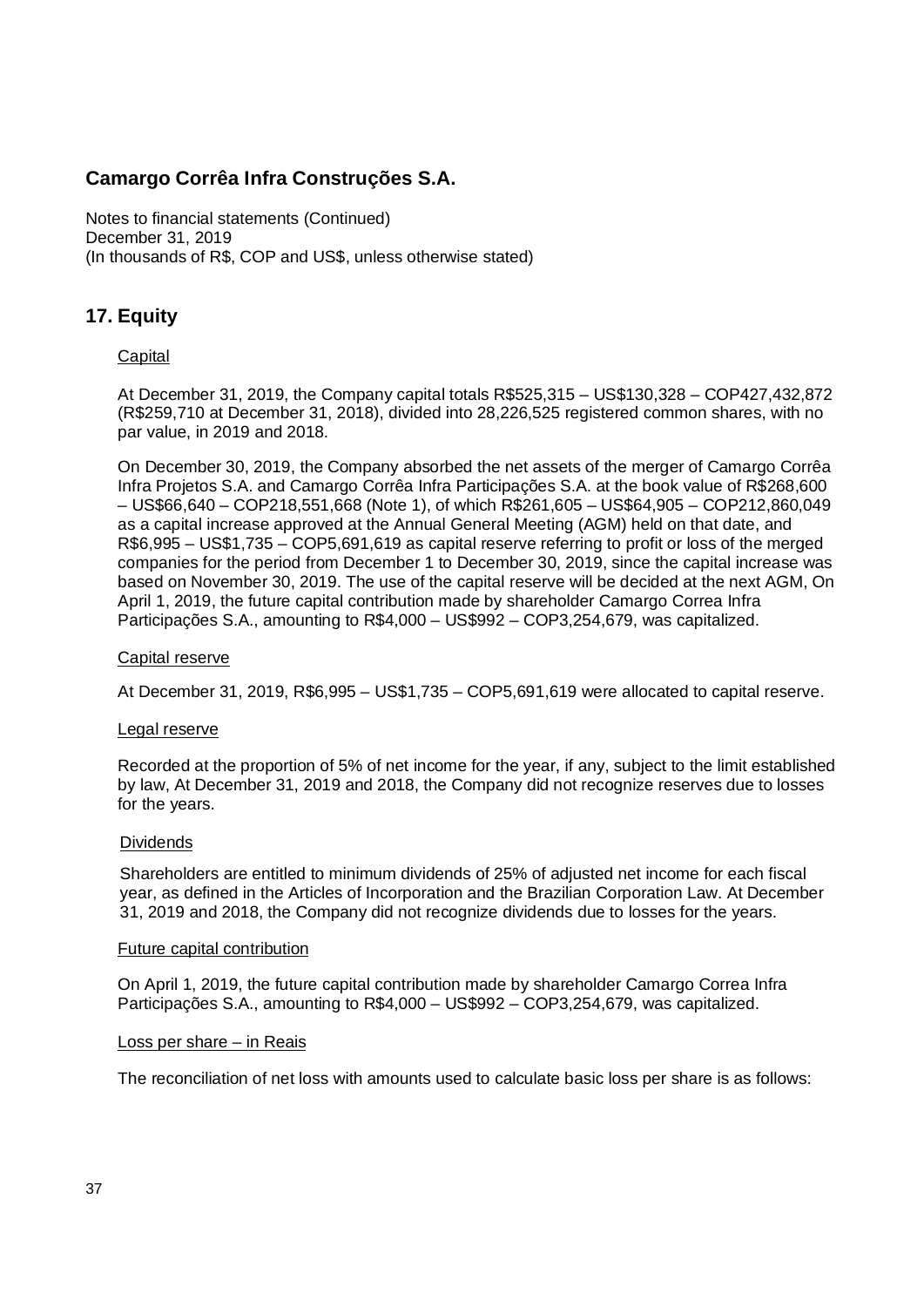Notes to financial statements (Continued) December 31, 2019 (In thousands of R\$, COP and US\$, unless otherwise stated)

## **17. Equity** (Continued)

Loss per share – in Reais (Continued)

|                                                     | 2019       | 2019           | 2019       | 2018       |
|-----------------------------------------------------|------------|----------------|------------|------------|
|                                                     | US\$       | <b>COP</b>     | R\$        | R\$        |
| Numerator                                           |            |                |            |            |
| Allocation of net loss for the year to shareholders | (10.444)   | (34, 244, 914) | (42,087)   | (50, 154)  |
| Denominator                                         |            |                |            |            |
| Weighted average number of shares                   | 28,226,525 | 28.226.525     | 28,226,525 | 27,326,370 |
| Basic and diluted loss per share - in Reais         | (0.37)     | (1,213.22)     | (1.49)     | (1,84)     |

The Company has no convertible debt or stock options granted that could dilute earnings (loss) per share and presents net loss; accordingly, diluted loss is the same as basic loss.

## **18. Revenue**

|                                                                 | 2019<br>US\$        | 2019<br><b>COP</b>         | 2019<br>R\$         | 2018<br>R\$         |
|-----------------------------------------------------------------|---------------------|----------------------------|---------------------|---------------------|
| Gross service revenue – domestic (*)<br>Deductions from revenue | 63.167              | 207,166,802                | 254.608             | 124.598             |
| PIS and COFINS(**)<br>$ISS(**)$                                 | (1,794)<br>(2, 469) | (5,883,645)<br>(8,096,827) | (7, 231)<br>(9,951) | (4,677)<br>(4, 140) |
| Social Security Contribution (**)                               |                     |                            |                     | (748)               |
|                                                                 | (4,263)             | (13,980,472)               | (17.182)            | (9,565)             |
| Total                                                           | 58,904              | 193,186,330                | 237.426             | 115,033             |

(\*) The Company acts as the principal in its contracts, providing material and equipment procurement services (including direct billing), in accordance with contracts with its customers. The control of goods and services is the Company's responsibility under the contract.

(\*\*) The Company recognizes taxes levied on revenues based on prevailing tax rates and on an accrual basis, including PIS/COFINS, ISS and Social Security Contribution.

### **19. Information on the nature of costs and expenses recognized in the statement of profit or loss**

The Company presented its statement of profit or loss classifying expenses based on their function. Information on the nature of such expenses recognized in the statement of profit or loss is as follows: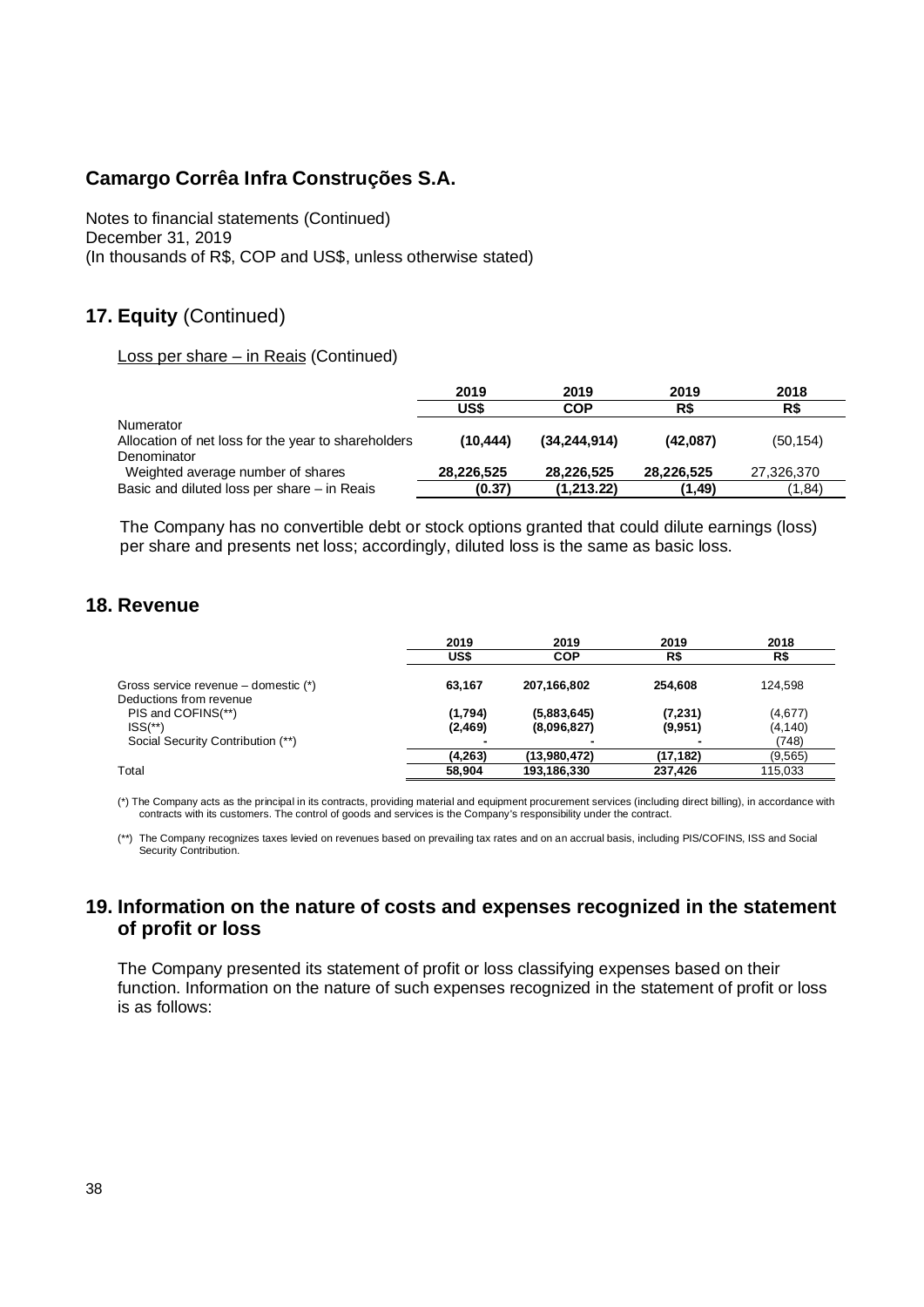Notes to financial statements (Continued) December 31, 2019 (In thousands of R\$, COP and US\$, unless otherwise stated)

### **19. Information on the nature of costs and expenses recognized in the statement of profit or loss** (Continued)

|                                                                      | 2019      | 2019            | 2019       | 2018       |
|----------------------------------------------------------------------|-----------|-----------------|------------|------------|
|                                                                      | US\$      | <b>COP</b>      | R\$        | R\$        |
|                                                                      |           |                 |            |            |
| Provision for labor, tax and civil contingencies                     | (312)     | (1,015,459)     | (1, 248)   | (59)       |
| Depreciation and amortization                                        | (2,009)   | (6,589,097)     | (8,098)    | (2, 103)   |
| Amortization - right of use                                          | (435)     | (1,427,990)     | (1,755)    |            |
| Rental expenses and condominium fees                                 | (2,730)   | (8,953,621)     | (11,004)   | (8,608)    |
| Insurance expenses                                                   | (307)     | (1,007,323)     | (1, 238)   | (1,095)    |
| Travel expenses                                                      | (1, 468)  | (4,815,297)     | (5,918)    | (2,733)    |
| Raw materials and materials (*)                                      | (18, 891) | (61, 956, 062)  | (76, 144)  | (39, 450)  |
| Allowance for expected credit losses on other receivables (Note 9)   |           |                 |            | (3,067)    |
| Allowance for expected credit losses on accounts receivable (Note 5) |           |                 |            | (1, 131)   |
| Reversal (set up) of provision for impairment (Note 11)              | (367)     | (1, 204, 231)   | (1,480)    | 974        |
| Management compensation (Note 7)                                     | (160)     | (523, 190)      | (643)      |            |
| Salaries and employee benefits                                       | (29, 171) | (95, 670, 464)  | (117, 579) | (71, 219)  |
| Third-party services                                                 | (15, 921) | (52, 216, 436)  | (64, 174)  | (59, 698)  |
| Sale of property, plant and equipment                                | (727)     | (2,383,238)     | (2,929)    | (2,995)    |
| Other expenses                                                       | (378)     | (1, 240, 846)   | (1,525)    | (2, 192)   |
| Other revenues                                                       | 56        | 182,262         | 224        | 187        |
| Total                                                                | (72, 820) | (238, 820, 992) | (293, 511) | (193, 189) |
|                                                                      |           |                 |            |            |
| Cost of services                                                     | (59, 544) | (195, 282, 343) | (240, 002) | (140, 500) |
| General and administrative expenses                                  | (12, 295) | (40, 322, 213)  | (49, 556)  | (44, 836)  |
| Other operating expenses, net                                        | (981)     | (3,216,436)     | (3,953)    | (7, 853)   |
|                                                                      | (72, 820) | (238,820,992)   | (293,511)  | (193,189)  |

The Company acts as the principal in its contracts, providing material and equipment procurement services (including direct billing), in accordance with contracts with its customers. The control of goods and services is th

## **20. Finance income (costs)**

| $\blacksquare$                                            |          |             |          |         |
|-----------------------------------------------------------|----------|-------------|----------|---------|
|                                                           | 2019     | 2019        | 2019     | 2018    |
|                                                           | US\$     | COP         | R\$      | R\$     |
| Finance income                                            |          |             |          |         |
| Financial yield                                           | 148      | 485,761     | 597      | 897     |
| Interest on intercompany loan (Note 7)                    | 348      | 1,141,579   | 1,403    | 2,622   |
| <b>Others</b>                                             | 67       | 220,504     | 271      | 51      |
|                                                           | 563      | 1,847,844   | 2,271    | 3,570   |
| Finance costs                                             |          |             |          |         |
| Interest on Ioans                                         | (200)    | (657, 445)  | (808)    | (818)   |
| Interest on intercompany loan (Note 7)                    | (512)    | (1,678,600) | (2,063)  | (370)   |
| Bank charges                                              | (20)     | (66,721)    | (82)     | (61)    |
| Fine on obligations                                       | (4)      | (14, 646)   | (18)     | (15)    |
| Tax on Financial Transactions (IOF)                       | (319)    | (1,044,752) | (1, 284) | (216)   |
| Present value adjustment of lease liabilities (Note 3,16) | (9)      | (30,919)    | (38)     |         |
| Other finance costs                                       | (287)    | (937,348)   | (1,152)  | (1)     |
|                                                           | (1,351)  | (4,430,431) | (5.445)  | (1,481) |
| Foreign exchange difference, net (*)                      | (600)    | (1,969,081) | (2, 420) | 539     |
| Finance income (costs), net                               | (1, 388) | (4,551,668) | (5,594)  | 2,628   |

(\*) The foreign exchange difference refers to intercompany loan agreements with the Colombia Unit amounting to USD10,2 MM (see Note 7).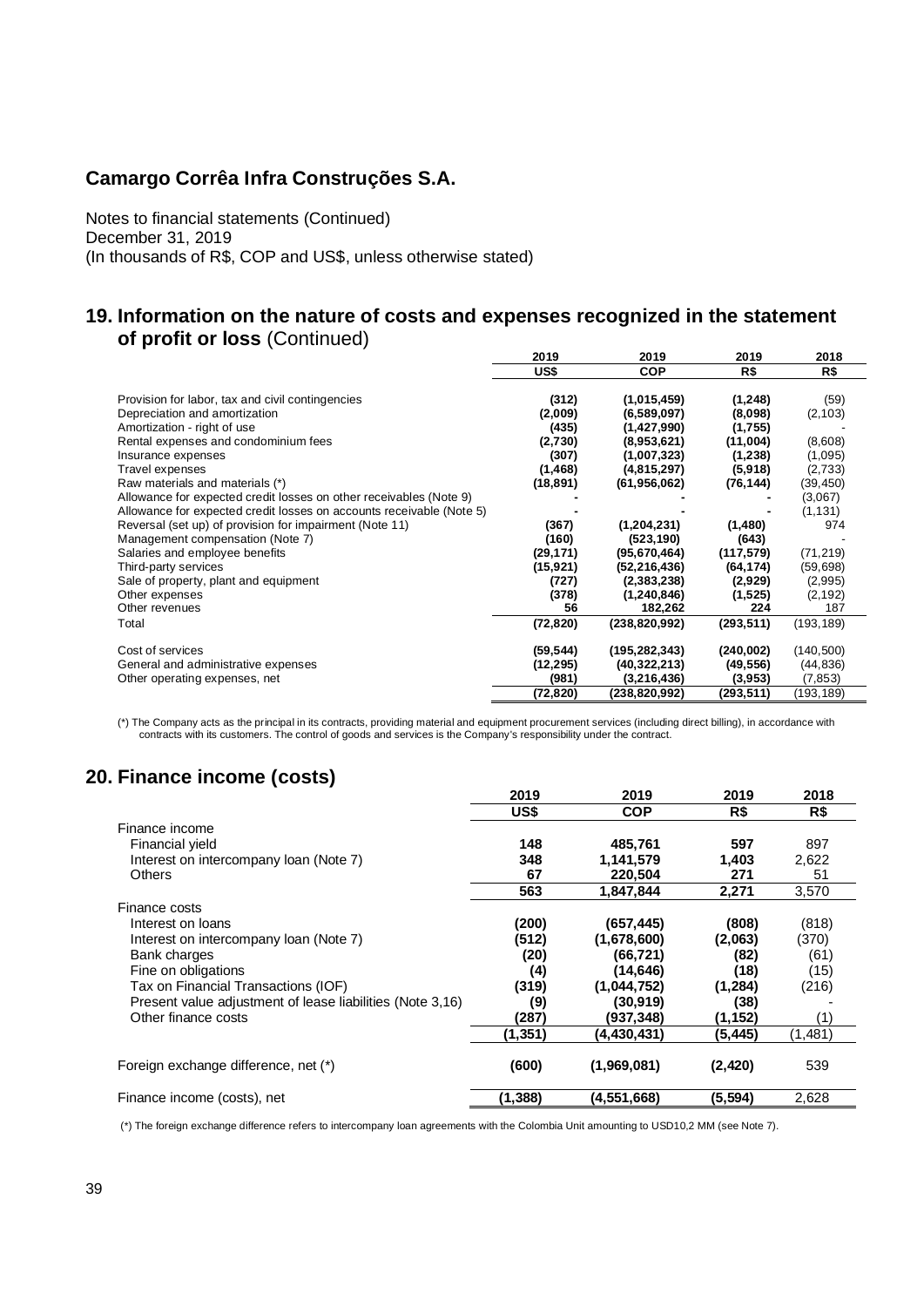Notes to financial statements (Continued) December 31, 2019 (In thousands of R\$, COP and US\$, unless otherwise stated)

### **21. Insurance**

At December 31, 2019 and 2018, the Company had insurance covering several risks, such as: engineering risks, construction, installation and assembly, civil liability and property damage, among others.

|                  | 2019   | 2019                  | 2019      | 2018                     |
|------------------|--------|-----------------------|-----------|--------------------------|
|                  | US\$   | COP                   | R\$       | R\$                      |
| Sundry risks     | 4.962  | 16.273.393            | 20,000    | $\overline{\phantom{0}}$ |
| Property damage  | 17.092 | 56.055.330            | 68.892    | 13.118                   |
| Engineering risk |        | 406,048 1,331,699,756 | 1,636,659 | 495.622                  |
| Civil liability  | 41.088 | 134.754.272           | 165,613   | 114,660                  |

The scope of our auditors' work does not include expressing an opinion on the sufficiency of the insurance coverage, which was determined by the Company management and deemed sufficient by it to cover any losses.

## **22. Employee benefits**

The Company has a private pension plan of the defined contribution type and, for the year ended December 31, 2019, the contribution amounted to R\$644 – US\$160 – COP524,003 (R\$496 at December 31, 2018), recorded in "Payroll, provisions and social contributions".

## **23. Financial instruments**

### **23.1. Policy for taking out derivative financial instruments**

Due to the financial obligations assumed by the Company, following the guidelines established by the Board of Directors, derivative financial instruments may be taken out to mitigate currency and interest rate risks assumed due to the transactions, in line with the exposure levels associated with those risks. As mentioned in Note 3.8, at December 31, 2019, the Company did not have any derivative financial instruments.

### **23.2. Financial instruments by category**

The main financial instruments and their amounts stated in the financial statements, by category, are described below.

The carrying amounts of such financial instruments are as follows: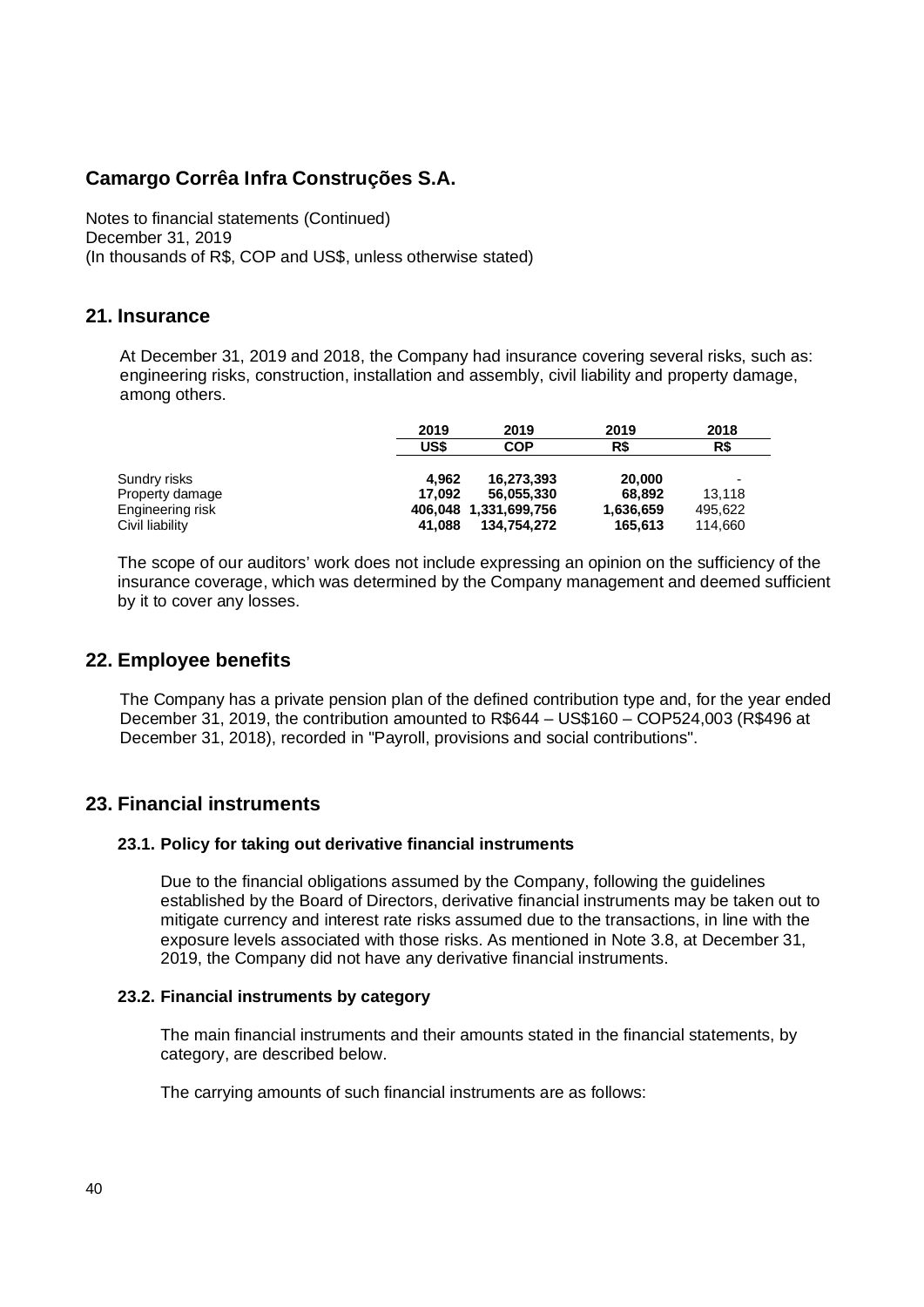Notes to financial statements (Continued) December 31, 2019 (In thousands of R\$, COP and US\$, unless otherwise stated)

## **23. Financial instruments** (Continued)

### **23.2. Financial instruments by category** (Continued)

|                                       |                | <b>Financial</b>   |        |            |        |        |  |
|---------------------------------------|----------------|--------------------|--------|------------|--------|--------|--|
|                                       | Fair value     | instruments by     | 2019   | 2019       |        |        |  |
|                                       | hierarchy      | category           |        |            | 2019   | 2018   |  |
|                                       |                |                    | US\$   | <b>COP</b> | R\$    | R\$    |  |
| <b>Financial assets</b>               |                |                    |        |            |        |        |  |
|                                       |                | Fair value through |        |            |        |        |  |
| Cash equivalents (Note 4)             | 2              | profit or loss     | 23,491 | 77,042,311 | 94,685 | 7,506  |  |
| Accounts receivable - billed (Note 5) | $\overline{2}$ | Amortized cost     | 10,002 | 32,804,719 | 40,317 | 7,908  |  |
| Transactions with related parties     |                |                    |        |            |        |        |  |
| (Note 7)                              | 2              | Amortized cost     | 20.341 | 66.712.774 | 81.990 | 68,786 |  |
|                                       |                |                    |        |            |        |        |  |
| <b>Financial liabilities</b>          |                |                    |        |            |        |        |  |
| Trade accounts payable                | 2              | Amortized cost     | 9.864  | 32,349,878 | 39,758 | 16,644 |  |
| Loans and financing                   |                |                    |        |            |        |        |  |
| (Note 13)                             | 2              | Amortized cost     | 15.341 | 50,314,890 | 61.837 | 20,080 |  |
| Transactions with related parties     |                |                    |        |            |        |        |  |
| (Note 7)                              | 2              | Amortized cost     | 10,157 | 33,310,008 | 40,938 | 38,109 |  |
|                                       |                |                    |        |            |        |        |  |

For the determination of fair values of financial instruments and investments measured at fair value through profit or loss, at the end of each year, the Company calculates these amounts based on information available in the futures market, in addition to consulting financial institutions with which the transactions were entered into.

There are no significant differences between the carrying values and fair values of the financial instruments.

#### Fair value hierarchy

The Company uses the following hierarchy to determine and disclose the fair value of financial instruments through the measurement technique:

*Level 1:* prices quoted (without adjustments) in active markets for identical assets or liabilities;

*Level 2:* other techniques for which all inputs that have a material effect on the recorded fair value are observable, either directly or indirectly;

*Level 3:* techniques using inputs that have a material effect on the fair value recorded that are not based on observable market data.

For the year ended December 31, 2019, there were no transfers between Level 1 and Level 2 fair value measurements or transfers between Level 3 and Level 2 fair value measurements. The Company uses Level 2 of the fair value hierarchy, as defined by CPC 39.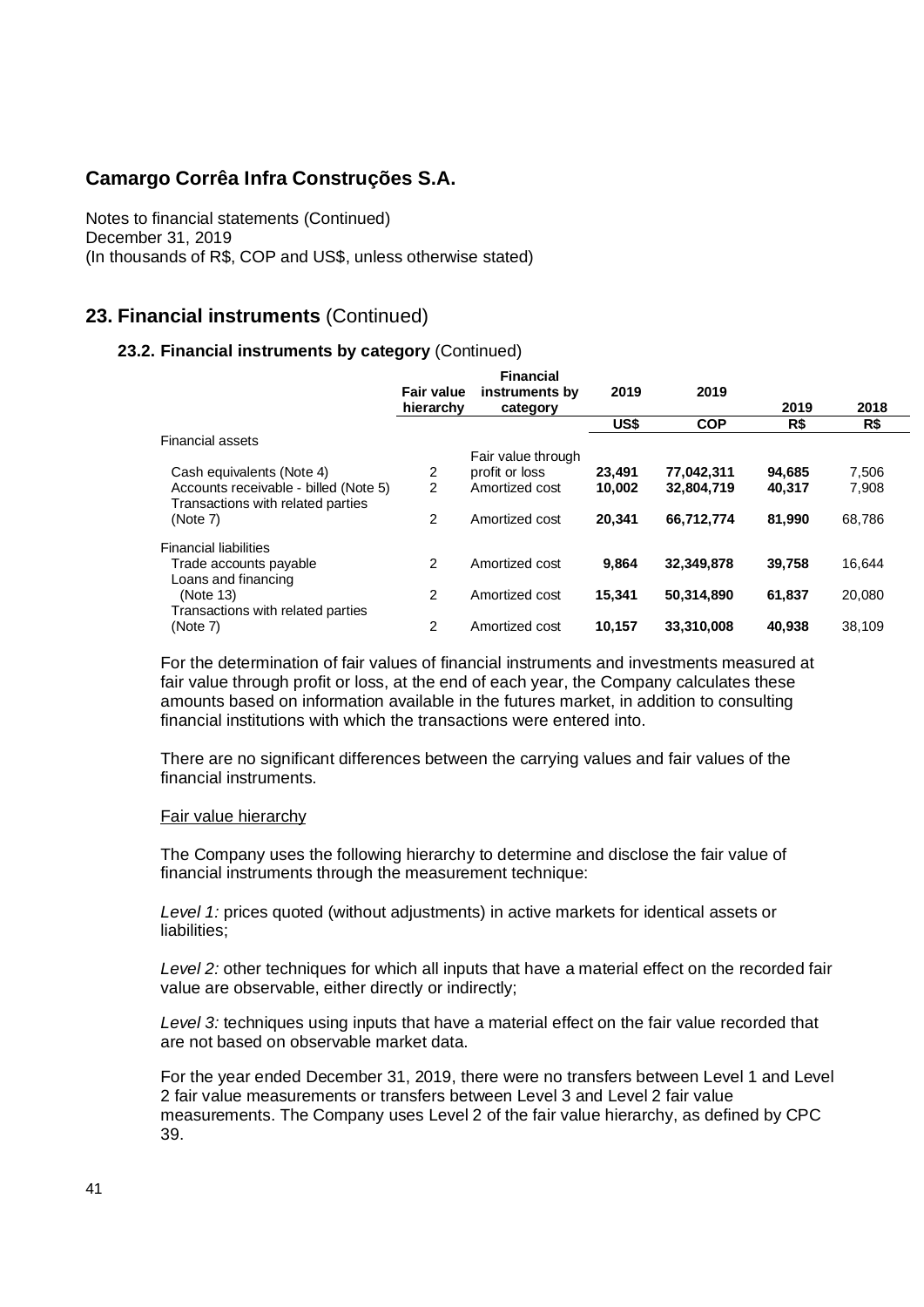Notes to financial statements (Continued) December 31, 2019 (In thousands of R\$, COP and US\$, unless otherwise stated)

### **23. Financial instruments** (Continued)

#### **23.3. Exposure to currency risks**

The main balance denominated in foreign currency represented by the US dollar is as follows:

|                                                  | 2019   | 2019       | 2019   | 2018   |
|--------------------------------------------------|--------|------------|--------|--------|
|                                                  | US\$   | <b>COP</b> | R\$    | R\$    |
| <b>Assets</b>                                    |        |            |        |        |
| Transactions with related parties                |        |            |        |        |
| Camargo Corrêa Infra Projetos S.A. Colombia Unit | 9,083  | 29,789,260 | 36.611 |        |
| <b>Total assets exposed</b>                      | 9.083  | 29,789,260 | 36.611 |        |
| Liabilities                                      |        |            |        |        |
| Transactions with related parties                |        |            |        |        |
| Camargo Corrêa Infra Projetos S.A. Colombia Unit | 10,156 | 33,307,567 | 40.935 | 17,569 |
| <b>Total liabilities exposed</b>                 | 10.156 | 33,307,567 | 40,935 | 17,569 |
| Net exposure                                     | 1,073  | 3,518,307  | 4,324  | 17,569 |
|                                                  |        |            |        |        |

#### **23.4. Exposure to interest rate risks**

The Company is exposed to floating interest rates and inflation indexes mainly related to CDI and SELIC fluctuations, Interest rates on short-term investments are mostly related to CDI fluctuation. These positions are shown below:

|                                            | 2019   | 2019       | 2019   | 2018  |
|--------------------------------------------|--------|------------|--------|-------|
|                                            | US\$   | <b>COP</b> | R\$    | R\$   |
| Assets                                     |        |            |        |       |
| Cash equivalents and marketable securities |        |            |        |       |
| <b>CDI</b>                                 | 23,408 | 76,769,732 | 94,350 | 4,593 |
| Liabilities                                |        |            |        |       |
| Loans and financing                        |        |            |        |       |
| TJLP (a)                                   | 320    | 1,048,007  | 1,288  | 205   |
| <b>CDI</b>                                 | 6,877  | 22,554,923 | 27,720 |       |
|                                            |        |            |        |       |

(a) The other loans and financing are pegged to fixed income or CDI,

#### **23.5. Sensitivity analysis**

The sensitivity analysis of financial instruments, of changes in the Company's relevant assets and liabilities and of those exposed to fluctuations in the CDI, TJLP and in the US dollar is as follows:

| Transaction                                            | Scenario 1 | Scenario 2 Scenario 3 |       |  |
|--------------------------------------------------------|------------|-----------------------|-------|--|
|                                                        |            |                       |       |  |
| Exposure to variable rates                             |            |                       |       |  |
| Cash equivalents and marketable securities - CDI/SELIC | 3.020      | 2.265                 | 1.510 |  |
| FINAME - TJLP                                          | 69         | 86                    | 103   |  |
| Related parties - Libor                                | 632        | 790                   | 947   |  |
| Related parties - US\$                                 | (707)      | 197                   | 1.102 |  |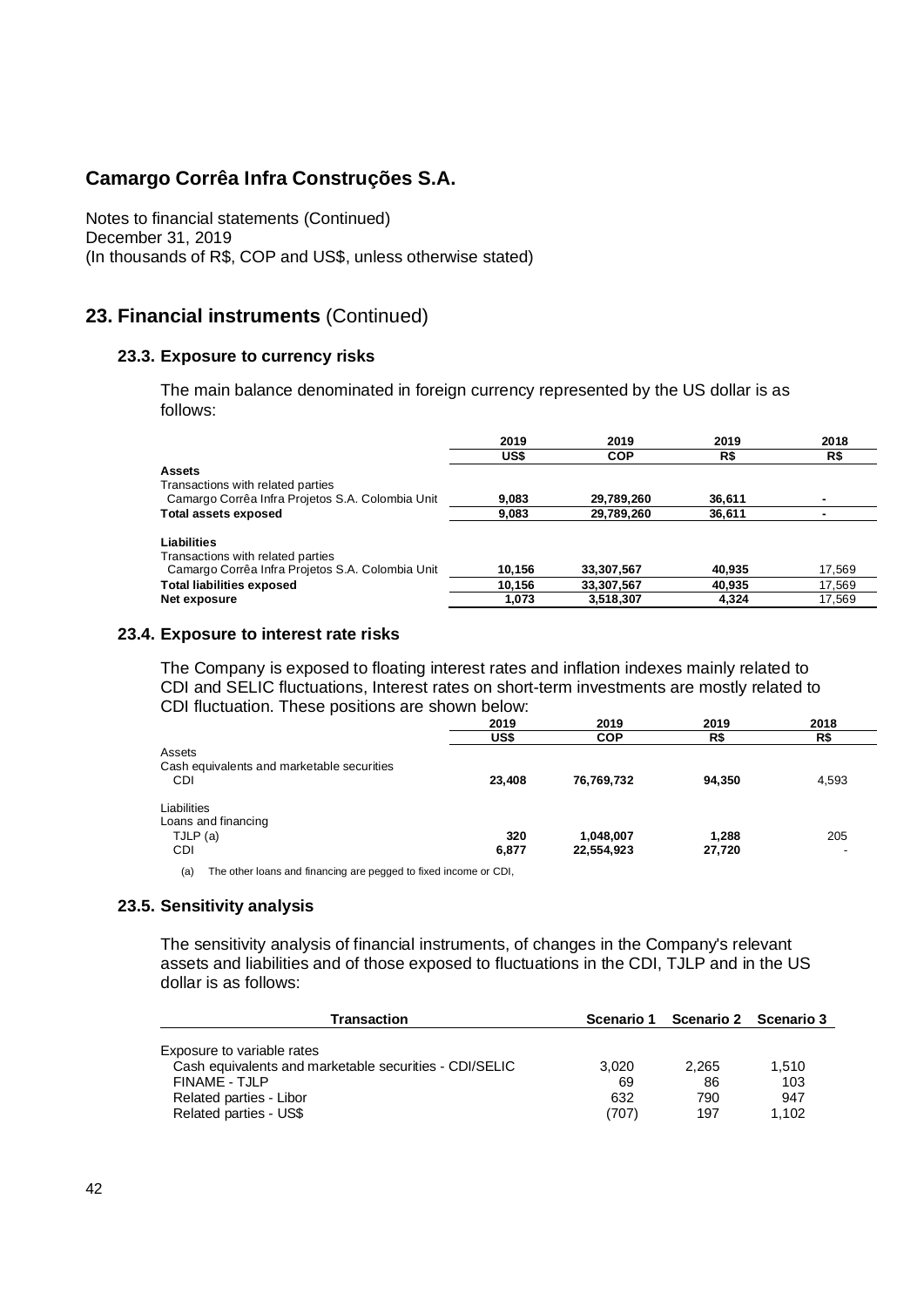Notes to financial statements (Continued) December 31, 2019 (In thousands of R\$, COP and US\$, unless otherwise stated)

## **23. Financial instruments** (Continued)

### **23.5. Sensitivity analysis** (Continued)

Scenario 1 considers the following:

- · CDI: the Futures and Commodities Exchange (BMF) curve as of the reporting date (12/31/2019), considering the 360-day vertex of the curve, calculating net assets and liabilities.
- · Libor: 12-month Libor (12/31/2019)

· TJLP: Based on TJLP BNDES + IPCA projection by Focus at 12/31/2019 Due to the Company's position, scenario 2 considers a rate devaluation in relation to scenario 1 of 25% and scenario 3 a devaluation of 50%,

### **23.6. Liquidity risk**

The Company's liquidity depends mainly on cash from operating activities, shareholders' contributions and loans and financing from financial institutions. Liquidity risk management considers the assessment of liquidity requirements to ensure that the Company has sufficient cash to meet its capital and operating expenses, as well as to pay its debts.

### **24. Events after the reporting period**

At the beginning of 2020, a new virus (COVID-19) spread across the world, resulting in several actions taken by different countries to curb the spread of the virus. Such actions include, among others, restrictions on crowding and travel. Brazil is among the countries with cases of COVID-19, which has been causing severe volatility in the Brazilian market as well as uncertainties about the country's Gross Domestic Product (GDP) for 2020.

Management has been monitoring this matter and the impact on ongoing projects is still unclear.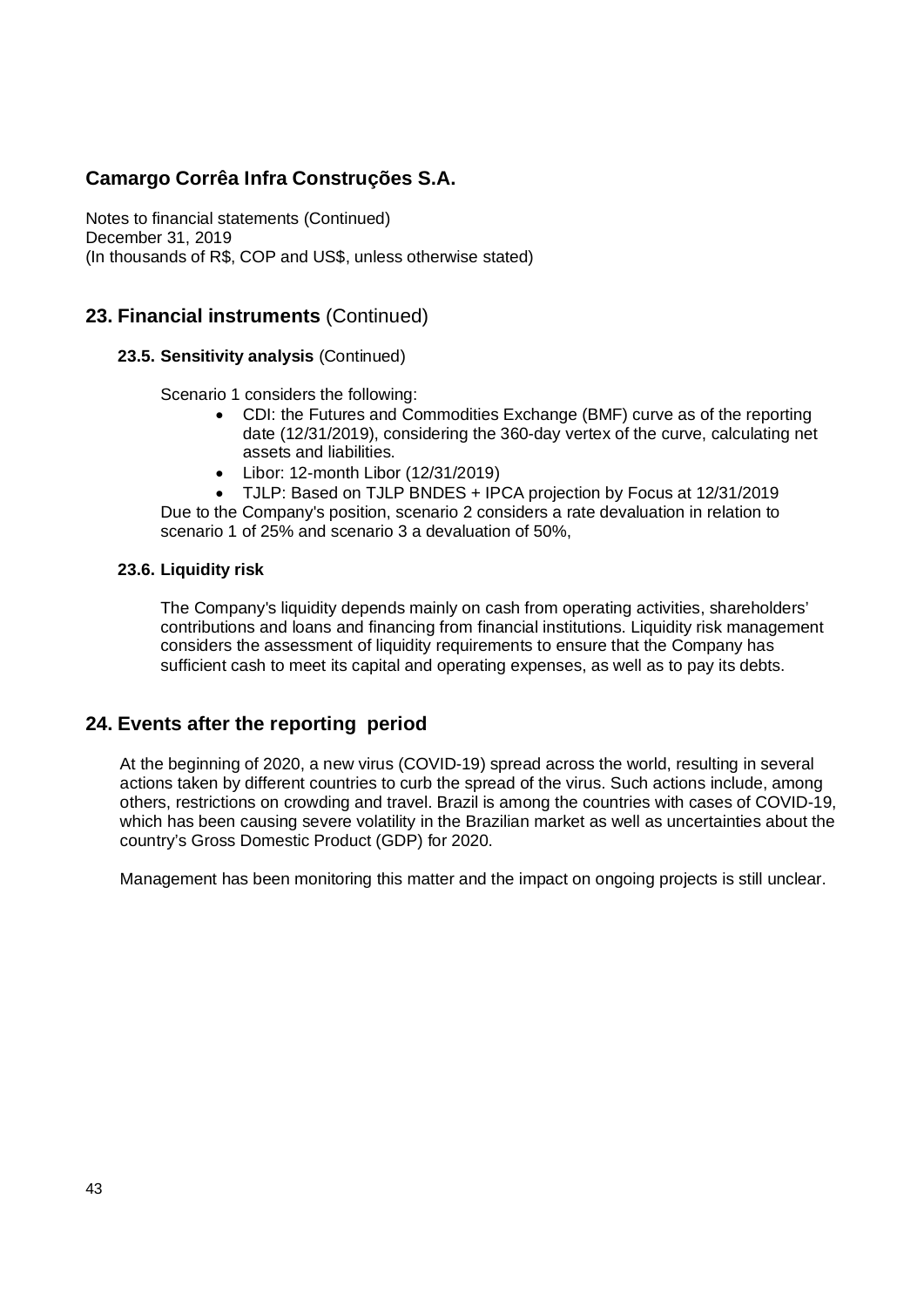Notes to financial statements (Continued) December 31, 2019 (In thousands of R\$, COP and US\$, unless otherwise stated)

### **25. Supplementary information – Combined financial statements**

As mentioned in Note 1, on December 30, 2019, the Company merged Camargo Correa Infra Projetos and Camargo Correa Participações into Camargo Correa Construções. This initiative improves efficiency, streamlines the management and monitoring of P&L, and provides synergy to operations and management. Consequently, all profit or loss for 2019 of the merged companies was allocated to the equity of the merging company (Camargo Corrêa Infra Construções S.A.). For the convenience of users of the financial statements, we present below the combined statements of financial position and of profit or loss of all operating companies that are part of CCIC for the year ended December 31, 2019. The statements of financial position and of profit or loss of Ituango, herein called "CCCO", were also included in these combined financial statements. This information have been prepared by the Company based on the audited statements.

The scope of our auditors' work does not include issuing an opinion on this supplementary information, as this disclosure is not required by the accounting practices adopted in Brazil.

|                                   | 2019        |                        |                     |          |                 |                 |  |  |
|-----------------------------------|-------------|------------------------|---------------------|----------|-----------------|-----------------|--|--|
|                                   | <b>CCIC</b> | <b>CCCO (Colombia)</b> | <b>Eliminations</b> | Combined | <b>Combined</b> | <b>Combined</b> |  |  |
|                                   | R\$         | R\$                    | R\$                 | R\$      | US\$            | <b>COP</b>      |  |  |
| Assets                            |             |                        |                     |          |                 |                 |  |  |
| <b>Current assets</b>             |             |                        |                     |          |                 |                 |  |  |
| Cash and cash equivalents         | 94,685      | 13,389                 |                     | 108,074  | 26,813          | 87,936,534      |  |  |
| Trade accounts receivable         | 184,162     | 130,571                | (40, 935)           | 273,798  | 67,928          | 222,781,123     |  |  |
| Transactions with related parties | 75,831      |                        | (36, 611)           | 39,220   | 9,730           | 31,912,124      |  |  |
| Inventories                       | 24,774      | 12,088                 |                     | 36,862   | 9,145           | 29,993,491      |  |  |
| Assets available for sale         | 1,781       |                        |                     | 1,781    | 442             | 1,449,146       |  |  |
| Other receivables                 | 36,483      | 1,037                  |                     | 37,520   | 9,309           | 30,528,885      |  |  |
| Total current assets              | 417,716     | 157,085                | (77, 546)           | 497,255  | 123,367         | 404,601,303     |  |  |
| Noncurrent assets                 |             |                        |                     |          |                 |                 |  |  |
| Transactions with related parties | 6,159       |                        |                     | 6,159    | 1,528           | 5,011,391       |  |  |
| Other receivables                 | 2,279       | 2,706                  |                     | 4,985    | 1,237           | 4,056,143       |  |  |
|                                   | 8,438       | 2,706                  | $\blacksquare$      | 11,144   | 2,765           | 9,067,534       |  |  |
| Investment                        | 88,591      |                        | (88, 591)           |          |                 |                 |  |  |
| Property, plant and equipment     | 311,099     | 21,131                 |                     | 332,230  | 82,425          | 270,325,468     |  |  |
| Intangible assets                 | 19          |                        |                     | 19       | 5               | 15,460          |  |  |
| Right of use                      | 6,595       |                        |                     | 6,595    | 1,636           | 5,366,151       |  |  |
| Total noncurrent assets           | 414,742     | 23,837                 | (88, 591)           | 349,988  | 86,831          | 284,774,613     |  |  |
| Total assets                      | 832,458     | 180,922                | (166,137)           | 847,243  | 210,198         | 689,375,916     |  |  |

Statement of financial position at December 31, 2019 (In thousands of R\$, COP and US\$)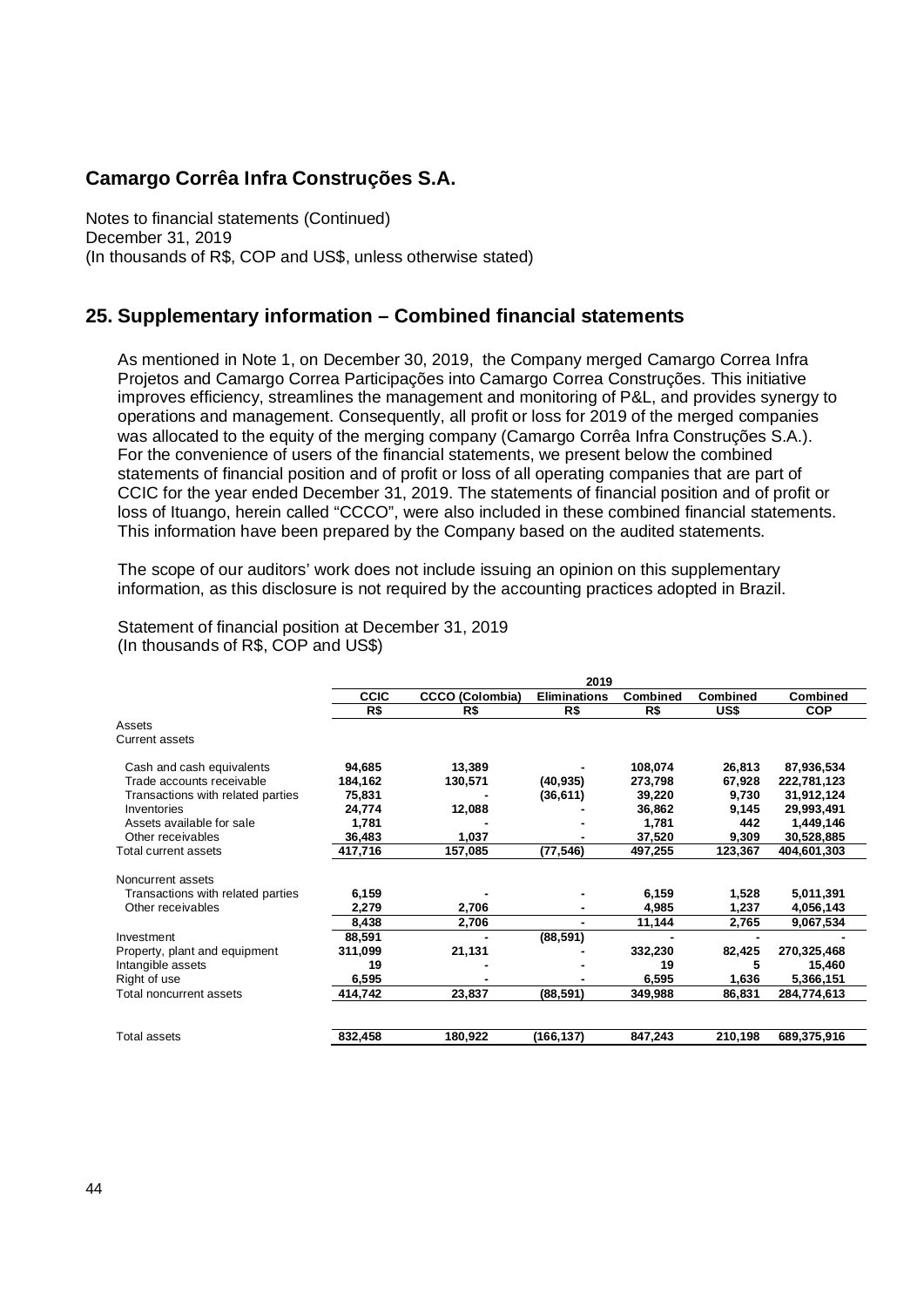Notes to financial statements (Continued) December 31, 2019 (In thousands of R\$, COP and US\$, unless otherwise stated)

## **25. Supplementary information – Combined financial statements** (Continued)

Statement of financial position at December 31, 2019 (Continued)

| 2019        |              |                                                                                                                                                                                                                        |                                                                                         |                                                                             |                                                                               |  |
|-------------|--------------|------------------------------------------------------------------------------------------------------------------------------------------------------------------------------------------------------------------------|-----------------------------------------------------------------------------------------|-----------------------------------------------------------------------------|-------------------------------------------------------------------------------|--|
| <b>CCIC</b> |              |                                                                                                                                                                                                                        | Combined                                                                                | <b>Combined</b>                                                             |                                                                               |  |
| R\$         | R\$          | R\$                                                                                                                                                                                                                    | R\$                                                                                     | US\$                                                                        | <b>COP</b>                                                                    |  |
|             |              |                                                                                                                                                                                                                        |                                                                                         |                                                                             |                                                                               |  |
|             |              |                                                                                                                                                                                                                        |                                                                                         |                                                                             |                                                                               |  |
|             | 4,160        |                                                                                                                                                                                                                        | 43,918                                                                                  | 10,896                                                                      | 35,734,744                                                                    |  |
|             |              |                                                                                                                                                                                                                        | 19,509                                                                                  | 4,840                                                                       | 15,873,881                                                                    |  |
|             |              |                                                                                                                                                                                                                        | 3                                                                                       |                                                                             | 2.441                                                                         |  |
|             | 10.607       |                                                                                                                                                                                                                        | 59.869                                                                                  | 14,853                                                                      | 48.713.588                                                                    |  |
|             |              |                                                                                                                                                                                                                        | 31,886                                                                                  | 7,911                                                                       | 25,944,670                                                                    |  |
|             |              |                                                                                                                                                                                                                        | 160,118                                                                                 | 39,725                                                                      | 130,283,157                                                                   |  |
|             |              |                                                                                                                                                                                                                        | 6.349                                                                                   | 1.575                                                                       | 5,165,989                                                                     |  |
|             | 56,495       | (36, 611)                                                                                                                                                                                                              | 21,805                                                                                  | 5,411                                                                       | 17,742,068                                                                    |  |
|             | 92,331       | (36, 611)                                                                                                                                                                                                              | 343,457                                                                                 | 85,212                                                                      | 279,460,538                                                                   |  |
|             |              |                                                                                                                                                                                                                        |                                                                                         |                                                                             |                                                                               |  |
|             |              |                                                                                                                                                                                                                        |                                                                                         |                                                                             | 34,441,009                                                                    |  |
|             |              |                                                                                                                                                                                                                        |                                                                                         |                                                                             | 90,317                                                                        |  |
|             |              |                                                                                                                                                                                                                        |                                                                                         |                                                                             | 7,734,744                                                                     |  |
|             |              |                                                                                                                                                                                                                        |                                                                                         |                                                                             |                                                                               |  |
|             |              |                                                                                                                                                                                                                        |                                                                                         | 300                                                                         | 985,354                                                                       |  |
|             | ٠            | (40, 935)                                                                                                                                                                                                              | 53,156                                                                                  | 13,187                                                                      | 43,251,424                                                                    |  |
|             |              |                                                                                                                                                                                                                        |                                                                                         |                                                                             |                                                                               |  |
|             |              |                                                                                                                                                                                                                        |                                                                                         |                                                                             | 427,432,872                                                                   |  |
|             |              |                                                                                                                                                                                                                        |                                                                                         |                                                                             | 5,691,619                                                                     |  |
|             |              |                                                                                                                                                                                                                        |                                                                                         |                                                                             | (66, 460, 537)                                                                |  |
|             |              |                                                                                                                                                                                                                        |                                                                                         |                                                                             | 366,663,954                                                                   |  |
|             |              |                                                                                                                                                                                                                        |                                                                                         |                                                                             |                                                                               |  |
|             | 180,922      | (166,137)                                                                                                                                                                                                              | 847,243                                                                                 | 210,198                                                                     | 689,375,916                                                                   |  |
|             | 111<br>1,211 | 39,758<br>19,509<br>3<br>49,262<br>10,817<br>21,069<br>160,118<br>6.349<br>1,921<br>287,737<br>42,328<br>9,506<br>40,935<br>94,091<br>525,315<br>15,738<br>6,995<br>(81,680)<br>72,853<br>450.630<br>88,591<br>832,458 | <b>CCCO (Colombia) Eliminations</b><br>(40, 935)<br>(15, 738)<br>(72, 853)<br>(88, 591) | 42,328<br>111<br>9,506<br>1,211<br>525,315<br>6,995<br>(81, 680)<br>450.630 | Combined<br>10.501<br>28<br>2,358<br>130,328<br>1,735<br>(20, 264)<br>111,799 |  |

The balances of the statements of financial position of the companies merged into Camargo Corrêa Infra Construções S.A. are broken down in Note 1.